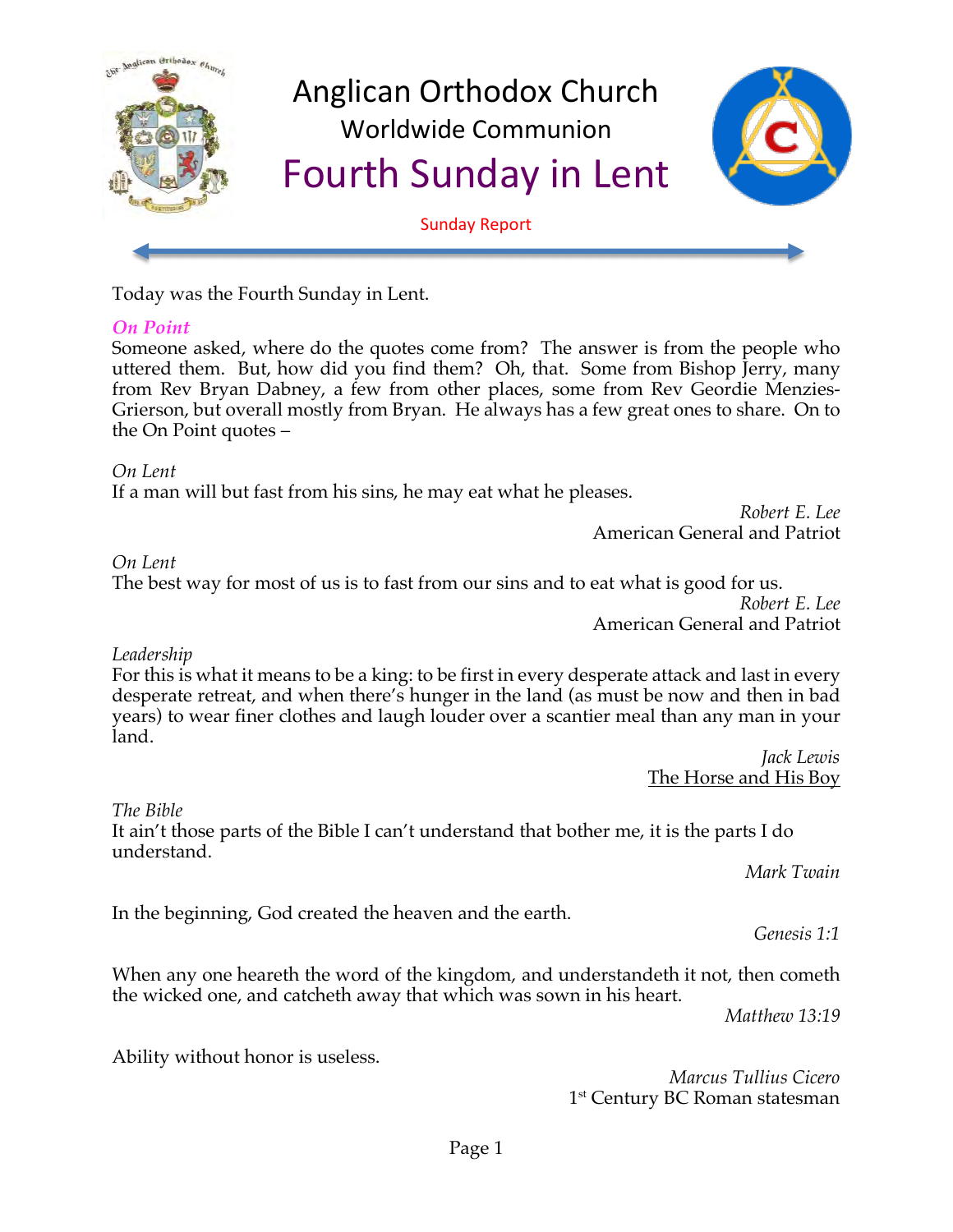It is sad to witness men preaching false conclusions today from the Word of God, or even a false word itself. The Ship of the Church is drifting aimlessly on the modern sea because the Anchor has not been set in the unchanging Rock that is Christ.

> *Jerry L. Ogles*  $20<sup>th</sup>$  and  $21<sup>st</sup>$  century Anglican Orthodox Presiding Bishop Contemplations on the Ways of the Lord

[Your] rights do not come from any piece of paper, even one so great as the Constitution. These rights are natural to us. We are born with them. Even if you don't believe these rights come from God, as I believe they do, you must begin to realize that the Constitution merely acknowledges these rights and binds the criminals in government with chains to prevent them from infringing upon those rights. The Constitution exists to restrain the elites from trying to take your rights away and submitting them to the collective. Most Americans have forgotten — or ignored — that. Instead, they have pledged fealty to the false god of democracy, whether they realize it or not. Democracy equals socialism equals communism equals fascism. They are all totalitarian and anathema to life and liberty and property. The sooner you remember, the sooner you can save your liberty. And that could save your life.

> *Bob Livingston*  $20<sup>th</sup>$  and  $21<sup>st</sup>$  century American conservative commentator

When you sit down to negotiate on what you already have, you lose.

*Marie J. Parente*

21<sup>st</sup> Century member of the Massachusetts House of Representatives

## *Propers*

Each Sunday there are Propers: special prayers and readings from the Bible. There is a Collect for the Day; that is a single thought prayer, most written either before the refounding of the Church of England in the 1540s or written by Bishop Thomas Cranmer, the first Archbishop of Canterbury after the re-founding.

The Collect for the Day is to be read on Sunday and during Morning and Evening Prayer until the next Sunday. The Epistle is normally a reading from one of the various Epistles, or letters, in the New Testament. The Gospel is a reading from one of the Holy Gospels, Matthew, Mark, Luke and John. The Collect is said by the minister as a prayer, the Epistle can be read by either a designated reader (as we do in our church) or by one of the ministers and the Holy Gospel, which during the service in our church is read by an ordained minister.

The propers are the same each year, except if a Red Letter Feast, that is one with propers in the prayerbook, falls on a Sunday, then those propers are to be read instead, except in a White Season, where it is put off. Red Letter Feasts, so called because in the Altar Prayerbooks the titles are in red, are special days. Most of the Red Letter Feasts are dedicated to early saints instrumental in the development of the church, others to special events. Some days are particularly special and the Collect for that day is to be used for an octave (eight days) or an entire season, like Advent or Lent.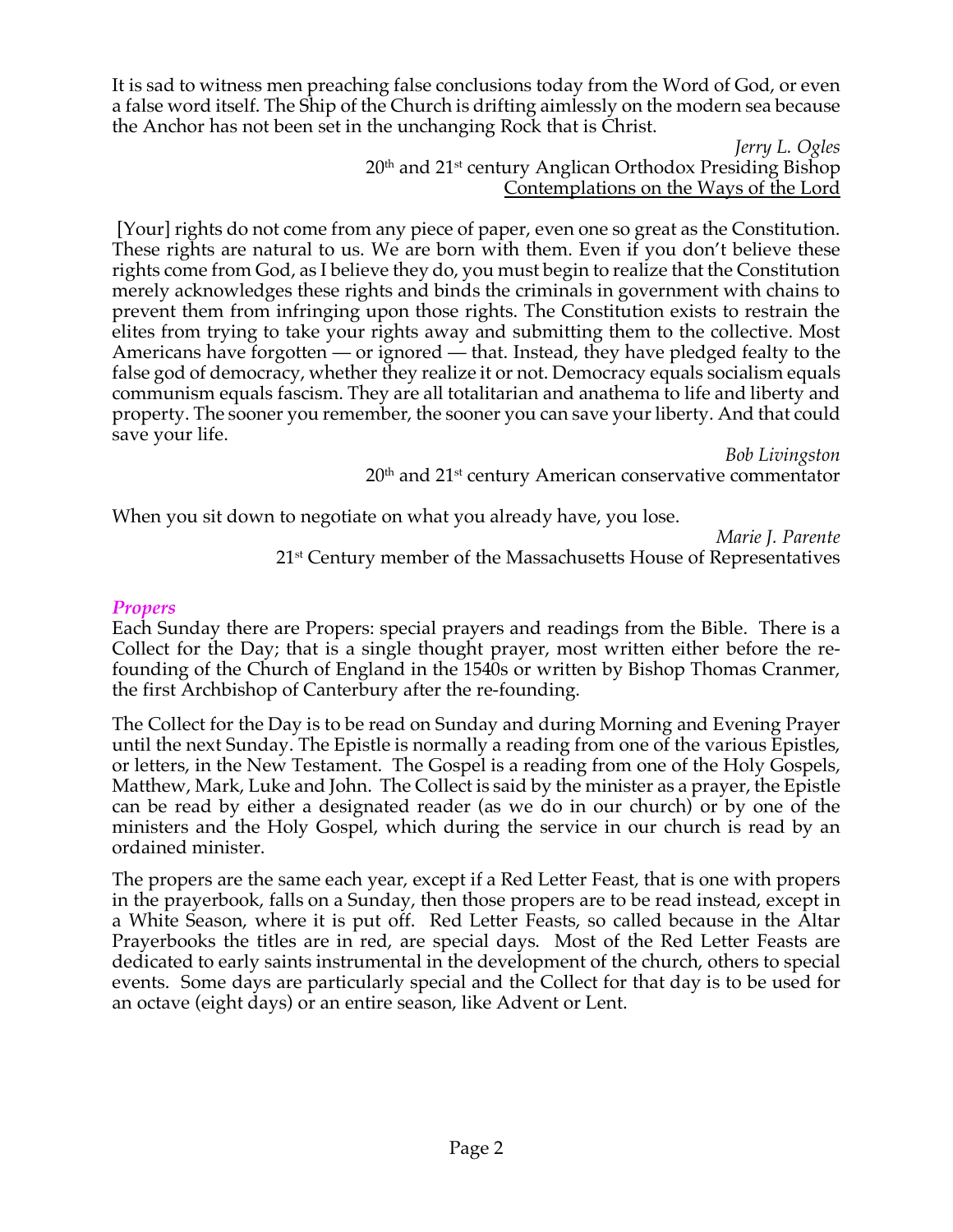The Propers for today are found on Page 130-132, with the Collect first:

#### The Fourth Sunday in Lent. *The Collect.*

**RANT**, we beseech thee, Almighty God, that we, who for our evil deeds do worthily GRANT, we beseech thee, Almighty God, that we, who for our evil deeds do worthily deserve to be punished, by the comfort of thy grace may mercifully be relieved; through our Lord and Saviour Jesus Christ. *Amen*.

And due to the rubric, the Collect for the Day is followed by the Collect for Ash Wednesday, which is found on Page 124:

#### The first day of Lent, commonly called Ash Wednesday. *The Collect.*

**LMIGHTY** and everlasting God, who hatest nothing that thou hast made, and dost **ALMIGHTY** and everlasting God, who hatest nothing that thou hast made, and dost forgive the sins of all those who are penitent; Create and make in us new and contrite the sins of all those who are penitent; Create and mak hearts, that we, worthily lamenting our sins and acknowledging our wretchedness, may obtain of thee, the God of all mercy, perfect remission and forgiveness; through Jesus Christ our Lord. *Amen*.

¶ This Collect is to be said every day in Lent, after the Collect appointed for the day, until Palm Sunday.

The Epistle for today came from Paul's letter to the Galatians, the Fourth Chapter, beginning at the Twenty-First Verse.

Paul talks about the two sons of Abraham, one of the bond, one of the free. These two, the bond under The Law and the free under The New Covenant. The people of old are the people of The Law, 613 laws by which they must abide. Perhaps more properly said in practice that they must work around or evade those 613. Yet, they cannot comply with all the laws nor even work around them. They are doomed to failure with no help from God. As people of The New Covenant, the original and **real** New Deal, we have only to comply with two laws or rules; To love the Lord with all our hearts and to love our neighbor. Actually, those two are much harder to fully comply with than avoiding the 613 laws of The Law. But, we have the key – Jesus Christ. He came to earth not only to lead us to heaven, from the front; but to be a propitiation for our sins, to make us account as perfect to God to allow us to come into His Land.

**ELL** me, ye that desire to be under the law, do ye not hear the law? For it is written, that Abraham had two sons, the one by a bondmaid, the other by a freewoman. But  $\mathsf{\mathsf{L}}$  he who was of the bondwoman was born after the flesh; but he of the freewoman **ELL** me, ye that desire to be under the law, do ye not hear the law? For it is written, that Abraham had two sons, the one by a bondmaid, the other by a freewoman. But he who was of the bondwoman was born after the flesh; from the mount Sinai, which gendereth to bondage, which is Agar. For this Agar is mount Sinai in Arabia, and answereth to Jerusalem which now is, and is in bondage with her children. But Jerusalem which is above is free, which is the mother of us all. For it is written, Rejoice, thou barren that bearest not: break forth and cry, thou that travailest not: for the desolate hath many more children than she which hath an husband. Now we, brethren, as Isaac was, are the children of promise. But as then he that was born after the flesh persecuted him that was born after the Spirit, even so it is now. Nevertheless what saith the scripture? Cast out the bondwoman and her son: for the son of the bondwoman shall not be heir with the son of the freewoman. So then, brethren, we are not children of the bondwoman, but of the free.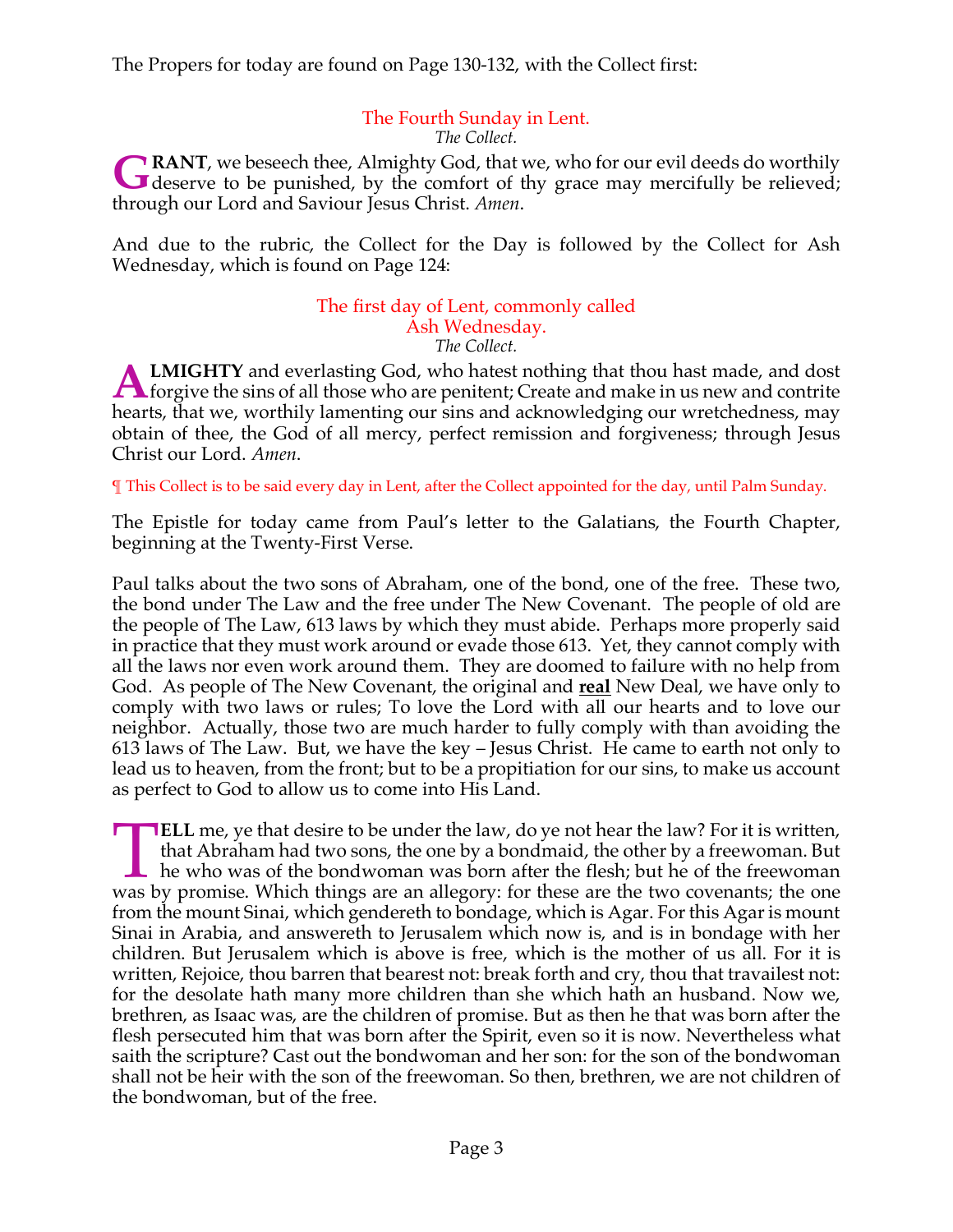This morning's Gospel comes from the Gospel of St. John, the Sixth Chapter, beginning at the First Verse.

**ESUS** went over the sea of Galilee, which is the sea of Tiberias. And a great multitude followed him, because they saw his miracles which he did on them that were diseased. **TESUS** went over the sea of Galilee, which is the sea of Tiberias. And a great multitude followed him, because they saw his miracles which he did on them that were diseased. And Jesus went up into a mountain, and there he passover, a feast of the Jews, was nigh. When Jesus then lifted up his eyes, and saw a great company come unto him, he saith unto Philip, Whence shall we buy bread, that these may eat? And this he said to prove him: for he himself knew what he would do. Philip answered him, Two hundred pennyworth of bread is not sufficient for them, that every one of them may take a little. One of his disciples, Andrew, Simon Peter's brother, saith unto him, There is a lad here, which hath five barley loaves, and two small fishes: but what are they among so many? And Jesus said, Make the men sit down. Now there was much grass in the place. So the men sat down, in number about five thousand. And Jesus took the loaves; and when he had given thanks, he distributed to the disciples, and the disciples to them that were set down; and likewise of the fishes as much as they would. When they were filled, he said unto his disciples, Gather up the fragments that remain, that nothing be lost. Therefore they gathered them together, and filled twelve baskets with the fragments of the five barley loaves, which remained over and above unto them that had eaten. Then those men, when they had seen the miracle that Jesus did, said, This is of a truth that prophet that should come into the world.

#### *Bishop Ogles' Sermon*

We are oft fortunate to get copies of Bishop Jerry's sermon notes. Today is one of those

Sundays. Today's sermon starts off with the collect, and like always, it will give you a lot to consider in your heart.

### **Sermon Notes**

Fourth Sunday in Lent - Saint Andrews Church 11 March 2018, Anno Domini (In the Year of our Lord)

> The Fourth Sunday in Lent. *The Collect.*

**RANT**, we beseech thee, Almighty God, that we, who for

**GRANT**, we beseech thee, Almighty God, that we, who for our evil deeds do worthily deserve to be punished, by the comfort of thy grace may if the comparison of the state of the state of the state of the state of the state mercifully be relieved; through our Lord and Saviour Jesus Christ. *Amen*.

**ESUS** went over the sea of Galilee, which is the sea of Tiberias. And a great multitude followed him, because they saw his miracles which he did on them that were diseased. **TESUS** went over the sea of Galilee, which is the sea of Tiberias. And a great multitude followed him, because they saw his miracles which he did on them that were diseased. And Jesus went up into a mountain, and there he passover, a feast of the Jews, was nigh. When Jesus then lifted up his eyes, and saw a great company come unto him, he saith unto Philip, Whence shall we buy bread, that these may eat? And this he said to prove him: for he himself knew what he would do. Philip answered him, Two hundred pennyworth of bread is not sufficient for them, that every one of them may take a little. One of his disciples, Andrew, Simon Peter's brother, saith unto him, There is a lad here, which hath five barley loaves, and two small fishes: but what are they among so many? And Jesus said, Make the men sit down. Now there was much grass in the place. So the men sat down, in number about five thousand. And Jesus took the loaves; and when he had given thanks, he distributed to the disciples, and the disciples to them that were set down; and likewise of the fishes as much as they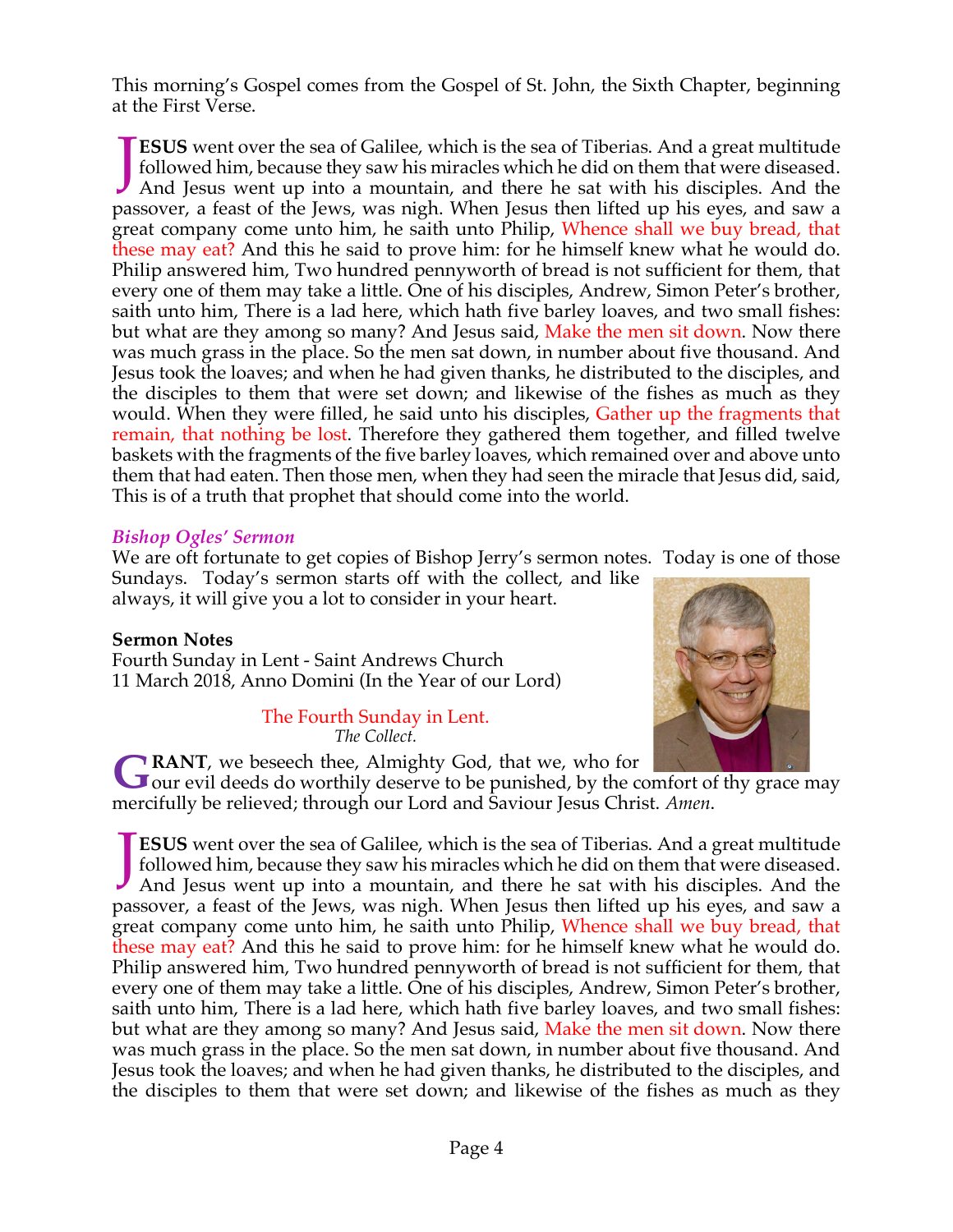would. When they were filled, he said unto his disciples, Gather up the fragments that remain, that nothing be lost. Therefore they gathered them together, and filled twelve baskets with the fragments of the five barley loaves, which remained over and above unto them that had eaten. Then those men, when they had seen the miracle that Jesus did, said, This is of a truth that prophet that should come into the world. (John 6:1-14)

Our Collect Prayer for today confesses we are all sinners apart from the saving Grace of God and deserve no mercy - though we have received mercy. The only comfort we can take, as Children of God, is not in our good works, but His mercy and Grace alone.

As a preface to today's Gospel text, it may be worth mentioning that throughout the Old Testament, the Passover was always referred to as the Lord's Passover. The observance of the Lord's Passover followed precisely the counsel given by God in its observance; however, in the New Testament (in most parts) it is referred to as the Jews' Passover. Why? Because, like the modern Romanist (both Anglican and Roman Catholic) have added smells and bells which God does not approve. The same was true of the Jewish rulers. Much was added to the observance which was never commanded.

Our Gospel has a clear relationship to the Lord's Supper, only offered to the multitudes that would later be left in the care and oversight of the Apostles. The miraculous feeding of the five thousand men (and, additionally, women and children) was a precursor to the Lord's Supper which Jesus would institute on the night of His betrayal.

I believe we will all agree bread itself is an important staple to nourish and sustain the body. In a broad sense, and in the way that it figures in today's text, bread was the paramount nourishment for the disciples on that mountaintop by the Galilean Sea. Even a morsel of bread, which comes from God, was important to the Syros-Phoenician woman who pleaded only for the bread crumbs that fell from the Master's Table. Bread, and *its thousands of crushed grains* (Archbishop Cranmer), represents the body of Christ on earth today. We consider always that Christ is present when we partake of the Bread from His Table, It brings us near to Him as we contemplate His promises: *For where two or three are gathered together in my name, there am I in the midst of them*. (Matt 18:20) *I am with you alway, even unto the end of the world*. (Matt 28:20) The Bread which Christ broke at the Supper in the Upper Room represents His complete Body – even the multitudes that are drawn to Him on this mountain. It is not simply for those who are appointed as clergy and apostles. His Real Presence is not in the grains of wheat, but in the hearts of His people that make up His earthly Body – the Temple of God. That true Bread of Heaven opens our eyes to the mystery of Communion with Christ just as the eyes of the two men on the Road to Emmaus were opened at the moment Christ broke, and offered, Bread.

It may be true today that the crowds may follow Christian ministers for the wrong reasons, just as the Galilean crowds had done, yet, if they receive the true Bread of Heaven, they shall be healed in more than body and mind. We are told that the multitudes followed Christ because of the healing miracles He had wrought on them. It may be true that the work of God must proceed from the labors of witnesses in feeding the hungry, healing the sick and despondent, and living among the people by facing all of the heartaches and hardships that they face in order to make them know the love of God is in our hearts. It is then that their hearts will be moved to learn of the great Savior who has instilled in us a love that surpasses their common understanding. It is to be hoped that the multitudes went away with more than a full stomach after the miraculous feeding – a heart changed by the Love of God! *1 After these things Jesus went over the*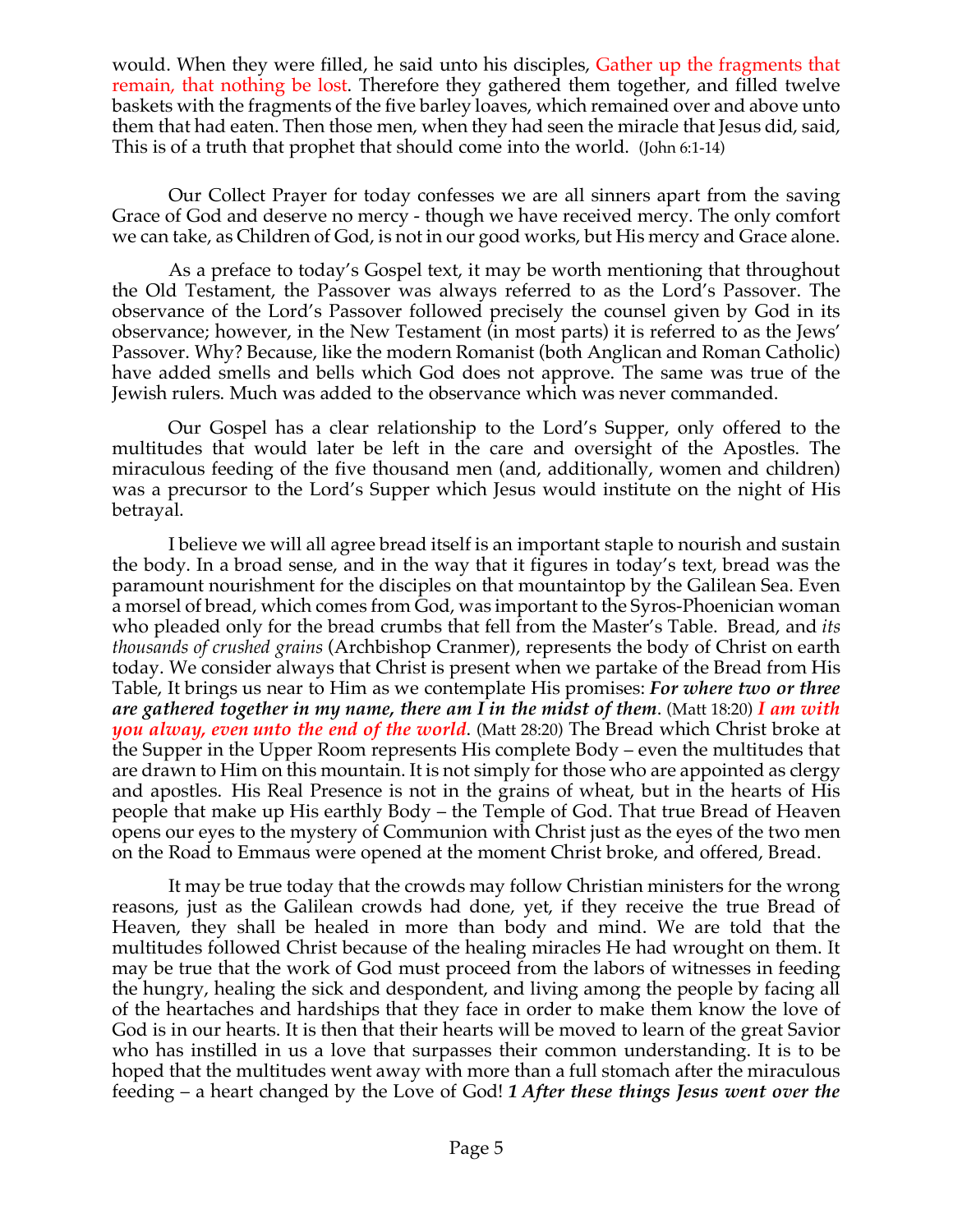#### *sea of Galilee, which is the sea of Tiberias. 2 And a great multitude followed him, because they saw his miracles which he did on them that were diseased. 3 And Jesus went up into a mountain, and there he sat with his disciples.*

John the Baptist, the baptizer of Christ, has just been beheaded. This news must have hurt the tender heart of our Lord. He was tired. He was weary of travel. He must have been sad. So he sought a place of quiet and solace, yet, the multitude followed on. His Heart of such loving compassion could not disregard the needs of those who followed after Him even if their motives were amiss. Does our AOC church not face the same circumstances daily? Many abroad, hurting for bread and sustenance, follow us on the web and then appeal for funds even if they do not know the Savior we serve.

The next verse seems parenthetical, but I do not believe that it is: *4 And the passover, a feast of the Jews, was nigh.* John felt it necessary to add this particular detail. He says no more, but there is obviously meaning attached to the fact of the Passover. It was the same event that the Lord celebrated in the Upper Room. In fact, Jesus Himself became our PASSOVER! So, on the eve of the Passover, Jesus here again will offer Bread to the people.

I imagine Jesus had a slight gleam in His eye when He asked the next question: *5 When Jesus then lifted up his eyes, and saw a great company come unto him, he saith unto Philip, Whence shall we buy bread, that these may eat*? *6 And this he said to prove him: for he himself knew what he would do.* Here Jesus and His disciples are gathered on a mountain overlooking the Sea of Galilee. There are not nearby bakeries of places that sell foodstuffs. So Jesus presents a testing challenge to His disciples. It was a great company, in fact far more than five thousand, that approached. It appeared to the disciples as a gathering army. How could they possible find food for so many; and, even if they found a source, where would they find the enormous amount of money required for the purchase?

We find in the response to Jesus query, three distinct responses: the first is in the response of Philip who was counting on the meagerness of available provision. He was counting on the LEAST of provisions. *7 Philip answered him, Two hundred pennyworth of bread is not sufficient for them, that every one of them may take a little.* The people of God often count the lack of provision rather than the abundance in Christ. Even the crumbs are enough, why believe that crumbs cannot be made a feast in the hands of the Lord! We must despise no blessing because of its size. The second response is that of the disciples: *35 And when the day was now far spent, his disciples came unto him, and said, This is a desert place, and now the time is far passed: 36 Send them away, that they may go into the country round about, and into the villages, and buy themselves bread: for they have nothing to eat* (Mark 6:35-36) When the obligation seems to great to reach the lost, the church often simply desires to wash their hands of these troubling poor by sending them away.

The third response is that of Andrew who is always seeking others for Christ. You will recall that it was Andrew who, being called by Jesus, went first to find his brother Peter to come and see Christ. *40 One of the two which heard John speak, and followed him, was Andrew, Simon Peter's brother. 41 He first findeth his own brother Simon, and saith unto him, We have found the Messias, which is, being interpreted, the Christ. 42 And he brought him to Jesus. And when Jesus beheld him, he said, Thou art Simon the son of Jona: thou shalt be called Cephas, which is by interpretation, A stone*. (John 1:39- 42) We named our little church in Enterprise, Alabama, St Andrews because we are to be seekers for Christ. As rector, I brought none to the church – the youth went out and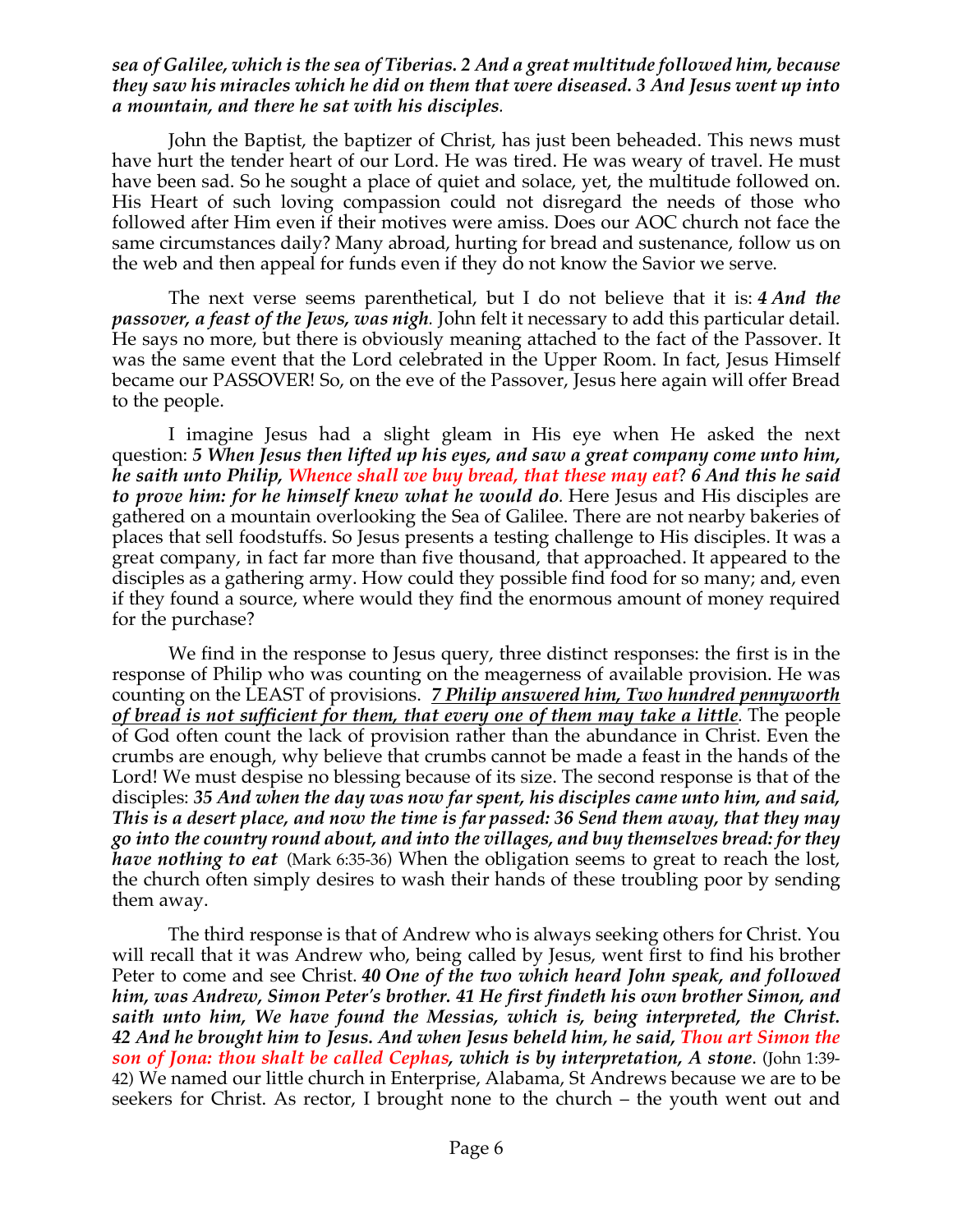invited their friends who came and stayed to hear about Jesus. I loved them. So, Andrew, true to form, goes on a search the moment he realizes the need for bread. He is not the kind of fellow to be discouraged at the meager proportions for he knows that even crumbs, with the Lord, will be made a sufficient supply. *8 One of his disciples, Andrew, Simon Peter's brother, saith unto him, 9 There is a lad here, which hath five barley loaves, and two small fishes: but what are they among so many?*

Now there is a fourth type of person in the crowd that is not described above. It is this one response that melts my heart – the little lad who had only five barley loaves and two fishes, but was willing to share that small provision with such an immense number. He must have had a heart touched by the loving hand of God from his mother's womb. This innocent young knew his bread and fishes would only be a drop in the bucket to feed so many. He also knew that there would be scarcely a crumb left for his own hunger; yet, he had seen and heard Jesus. He placed his innocent confidence in this warm and compassionate Teacher. So he offered ALL that he had to satisfy the immense crowd who surrounded Christ. This is the kind of son every parent should long to have.

Without a further thought, upon hearing of the small provision available, Christ took action: *10 And Jesus said, Make the men sit down. Now there was much grass in the place. So the men sat down, in number about five thousand.* Jesus does not make us anxious in feeding us. He prefers that we be comforted always by His Bread. He has the men sit down as guest do in any home. He also expects that those about to receive the Bread of Life should do so in good order, thus we observe a liturgical form of worship. There was a mixture of men, boys, women and children present, yet there were five thousand men in all plus those other persons. The Word of God is able to feed all who will come to be served without limit.

Do you remember that our Lord was baptized in like manner that we should be? In all, we should follow Him. He also gave thanks for the provision given by the Hand of His Father in Heaven. *11 And Jesus took the loaves; and when he had given thanks, he distributed to the disciples, and the disciples to them that were set down; and likewise of the fishes as much as they would.* Herein lies an important lesson. That which God has given you, you must also share with others. Jesus gives us the privilege and high honor to be His servants to the people. Not masters, but SERVANTS. All clergy are servants to God's people. When they cease to be servants, they cease to be ministers. Note also that from the small provision, every one of the thousands seated about took as much as they wanted. God's Word is always sufficient for thee. ….*My grace is sufficient for thee* …. (2 Cor 12:9)

Quite often, that which comes at no cost to us is easily wasted, but the Bread of Life comes at an immense cost to God the Father – it cost Him the life of His only Begotten Son! None of the Lord's provision should be wasted. *12 When they were filled, he said unto his disciples, Gather up the fragments that remain, that nothing be lost.* Every soul is precious to God. He will have us lose nothing that He places in our hand. This is the security we have in Christ. If our hearts belong to Him, He will never lose them. *13 Therefore they gathered them together, and filled twelve baskets with the fragments of the five barley loaves, which remained over and above unto them that had eaten.* Have you ever gone out and befriended some hungered stranger? Have you noticed that you may have approached the fellow with a reluctant love? But do you remember the heart, brimming with love, with which you departed from him after answering the needs of his soul. That is the LOVE of god. The more you serve, the greater the reservoir remaining. This defies the law of physics, doesn't it; but this is not a natural, but a spiritual, law.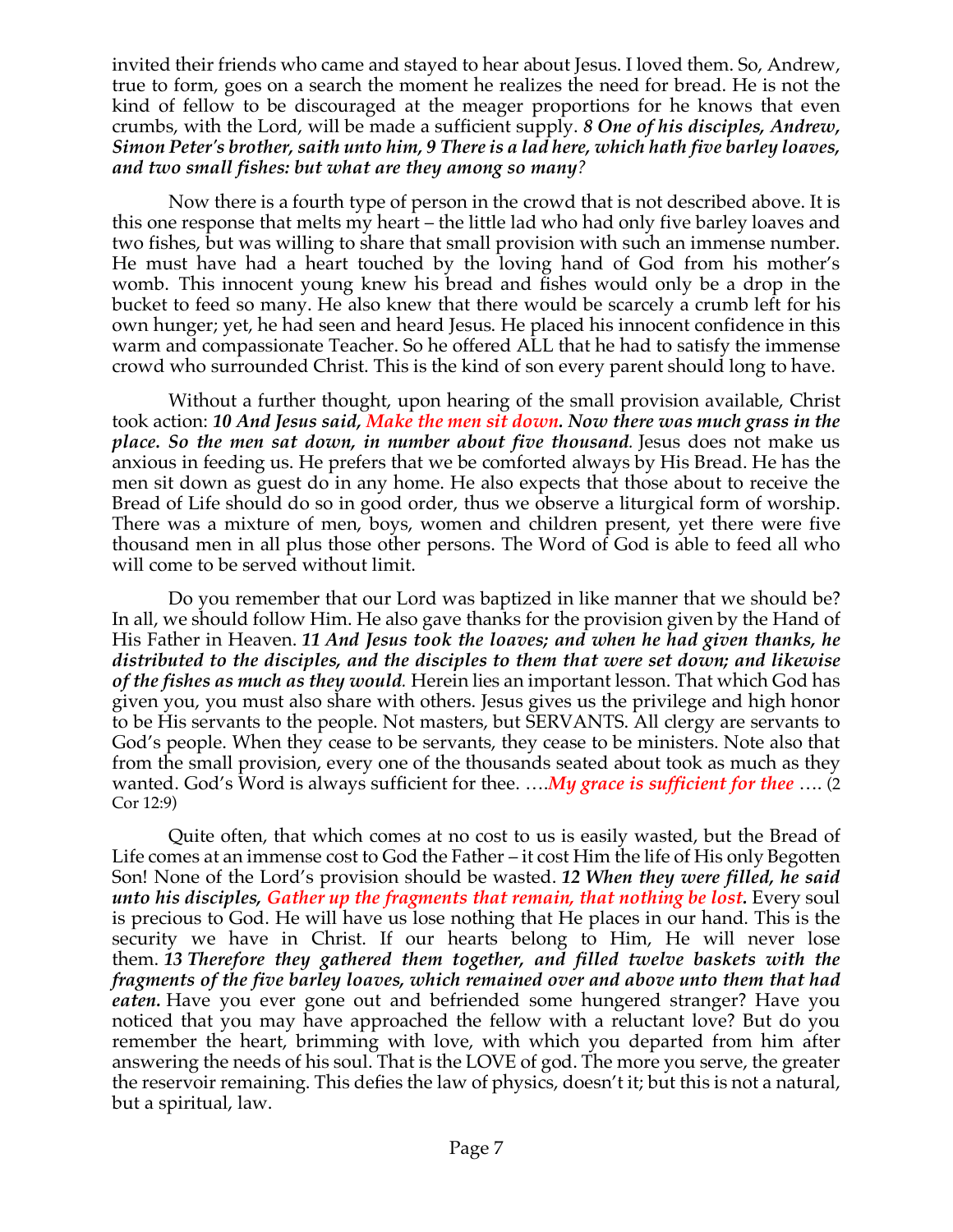What result does the labors of Christ and His servants have upon the hearts of men? *14 Then those men, when they had seen the miracle that Jesus did, said, This is of a truth that prophet that should come into the world.* That is the result! Faith! When people see what Jesus is able to do through your own life, they will know Him to be "that prophet that should come!"

Though we may take good counsel from the examples given of the disciple Philip, those other disciples about Jesus, and of Andrew who sought when the need was revealed, the greater lesson – in my view – is from the little boy who gave all in spite of hunger, to Jesus for the feeding of others. He surrendered fully His all. And he did not go away hungry for, when you give your all to Christ, you cannot lose. Have you done?

#### *Sermon – Reverend Jack Arnold - Time and Action Church of the Faithful Centurion Descanso, California*

Today's sermon brought the Collect, Epistle and Gospel together and is partly contained in the forewords above.



Consider these words from the Collect:

… we, who for our evil deeds do worthily deserve to be punished, by the comfort of thy grace may mercifully be relieved …

In the Collect, as is often to the case we acknowledge to God that we have fallen way short of our goals that He has set for us. We are also acknowledging that we do deserve to be punished for our failures, however, by His Grace we are relieved of that

punishment. Jesus helped in that relieving by laying down His Life that we might be free of that eternal damnation.

In order for us to enter heaven, we have to be accounted as perfect. However, we all know we are so far away from perfect, it would not seem to be possible.

How then can we get into heaven if not by our own means?

Death is oft referred to as the "Final Accounting", and as one who has studied accounting, I can tell you that things can sometimes be accounted as what they are not, legally, too!

At that final judgment day, if we stay the course and follow God's guidance, we can be accounted as perfect through God's Grace of His Son, our Saviour, Jesus Christ, Paul is right on point when he talks about the two sons of Abraham, one of the bond, one of the free. Being adopted into the freewoman's family requires us to follow Him and His guidance. This gift of eternal life is not free. It was paid for by Jesus' death on the Cross and it requires us to actively following and working for Him here on earth.

The son of the bondwoman represents the state us before Christ and those who refuse to follow him. They are stuck in bondage to their own sins and to Satan and will never truly be free. They are in essence slaves of their own will. We have free will, let us exercise it in the way God intended, that is to follow the path of righteousness to Him.

These two are representative of the two covenants with God, the bond under The Law and the free under The New Covenant.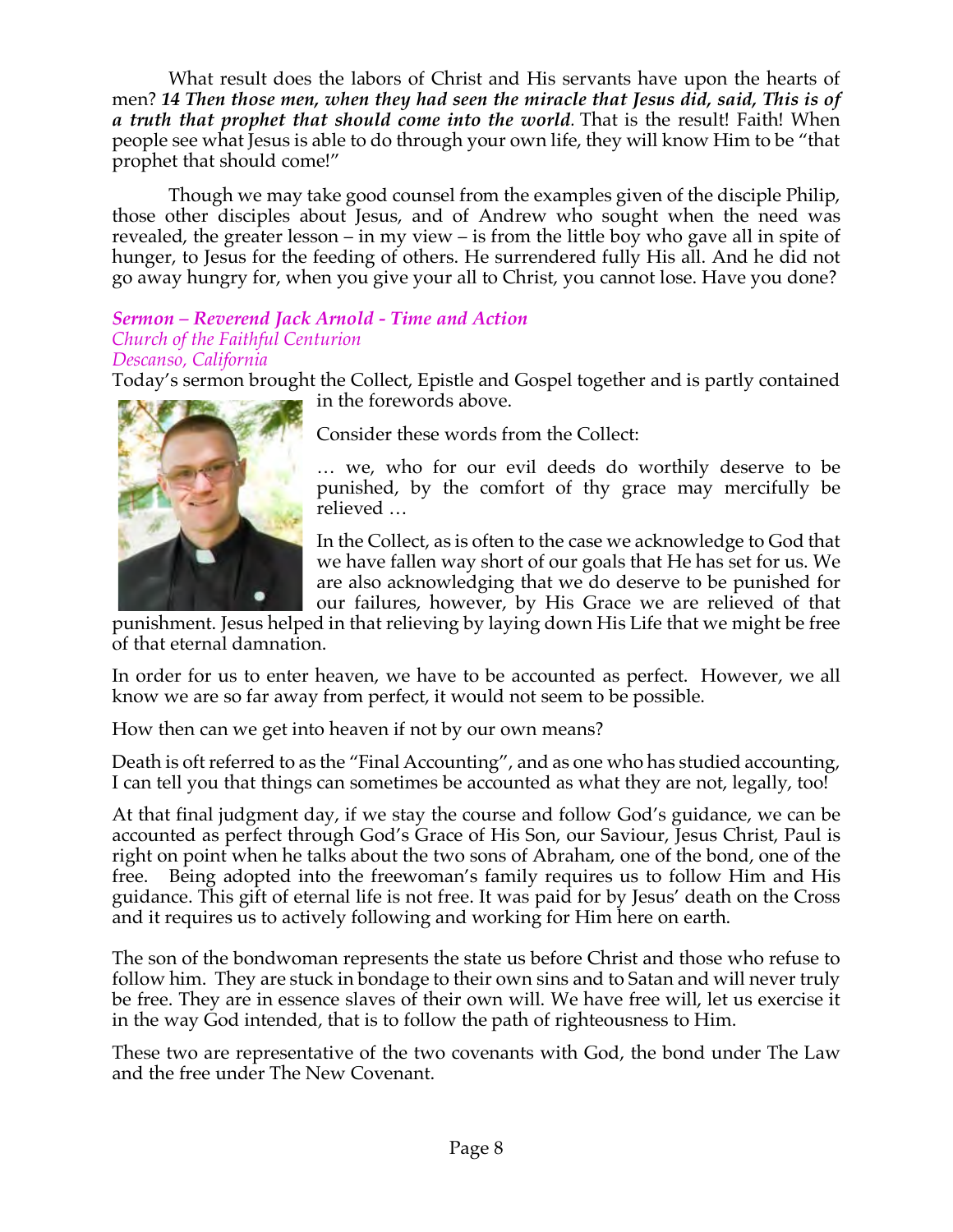The people of old are The People of The Law. Six Hundred Thirteen Laws each of which by which they must abide. A very complex and even more difficult life to live, to comply and uphold those laws and failing. We still fail miserably at times, but we only have two laws, which we will hear about in a second. They are still hard to uphold, but if we manage to, easier to remember. The big thing to remember about the 613 laws is that they could not accomplish what Christ accomplished in His Sacrifice and establishing the New Covenant. The Holy Ghost helps us along the journey to this goal, to bring us to that eternal life.

The New Covenant is so much less complex than the Old Covenant. It is much easier to remember the ways of the New Covenant than the Old Covenant. However, the Old Covenant had to come first to get people's hearts ready to follow the New Covenant. For the New Covenant could not be introduced, or in other words, Jesus could not come to Earth until the people were ready for His Teachings. The Old Covenant was a stepping stone to the New Covenant.

Remember this from Holy Communion:

Hear what our Lord Jesus Christ saith:

**THOU** shalt love the Lord thy God with all thy heart, and with all thy soul, and with THOU shalt love the Lord thy God with all thy heart, and with all thy soul, and with<br>all thy mind. This is the first and great commandment. And the second is like unto it;<br>They shall love the naish have a threat! On these Thou shalt love thy neighbour as thyself. On these two commandments hang all the Law and the Prophets.

Under the New Covenant, we have only two laws with which we must comply. But, there is a catch. We are not to just avoid breaking those laws, we must actually live them in our hearts, souls, minds AND bodies. We must **act**ualize them. It is the common theme of Action not just Diction, that appears in the sermons past here. The only way in which we can follow these two laws is we have to put them into practice in our day to day lives, which requires Action and not just Diction.

Hey! That is way harder. We are imperfect creatures with free will; a combination doomed to failure.

True, but we have the ultimate Get out of Jail Free card – Jesus Christ the righteous and He is the propitiation for our sins! Remember that? He accounts us as perfect at our final accounting!

There are two choices, two covenants, we can choose either to be enslaved to sin and Satan; or to be free under God and Jesus. These are the two sides that Paul speaks of. We can be either enslaved to sin or we can be truly free and under God. The two choices boil down to either eternal slavery or eternal freedom. I know which side I want to be on, do you?

We always have a choice, it is upon us to choose and decide. Nobody else can make that critical choice. To paraphrase a quote from Gandalf, *All we have to do is decide what to do in the time that we are given*. But we must pick a side. In this spiritual war, we must take sides. There is no middle ground.

We cannot stand with one foot on the slavery side and one on the free side. We cannot just be fence sitters, we must have our feet planted on one side. From rational viewpoint, there is only one side to pick, and that is the side of freedom, of the New Testament offered to us by Christ himself. As people of The New Covenant, the original and **real** New Deal, we have only to live those two laws or rules; *To love the Lord with all our hearts*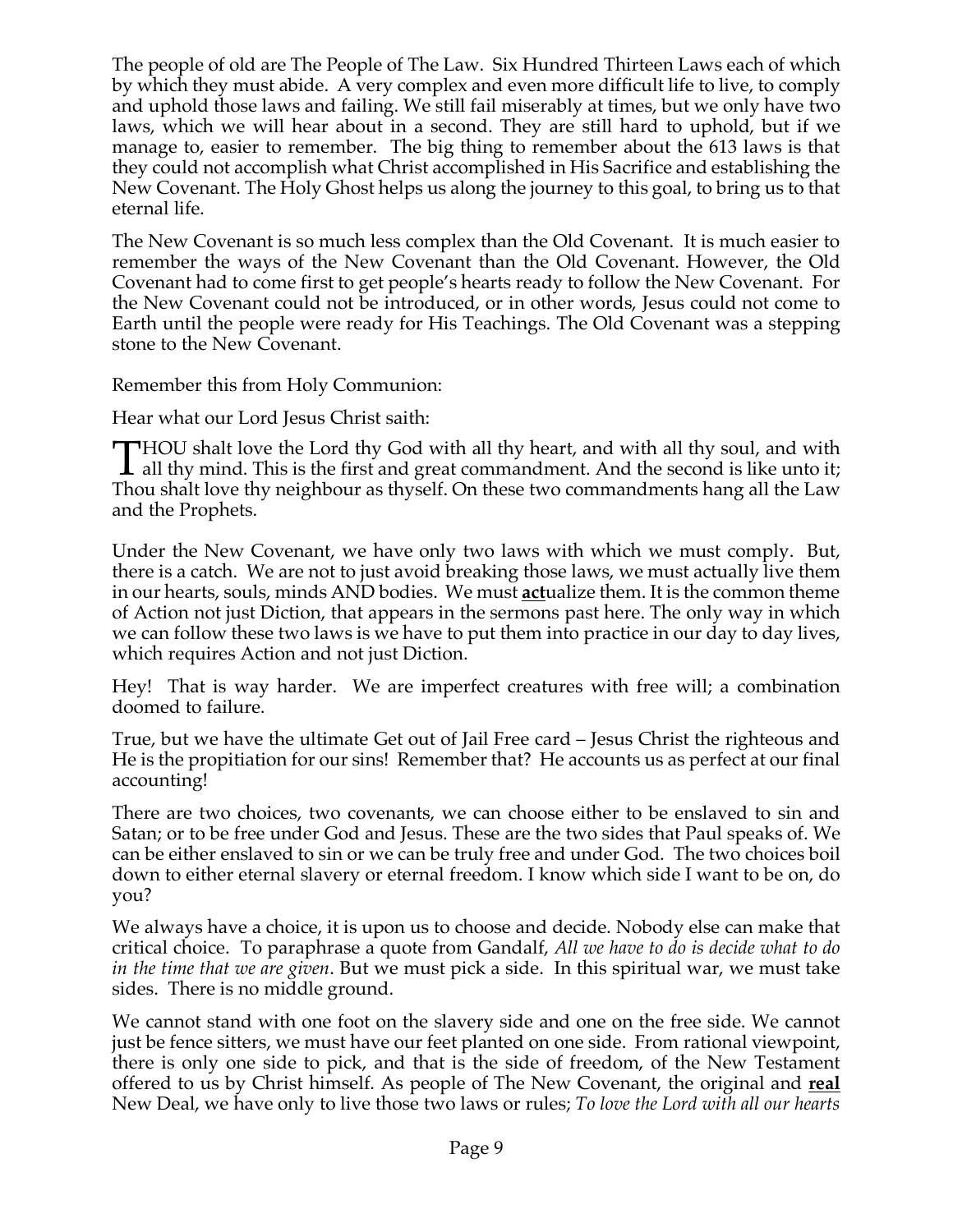*and to love our neighbor*. Those are much harder to comply with, however, if we seek God's guidance out and follow it, then all will be well with our souls.

Now, think about the Gospel. When we need help, how about instead of worrying all the time, we substitute it with action? Trust that God will give us what we need. And, then act based on what we can and should do, not what we want to do. Acting on what we should do gets results. These results may or not be obvious right away, but they will be soon enough. This is a hard principle for us to follow; but in the end, it is worth the struggle to trust God instead of worrying and or doing what we want to do.

Action will always benefit our spiritual state compared to that of inaction. Through the guidance of the Holy Spirit, we are compelled to act upon our faith. Perhaps not what we want right at the time, but certainly what we need then and in the eternal future. In the middle of nowhere, two thousand years from the nearest McDonalds, the disciples looked to Jesus to fill the needs of their congregation. Jesus took what they had and gave them what they needed; "for he himself knew what he would **do**." He **acted** to help them. Do ye likewise:

**ACT**

Heaven is at the end of an uphill trail. The easy downhill trail does not lead to the summit.

The time is now, not tomorrow. The time has come, indeed. How will you ACT?

It is by our actions we are known.

## **Be of God - Live of God - Act of God**

### *Roy Morales-Kuhn, Bishop and Pastor - St. Paul's Anglican Church - Anglican Orthodox Church*

Bishop Roy is pastor of the biggest AOC parish West of the Mississippi and is in charge of the Diocese of the Epiphany, as well as the Missionary Diocese of the Caribbean, Central and South America.

> **Fourth Sunday in Lent** *Bread and Water* 11 March 2018 Psalm 46 • Isaiah 55 • John 6:41-51

The Fourth Sunday in Lent. *The Collect.*



**RANT**, we beseech thee, Almighty God, that we, who for our evil deeds do worthily GRANT, we beseech thee, Almighty God, that we, who for our evil deeds do worthily deserve to be punished, by the comfort of thy grace may mercifully be relieved; through our Lord and Saviour Jesus Christ. *Amen*.

And due to the rubric, the Collect for the Day is followed by the Collect for Ash Wednesday, which is found on Page 124:

> The first day of Lent, commonly called Ash Wednesday. *The Collect.*

**LMIGHTY** and everlasting God, who hatest nothing that thou hast made, and dost **A LMIGHTY** and everlasting God, who hatest nothing that thou hast made, and dost forgive the sins of all those who are penitent; Create and make in us new and contrite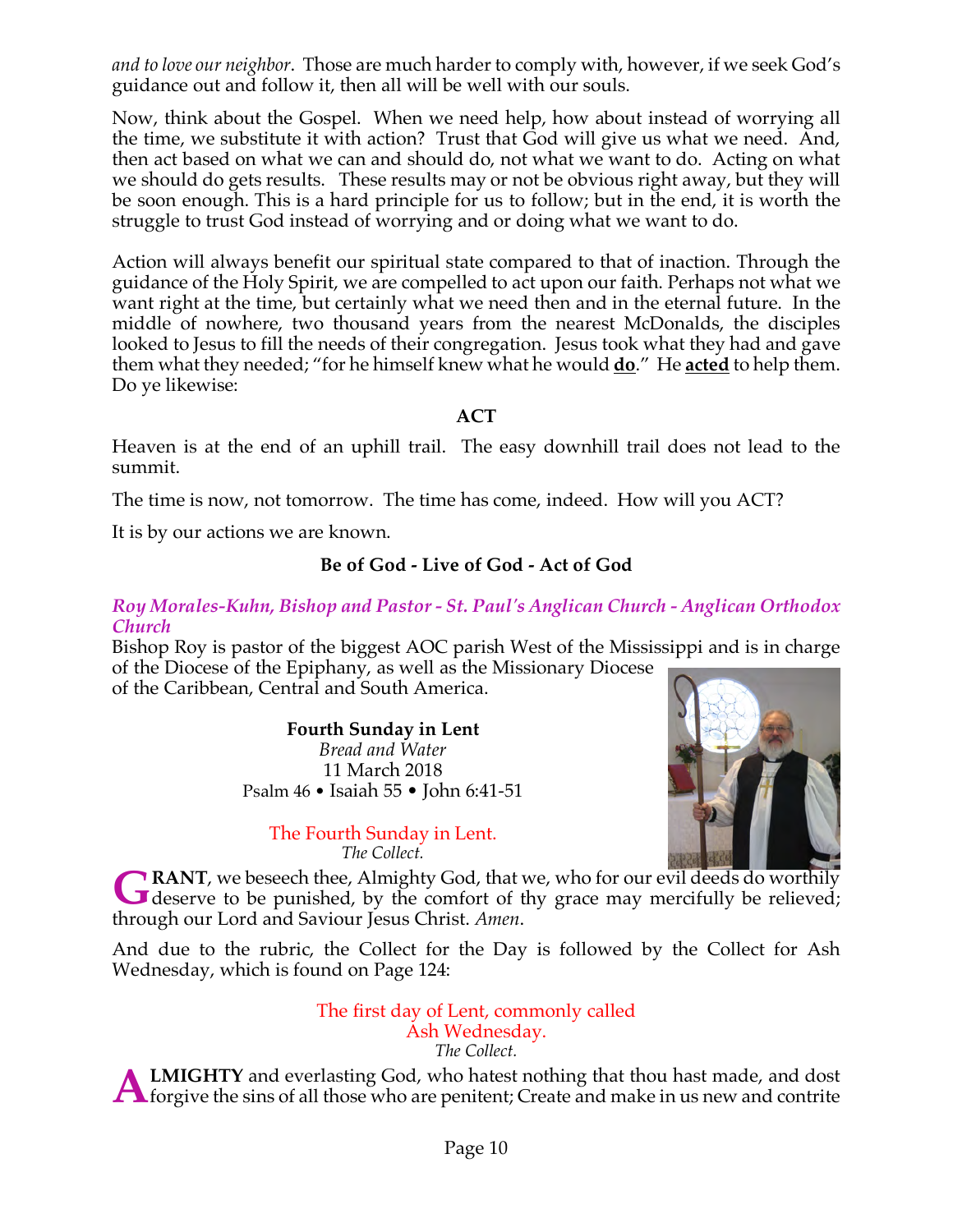hearts, that we, worthily lamenting our sins and acknowledging our wretchedness, may obtain of thee, the God of all mercy, perfect remission and forgiveness; through Jesus Christ our Lord. *Amen*.

#### ¶ This Collect is to be said every day in Lent, after the Collect appointed for the day, until Palm Sunday.

Who is Jesus? How do we find Jesus represented in the New Testament and for that matter in the Old Testament prophesies? Water, streams of water, pools of water, fat drops of water upon newly plowed land, living water; these images are revealed throughout the Old Testament record. As early as Abraham and his nephew Lot we find references to water. In that case it was the best places to pasture sheep and other livestock. We find several episodes concerning water when Moses leads the Children of Israel through the wilderness. Twice we read of Moses producing water (by God's command) from a rock. The rock represents Jesus our solid foundation, the Rock of our faith. Numerous times David writes about water. Water in the desert, water in the valleys, still water, rough and raging waters, and yet his descriptions of water point to Him who is the Living Water. If you get the opportunity buy a copy of C.H. Spurgeon's "Morning and Evening Prayer". It is a classic devotional based on large portions of the Psalms, Proverbs, Song of Solomon, but also includes scripture from every book of the Bible. In his treatment of the Word of God, Spurgeon penned a brief devotional based on a verse or portion of a verse, each designed to give a Biblical take on daily living. He helps to elucidate much of the "water" illustrations found in David and Solomon's writings. Of course from a purely scientific view, all carbon based life must have water. Humans cannot go without water but for a few days before general disaster begins on the body, culminating in death.

### *First*

The direct connection between water, abundant water and living food plants is made clear in our passage from Isaiah. There is the clear message that water from the heavens sustain life, make the seed to grow, which grows into grain, which is made into bread. Life is sustained by the very waters of Heaven. Wine and milk are discussed, each food/beverage requires water to be produced, again a direct reference to a Creator who provides. Then prophet tells the reader to buy the bread, wine and milk, even though you do not have money. Is this a trick? No, he is telling his readers to "listen and do what is right for your soul". Which is what? Isaiah is telling his readers about One who is coming who will bless all, yes ALL nations. The LORD thy God and the Holy One of Israel is the one the reader should seek. Urgency is expressed in what Isaiah writes. "Seek ye the LORD while he may be found, call ye upon him while he is near..., forsake the wicked ways, remove the thoughts of the unrighteous and RETURN unto the LORD." Folks that is a good old fashion message of redemption. The following are the wonderful concepts of this redemption:

- A. And he will have mercy upon him.
- B. for He (God) will abundantly pardon.
- C. Incline your ear, and come unto me: hear, and your soul shall live; and I will make an everlasting covenant with you, even the sure mercies of David.
- D. So shall my word be that goeth forth out of my mouth: it shall not return unto me void, but it shall accomplish that which I please, and it shall prosper in the thing whereto I sent it.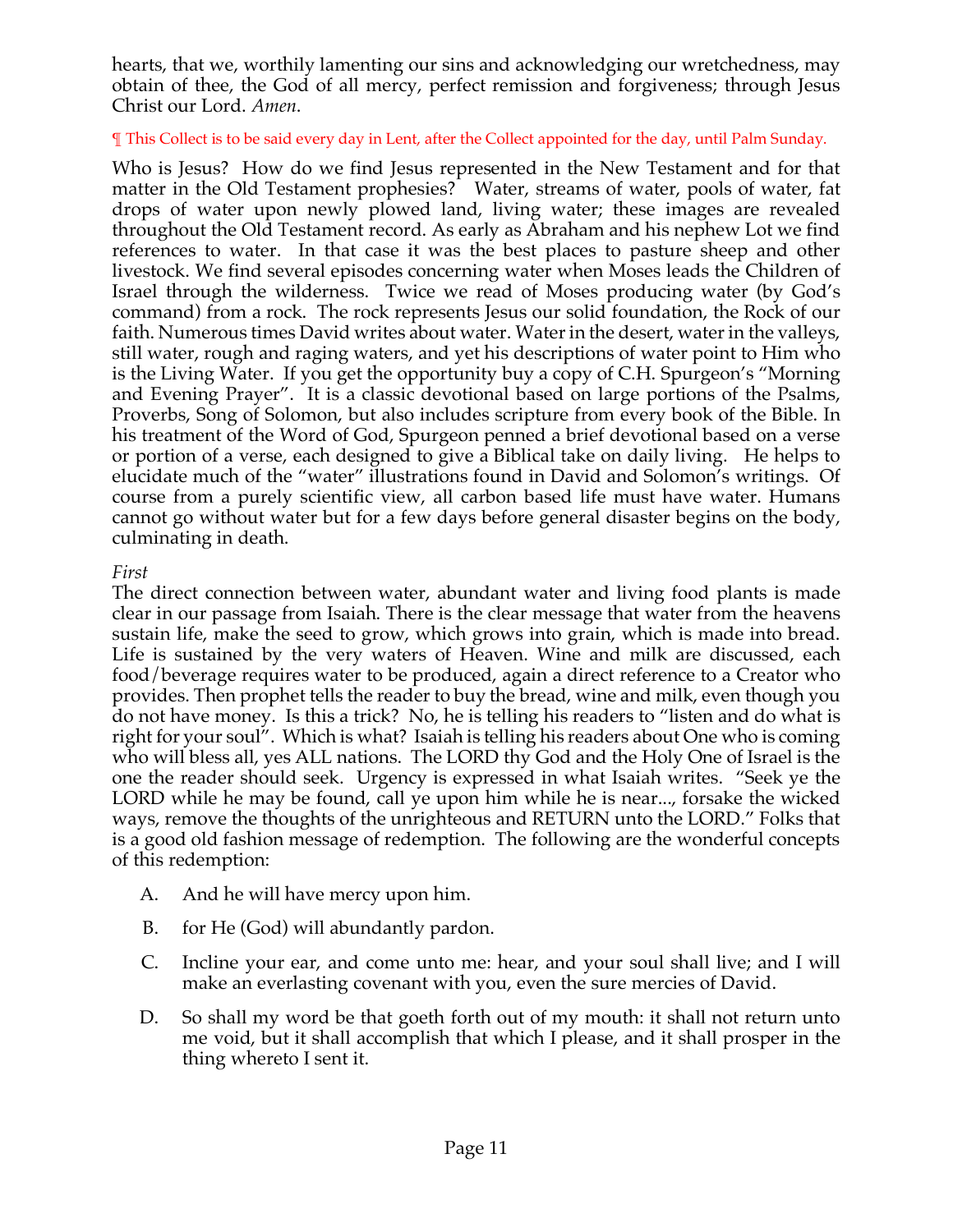E. For as the rain cometh down, and the snow from heaven, and returneth not thither, but watereth the earth, and maketh it bring forth and bud, that it may give seed to the sower, and bread to the eater:

Beloved? How much more promise and truth do you need? Isaiah is foretelling the coming of the Lord. Throughout the Book of Isaiah we can read of the coming Messiah, we can read of the signs and wonders that proclaim Jesus as the promised ONE, he who will redeem his people.

He who willingly lays down his life to save that which is lost.

## *Second*

I would like to point out the last very obvious reference about Jesus, this we find in the portion of scripture from the Gospel of John. In these ten verses Jesus unfolds centuries of darkness and doubt, he lays back the darkness that surrounded those who were seeking the Messiah. He shines the light of the Word on the truths that had been revealed over the centuries, but had been missed, overlooked, or kept from the people by the god of this world.

**HE** Jews then murmured at him, because he said, I am the bread which came down from heaven. 42 And they said, Is not this Jesus, the son of Joseph, whose father  $\frac{1}{2}$  and mother we know? how is it then that he saith, I came down from heaven? 43 **THE** Jews then murmured at him, because he said, I am the bread which came down from heaven. 42 And they said, Is not this Jesus, the son of Joseph, whose father and mother we know? how is it then that he saith, I came do can come to me, except the Father which hath sent me draw him: and I will raise him up at the last day. 45 It is written in the prophets, And they shall be all taught of God. Every man therefore that hath heard, and hath learned of the Father, cometh unto me. 46 Not that any man hath seen the Father, save he which is of God, he hath seen the Father. 47 Verily, verily, I say unto you, He that believeth on me hath everlasting life. 48 I am that bread of life. 49 Your fathers did eat manna in the wilderness, and are dead. 50 This is the bread which cometh down from heaven, that a man may eat thereof, and not die. 51 I am the living bread which came down from heaven: if any man eat of this bread, he shall live for ever: and the bread that I will give is my flesh, which I will give for the life of the world.

As Jesus said so many centuries ago, "he who has ears, let him hear." The Gospel is plain and without guile, it is presented to all. Here is the hard part; No man can come to me, except the Father which hath sent me draw him: and I will raise him up at the last day. Now combine that with the last couple of verses and we can understand the whole. We, the created, do not tell the Creator, what he is to do with us.

Ponder these great truths in your mind. Read, absorb and inwardly digest the Word of God, it is for your edification that you should study the Word, daily.

# Let us pray:

GOD, whose kingdom ruleth over all; Bestow Thy blessing, we beseech Thee, upon **O** GOD, whose kingdom ruleth over all; Bestow Thy blessing, we beseech Thee, upon those who hold the civil authority in this state and nation, that by their right administration of the laws and our careful obedience to the same, we may lead a quiet and peaceable life, in all godliness and honesty; through Jesus Christ our Lord. *Amen*.

**ALMIGHTY** Lord, who fashionest the hearts of men, and considerest all their works; Grant, we beseech Thee, to us and to all the people of this land, the spirit of works; Grant, we beseech Thee, to us and to all the people of this land, the spirit of obedience to Thy commandments, that walking humbly in Thy fear, we may, under Thy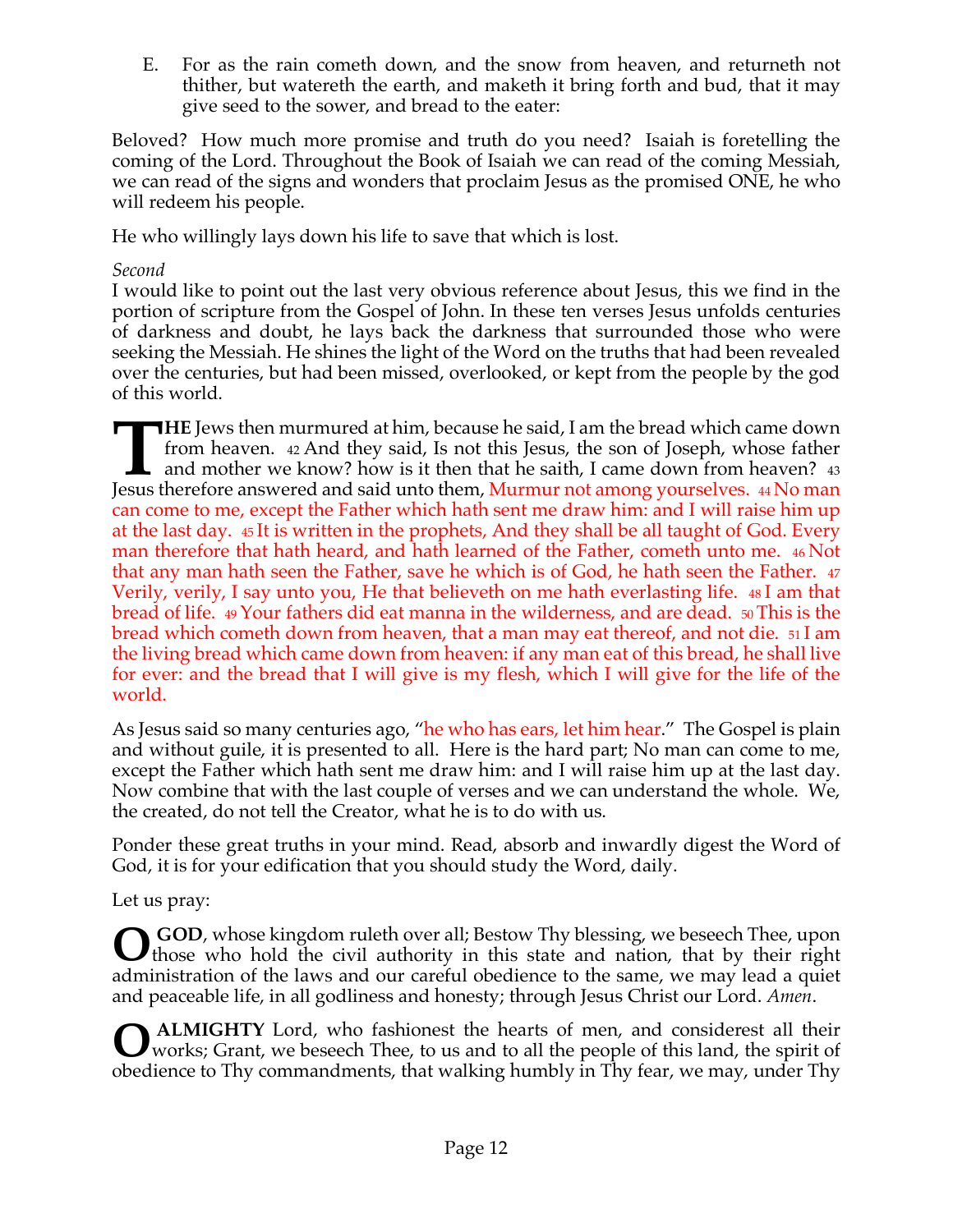mighty protection, possess our liberties in righteousness and peace; through Jesus Christ our Lord. *Amen*.

GOD, who hast prepared for those who love Thee such good things as pass man's understanding; Pour into our hearts such love toward Thee, that we, loving Thee above all things, may obtain Thy promises, which exceed all that we can desire; through Jesus Christ our Lord. *Amen*. **O**

**GOD**, who hast made all those that are born again in Christ to be a royal and priestly **O** GOD, who hast made all those that are born again in Christ to be a royal and priestly race; Grant us both the will and the power to do what Thou commandest; that all Thy people may have the same faith in their hearts, and the same piety in their actions; through Jesus Christ our Lord. *Amen*.

**HE** Lord bless us, and keep us. The Lord make his face to shine upon us, and be THE Lord bless us, and keep us. The Lord make his face to shine upon us, and be gracious unto us. The Lord lift up his countenance upon us, and give us peace, both now and evermore. *Amen*.



## *Bishop Dennis Campbell's Sermon*

Bishop Dennis is a brilliant speaker. He is able to take biblical precepts and make them



perfectly understandable, even to me. Oft he provides the text of his sermons and I take the utmost pleasure in passing them on:

> **This Is the Will of God** Psalm 147, Exodus 16:4-15, John 6:27-40 Fourth Sunday in Lent March 11, 2018

Our Lord speaks profound truth at all times. He speaks words we should hear and take into our hearts. They are words that should stop us in our tracks and cause us to

focus our highest attention on hearing and understanding them. He speaks such words in John 6:40 where He says, "this is the will of him that sent me." He is going to tell us what God wants from and for us.

Our Lord has just accomplished the miraculous feeding of more than five thousand people. The five barley loaves of John 6:9 are small, biscuits. The two fishes are about the size of large sardines. They are a small boy's lunch. Yet our Lord makes them feed five thousand people. Actually, it is probably more like ten thousand people. John records five thousand men, meaning heads of families, and Matthew 14:21 tells us many of them had their families with them. So this is a miracle on a large scale.

The Gospel makes two primary points about this miracle. First, in John 6:14, "Then those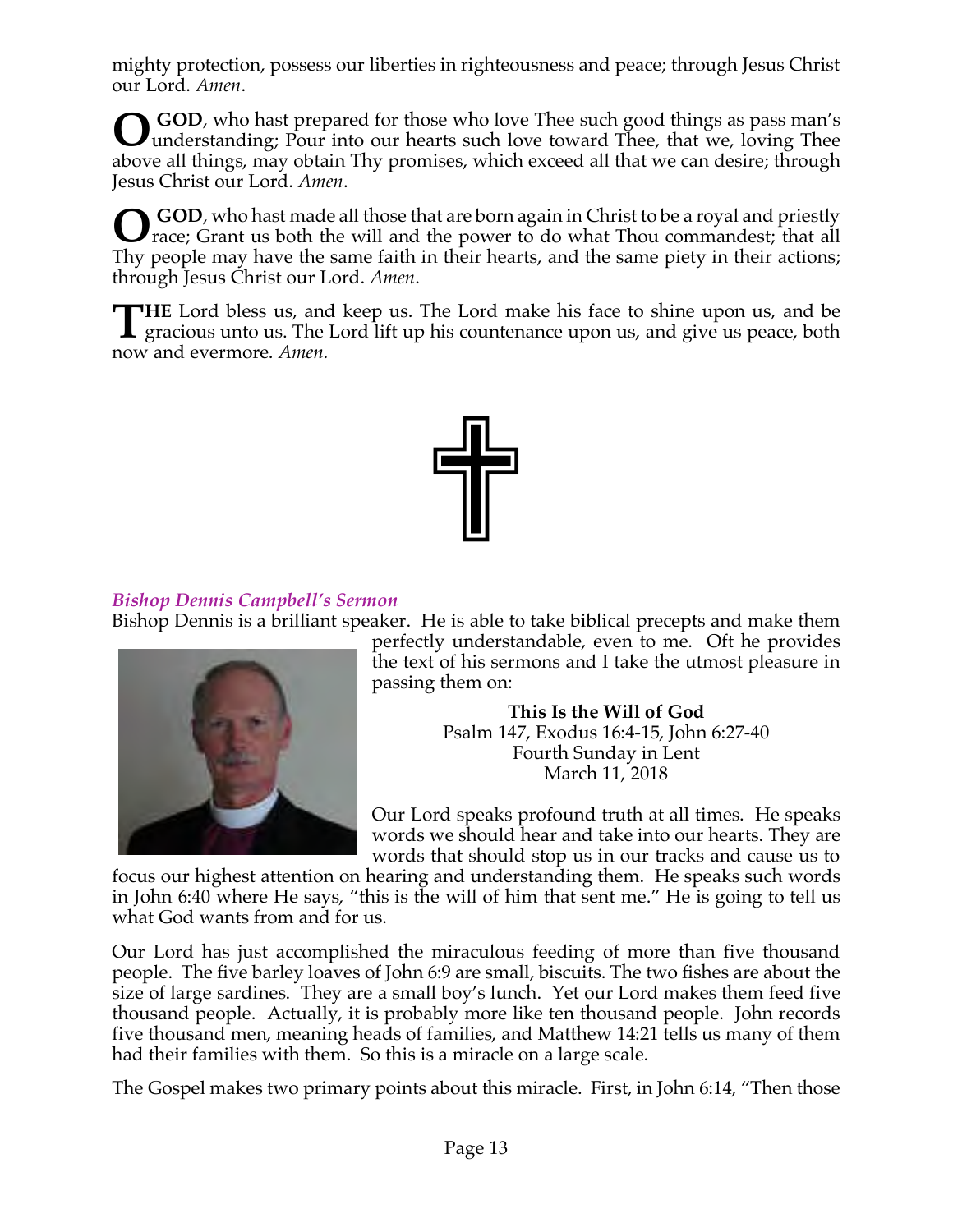men, when they had seen the miracle that Jesus did, said, This is of a truth that prophet that should come into the world." We often hear about the warrior king messiah expected by the Jews. It was the dominant and most prevalent view of the Messiah in Jesus' time. But there was also another view which expected the Messiah to be a prophet. That view is expressed in the words of the men in verse 14. Sometimes this view was combined with the warrior king view, to make a warrior king prophet Messiah. This actually makes sense, because the Messiah was to be a son of David, and David was a warrior, a king, and a prophet. The point God is making in John 6:14 is that the people witnessing the miracle, begin to believe Jesus is the Messiah. They are confused about the Messiah's mission, but they are starting to believe Jesus is the Messiah.

The second point is that they try to take Him by force and make Him king This is found in John 6:15. They believe it would be a very good thing to have a king who can feed the nation as well as deliver it from its enemies. In other words, they wanted a nanny state brought into being by violent riots and revolution. So the nanny state revolution is not a new idea. It did not begin with Guevara, Lenin, Marx, or Robespierre. We see it here in the pages of Scripture, and in the motives of the five thousand. And, of course it continues today. Most of the leadership in the mainline denominations advocate the nanny state, as do most western politicians, even in our own country.

On the complete opposite side of the ideological spectrum stands Jesus Christ. Like the revolutionaries I just mentioned, He, too, sees and understands the rampant oppression and injustice of the world system, even in Israel. He sees that some people have worked their way into control of the country's political, financial, and intellectual/religious institutions, and are using the power of these institutions to advance their own financial and political security. He sees they are doing this by abusing the poor and perverting the meaning and purpose of their offices and their faith. And much of His time on earth is spent in conflict with them because He exposes their wickedness and hypocrisy. It is His fearless and scathing words against them, that cause the elites to join forces to condemn and execute Him. They do not kill Him over a theological disagreement. They kill Him because He is a threat to their power and wealth. They kill Him because He accuses them of becoming rich by devouring widows' houses, and perverting the law of God to make it seem to support their hypocrisy. He says they are "full of extortion and excess" and they talk about good things, but don't do them. He even says they have turned the Temple into a den of thieves. In other words, they have turned the faith given by God into a way to fleece the flock and enrich themselves.

We have seen the same in the New Testament Church. If we know history we know of inquisitions and forced "conversions." We know of English bishops who bought their titles from the king, and lived in luxury on tax money taken from the poor. Anthony Trollope's Barchester Towers tells of clergy who want to become the new bishop of a fictional diocese of the Church of England. One candidate is "an eminent naturalist, a gentleman most completely versed in the knowledge of rocks and minerals, but supposed by many to hold on religious subjects no special doctrines whatever." This man wants no part of shepherding the church or preaching the Bible. He wants the bishop's lavish income to enable him to live the life of a wealthy country squire pursuing his hobby. He is, of course, a fictional character in a novel, but he is also very "true to life."

In the mind of Christ, corrupt societies are formed by corrupt people, and all people are corrupt. Therefore, we cannot reform society by replacing one group of corrupt people with another. The only way to reform society is to reform the people. Let me state this in more Biblical terms. All people are sinners, and sinful people create sinful social structures. The world does not become a better place by exchanging one group of sinners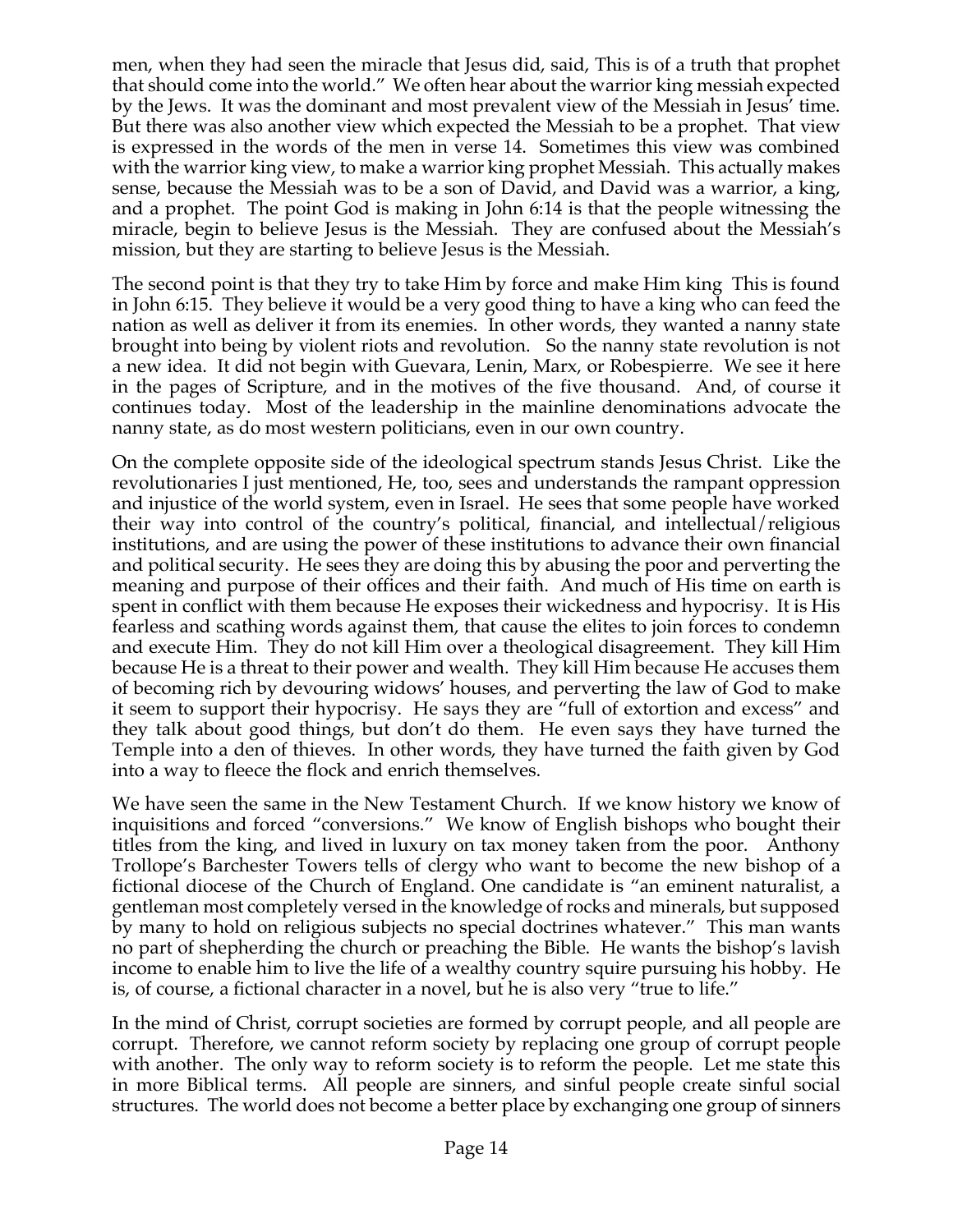for another. The world becomes a better place when sinners become new people who live for and in Christ. Godly people living Godly lives make for Godly homes, communities, nations, and churches.

Christ has no illusions of massive revivals turning Israel back to God as the result of His preaching. And He does not teach His people to put their faith in politicians or religious leaders who promise such things, whether by violent revolution or religious revival. He teaches His people to look for their real hope in Heaven. *Labour not for the meat which perisheth, but for that meat which endureth unto everlasting life, which the Son of man shall give unto you*. (Jn. 6:27)

The people, of course, do not understand. They continue to try to persuade Jesus to give them food and worldly prosperity. *Our fathers did eat manna in the desert,* they say asking for a sign to believe in Him; a sign which just happens to provide food without labour or cost (Jn. 6:30, 31). Their desire is stated even more boldly in Verse 34, *Lord, evermore give us this bread*. They say these things not realising Christ is talking about Himself, and the spiritual blessings He gives to His people. Their minds are on worldly things. They are talking about a nanny state. He is talking about a Kingdom of the Spirit dwelling in a new people who are in the world but not of the world. That Kingdom is, in its visible sense, the New Testament Church, or at least those parts of it that continue in the Apostles' doctrine and practice.

But Christ also speaks of something beyond this present world. His words look to a place where people dwell together in perfect peace with God and man. It is a place where war and crime, oppression and injustice, hate and abuse are gone forever. It is a place where we will grow older, yet be forever young. Where we will grow wiser through the ages as we come to know God more fully. Even death will be unknown in that Paradise, which is one reason God calls it, "eternal life." That Kingdom will last forever. The kingdoms of this world will pass away.

When Christ told Pilate *My kingdom is not of this world*, He was saying He had not come to topple Rome or Jerusalem, though they richly deserved to be toppled. He came to prepare people for the Heavenly Kingdom of God. He came to give His life as the propitiation for their sins, so they could be reconciled to God, and become citizens of that Heavenly Kingdom. He makes a promise to all people. If you believe in Him, in Biblical faith, He will give you that everlasting life, and will raise you up to dwell with Him in that eternal Kingdom of Paradise. He states this very well in the last verse of our reading for this morning, John 6:40.

### *And this is the will of him that sent me, that everyone which seeth the Son, and believeth on him, may have everlasting life: and I will raise him up at the last day.*

**EAVENLY** Father, feed us with the bread of Life, and grant that we may see Thee **HEAVENLY** Father, feed us with the bread of Life, and grant that we may see Thee with the eyes of the spirit, that in seeing we may believe, and in believing may have everlasting life, through Christ our Lord. *Amen*.

-- +Dennis Campbell Bishop, Anglican Orthodox Church Diocese of Virginia Rector, Holy Trinity Anglican Orthodox Church Powhatan, Virginia www.HolyTrinityAnglicanOrthodoxChurch.org www.lifeinthescriptures.blogspot.com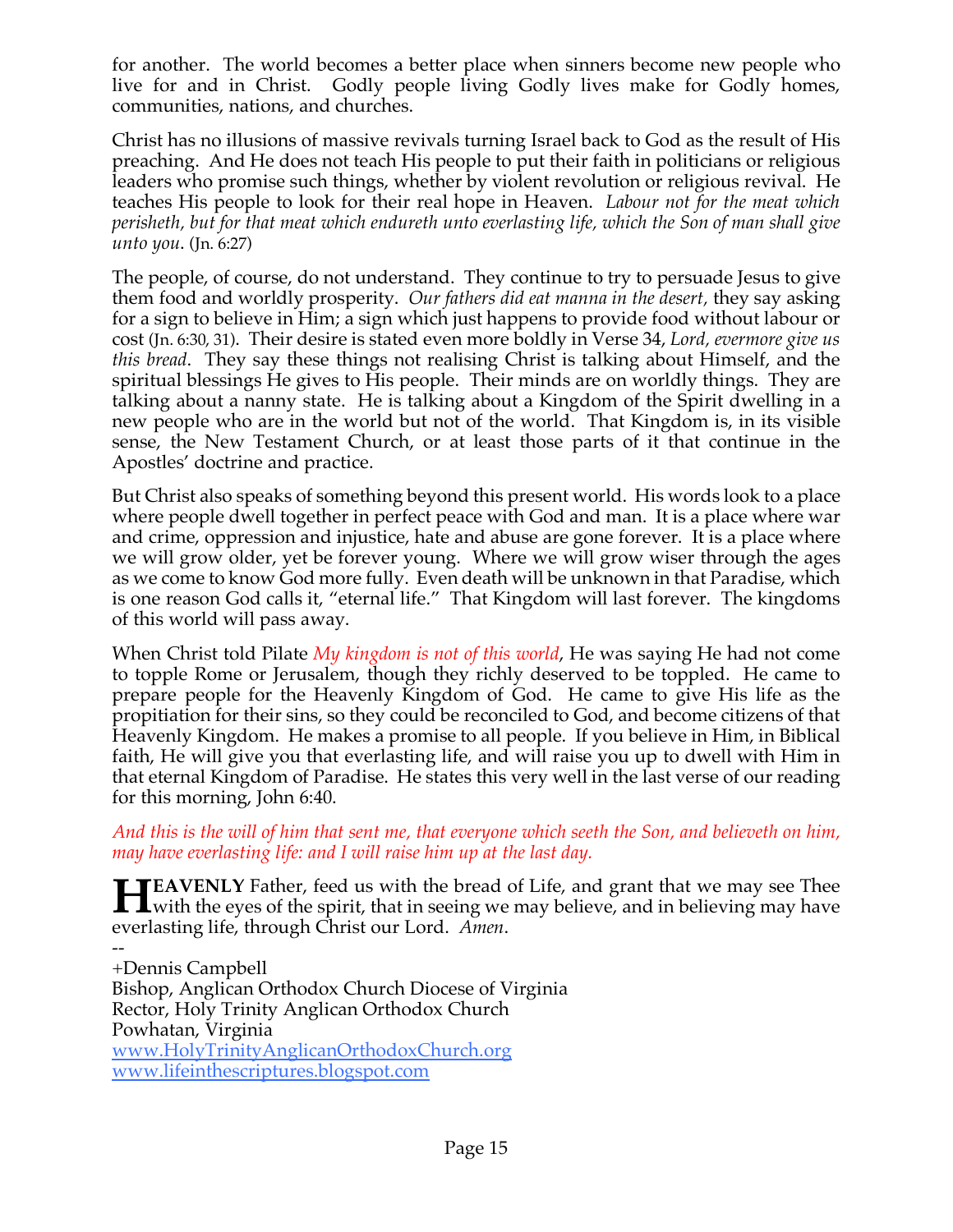## *Rev Bryan Dabney of Saint John's Sunday Sermon*

We are fortunate to have Bryan's Sunday Sermon. If you want people to come to The Truth, you have to speak the truth, espouse the truth and live

the truth. This is really a good piece and I commend it to your careful reading.

### **Fourth Sunday in Lent**

*In the beginning God created the heaven and the earth.*

(Genesis 1:1)

In the first verse of Genesis Chapter One, we are presented with the very beginning of Creation. It is a verse that is full of power and majesty. I once heard this verse described as In-Your-Face Theology because God has left the reader with only two choices



concerning its nature: either to accept his word as truth, or reject it as fantasy. And on account of its message regarding the origins of life, if a person cannot accept Genesis 1:1, they likely will not accept the other miracles found within the pages of the Bible.

In today's Gospel, our Lord exercised, on a smaller scale, that same power of creation as found in Genesis. He took five barley loaves and two small fish and fed a multitude with food to spare. Events such as this one stand as testimonies which confirm that God's provision exceeds necessity. It is more than a mere subsistence. In the 23rd Psalm we read: *The Lord is my shepherd, I shall not want...my cup runneth over.* And so it is fitting that in our worship, we will offer up to God our praise and thanksgiving for the many blessings which we have received at his hands. We accept Genesis 1:1 as truth because it speaks of God's creative power. We also understand that it is the very beginning of God's miraculous and awesome displays of his power as found within the pages of Scripture.

In that same book, we are informed God made man in his image and after his likeness. We are further informed in Scripture all things were made by him, and that through his will and pleasure we have been given material items as well as spiritual gifts. Whether it is bread and fish, or the gift of grace, everything from the clothes we wear, to the jobs we hold, to the education we have received, it all came from our good and loving God. Thus, it is meet and right that we offer up to him thanks and praise, not only for what we are and what we have; but for what we will yet receive through the atoning work of our Saviour, Jesus Christ. What joy there will be for us in God's heavenly kingdom, for we have his assurance that he has prepared a place for us there. That ought to stir our hearts and bring us to our knees in tearful praise to him who suffered so that we might live with him forever.

Returning to the Gospel, we find our Lord fed the people both physically and spiritually. They had come into a desolate region to hear his words of truth and he had compassion on them for their apparent lack of sustenance. God does not lead his people into the wilderness to die. He provides for his own. Psalm 37:23-25 affirms this: *The steps of a good man are ordered by the LORD: and he delighteth in his way. Though he fall, he shall not be utterly cast down: for the LORD upholdeth him with his hand. I have been young, and now am old; yet have I not seen the righteous forsaken, nor his seed begging bread.* The spiritual aspect of our feeding comes in our hearing of God's word written. As our Lord replied to the devil during his temptation in the wilderness*, It is written, Man shall not live by bread alone; but by every word that proceedeth out of the mouth of God* (Matthew 4:4). Christ came to bring his own more than the bread of physical sustenance. He came to make us whole spiritually that we might be redeemed— cleansed from all unrighteousness— and made fit members of his body and joint heirs with him in God's coming kingdom. And so by our being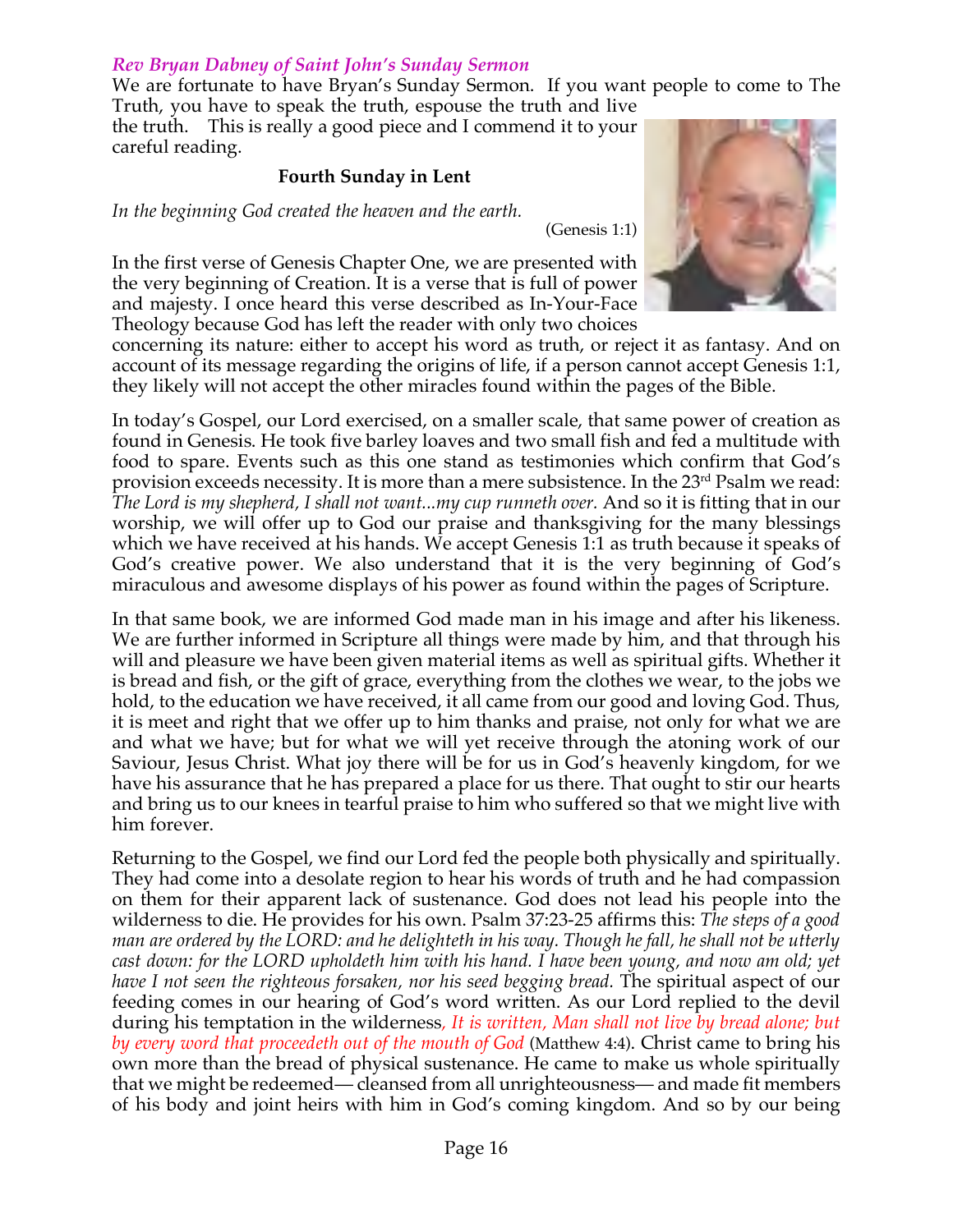baptized of the Holy Ghost, we are assured of our salvation via God's gift of grace (see Romans 8:1-17).

The church was established to provide for the spiritual and material well- being of those who have been born-again in Christ Jesus. Think for a moment about the work and witness of St. Paul. He had been sent on an evangelical mission to physically establish and spiritually feed the various flocks of our Lord within the Roman Empire under the guidance of the Holy Ghost. Generally, though not always, he came, he set in order, he followed up as an overseer of the faith and he appointed just men to serve in like capacity prior to his departure for another locale. And those churches which he established were not left spiritually impoverished when the apostle moved on because they were nourished and enriched by the teaching and instruction of those whom the Lord had called into his service.

God sustains. God strengthens. God increases. It is all due to his efforts, his will, his choosing. We are but his servants whom he has called out of darkness into the glorious light of his gospel. Our duty is to serve, not to be served. We are to work within the church to materially assist any member of the body of Christ whom God has brought to our attention for such ministration. It is the church's duty to look after its own, not the state, and certainly not the unregenerate of this world.

*Hear now the word of God, What doth it profit, my brethren, though a man say he hath faith, and have not works? Can faith save him? If a brother or a sister be naked, and destitute of daily food, and one of you say unto them, Depart in peace, be ye warmed, and filled: notwithstanding ye give them not those things which are needful to the body; what doth it profit? Even so faith, if it hath not works, is dead, being alone* (James 2:14-17).

But let no able-bodied person lay back and become a burden on others for it is also written ...*this we commanded you, that if any would not work, neither should he eat* (II Thessalonians 3:10). There is no room in Christ's church for the slothful, the lazy and the unregenerate in spirit. If that seems harsh, it is not my word but that of the Holy Ghost via Paul for in the closing of his second epistle to the Thessalonians he said, *And if any man obey not our word by this epistle, note that man, and have no company with him, that he may be ashamed. God's sufficiency is for his own first, and then afterward, as the Holy Spirit leads you, contribute to those who are of the unregenerate that the Lord might call them too to salvation through your works.*

So, when we consider our lesson today, we find that our God is our Creator, and Sustainer as well as our Redeemer. He will not lead us into a permanent state of privation and want, but into provision and abundance. And though at times we may experience such; nevertheless, we know that our God will see us through those times and will lead us to green pastures and still waters. He will turn our hunger into satisfaction and our lack into more than what we could ask or imagine, and all because he loves us. But one cannot know the fullness of his grace and the height and depth of his love without being obedient to his word. If you have not done so, ask him to turn your heart today that you too might experience the peace that only he can give, that love which is beyond all else, and that joy which comes with that blessed assurance of salvation unto eternal life. Please make that your prayer today.

Let us pray,

**RACIOUS** and loving God, who sent thine only begotten Son to serve as a sacrifice GRACIOUS and loving God, who sent thine only begotten Son to serve as a sacrifice on our account; accept this our prayer of thanksgiving for those blessings which you have bestowed upon us through his atoning work; and this we ask in the name of our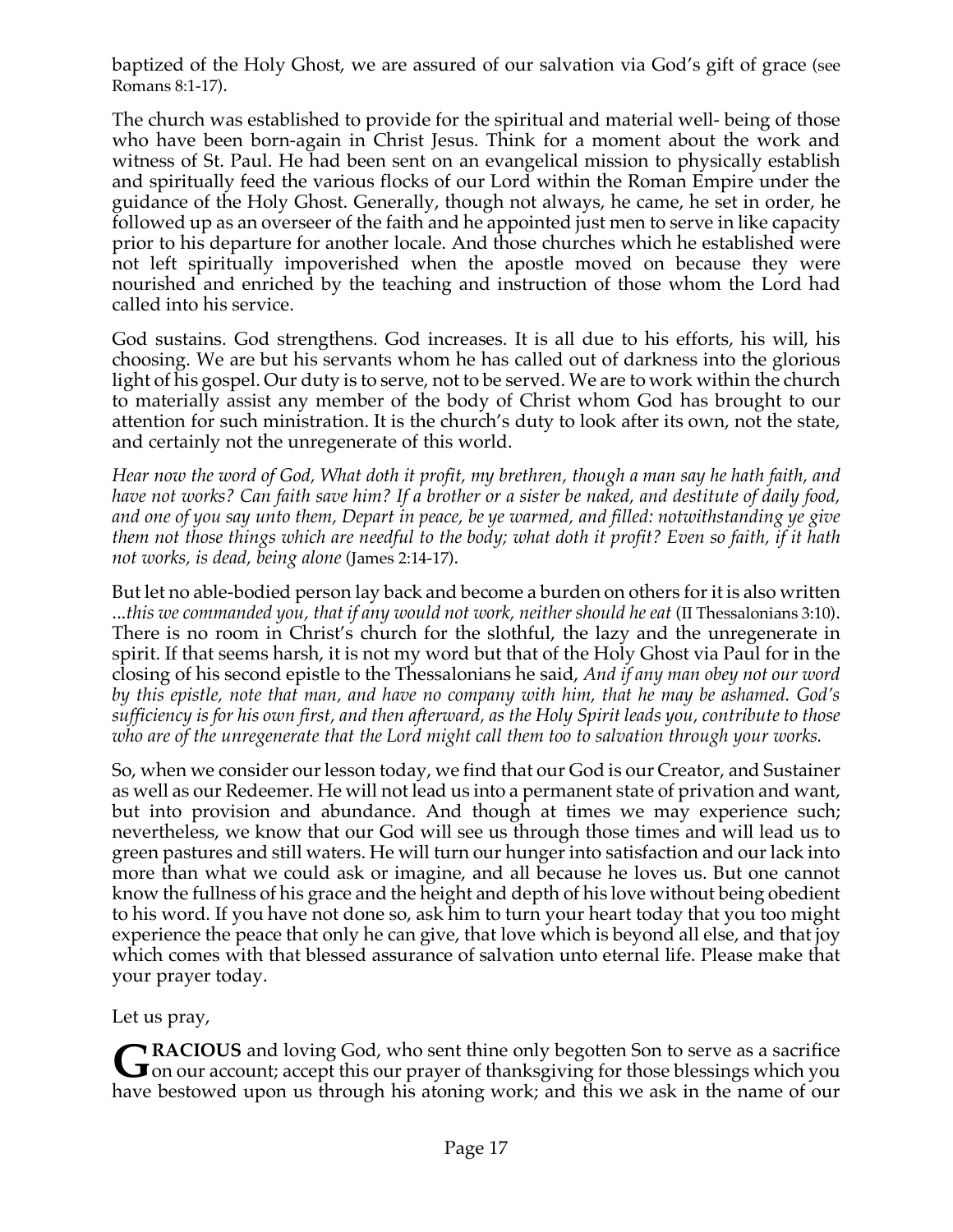Lord and Saviour, and thine only begotten Son, Jesus Christ. *Amen*.

Have a blessed week, Bryan+

# *People in our Prayers* - http://faithfulcenturionprayerteam.blogspot.com/

## **Why? Prayer is an extremely important activity.**

It is not that God knows not our needs, for He surely does. Yet, Jesus commanded us to ask God for those same needs. In addition to the obvious of asking God for help, offering thanksgiving and the like, prayer helps us focus our thoughts on how we might do God's work.

The Prayer Team of the Anglican Orthodox Church was established to help our members and fellow Christians pray for those in need and to give thanks as well for the blessings we have been granted.

### **Who can be on the list? Do I have to be a member of the Anglican Orthodox Church to be prayed for?**

No! The only qualification to be on the list is that you want our prayer team to pray for you. We are Christians and are happy to pray for you, no matter who you are. If you want help from God, you are our kind of people.

## **What is the commitment from the prayer team?**

Each member of the team will pray for the desired outcome at last once per day.

## **How do I get myself or someone else on the prayer list?**

You can email one of the prayer team leaders: Jack - jack@faithfulcenturion.org or Dru dru@ faithfulcenturion.org, or call the office at (619) 659-3608 or fill out a prayer card at your church.

## **What should I ask for?**

Depends on what you want. Some people merely want God to be asked to heal their ills and be mentioned by their first name, others want a specific outcome and / or have more of their personal information known to the team. Ask for what you want. It is your desire and need for prayer the team is attempting to meet. For typical examples, see the list below.

## **Updating the Team**

If you are on our prayer list, or if you have submitted a person that you have asked us to pray for, please update one of the team members or Hap in person, by telephone or email. It helps to be able to pray specifically for these individuals including their specific needs; plus if they get better, it is our happy duty to give thanks!

Please note that on the yellow (maybe green or orange if you get an old one) cards at church, you can ask that those to be prayed for have their names disseminated to the prayer team. Those names will be said in church and appear here. Or, you can ask that their names and purpose be kept confidential, then only Hap will know to pray for them.

*Prayer List Notice – If you have someone on the prayer list and their needs have changed, please let us know. We'd like to update our prayers to reflect the need and most important to give thanks!*

## *Immediate Prayer Please*

*Ken Harris* lost his wife Carol in December after many many years of happy marriage and is really lost and unable to regain his place here on earth. Please pray that he will be able to adjust to her passing and concentrate on those things which he needs to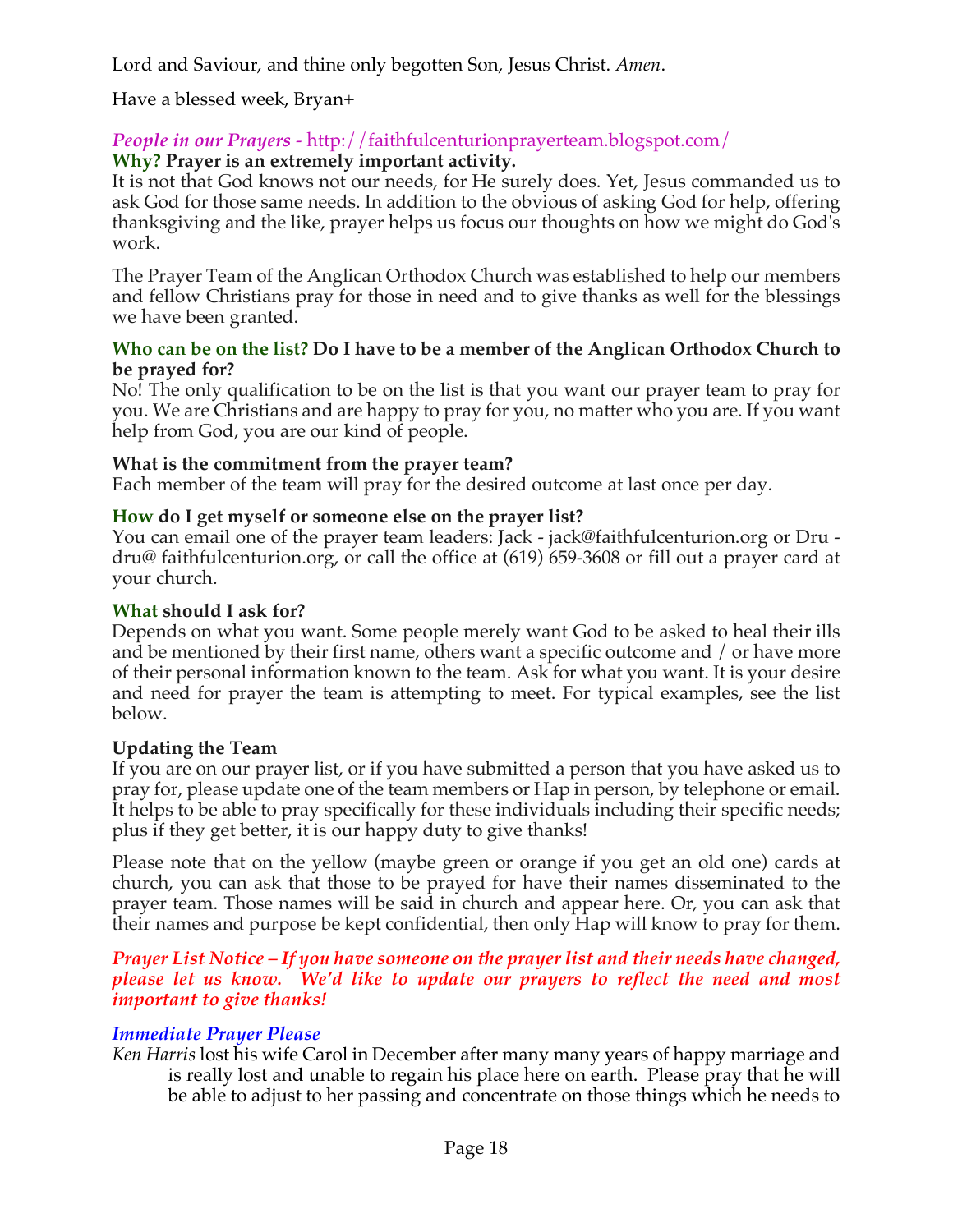do in order to be an effective and useful member of society here and now. He has much left to do here and right now, he just cannot see his way clear to doing those things. Please pray he will look to God for solace and help at this time of need.

- *Evelyn*, an 88 year young woman recently experienced a TIA affecting her sight, speech and walking. Please pray for God to guide those treating her and for her to let God carry her worry.
- *Tricia* broke her left arm and it seems to be healing slowly. Please pray God will enter in to her, help her to immobilize her arm and knit the bones together so that she will not require surgery. She would appreciate your prayers for healing and patience.
- *Chelsea Brown* has need of God's strength and guidance for her, her daughter Lauren and those around her. Her life has been in turmoil for the past two years. Chelsea was in an accident which left her without the use of her right arm for almost two years, though after two surgeries it is back, her daughter has had three sets of lung blood clots, dropped out of college and lost her job and car due to another accident. Things are very bad for them, they need housing as they are about to be evicted from their current apartment. Please pray that God will give them the direction and strength they need and that the government officials in Raleigh will see clear to provide housing.
- *Dakota* had to be life flighted from Enterprise to Birmingham, Alabama. He is having seizures. Please pray for peace of mind and soul for Dakota and his family and for inspiration and understanding for the medical team treating him that they might find a solution to the seizures.
- *Ron Cole Klages* is a patriotic former Marine who has debilitating blood clots pursuant to cancerous growths on his liver and unknown other places. His doctors will inform of clinical findings on Monday for further treatment. Please pray for the medical team treating Ron that they might pay attention, do their very best and be open to God's guidance.
- *Jill* was on life support; her family members traveled a great distance to see her and returned home safely. Jill's condition improved to critical, but needs your prayers to continue her recovery.
- *Samson Hendrik* has prostate cancer and his kidneys are not working. Pray our Lord Jesus Christ will be close to him and his family of friends during this illness.

## *Travel*

*Tricia, Skyler, Marc and Anthony* are on travel to the British Virgin Islands for work. Pray they have a safe travel and a productive time there.

## *Birthday*

*Dru Arnold* celebrated her 63rd birthday on 2 February 2018; she saw her shadow, thus six more weeks of winter. But, in Southern California, that is not so bad.

## *Anniversary*

*Hap and Dru Arnold celebrated their* 31<sup>st</sup> wedding anniversary 21 February 2018.

*Debbie and Jerry Ogles* celebrated their 51st wedding anniversary 12 February 2018.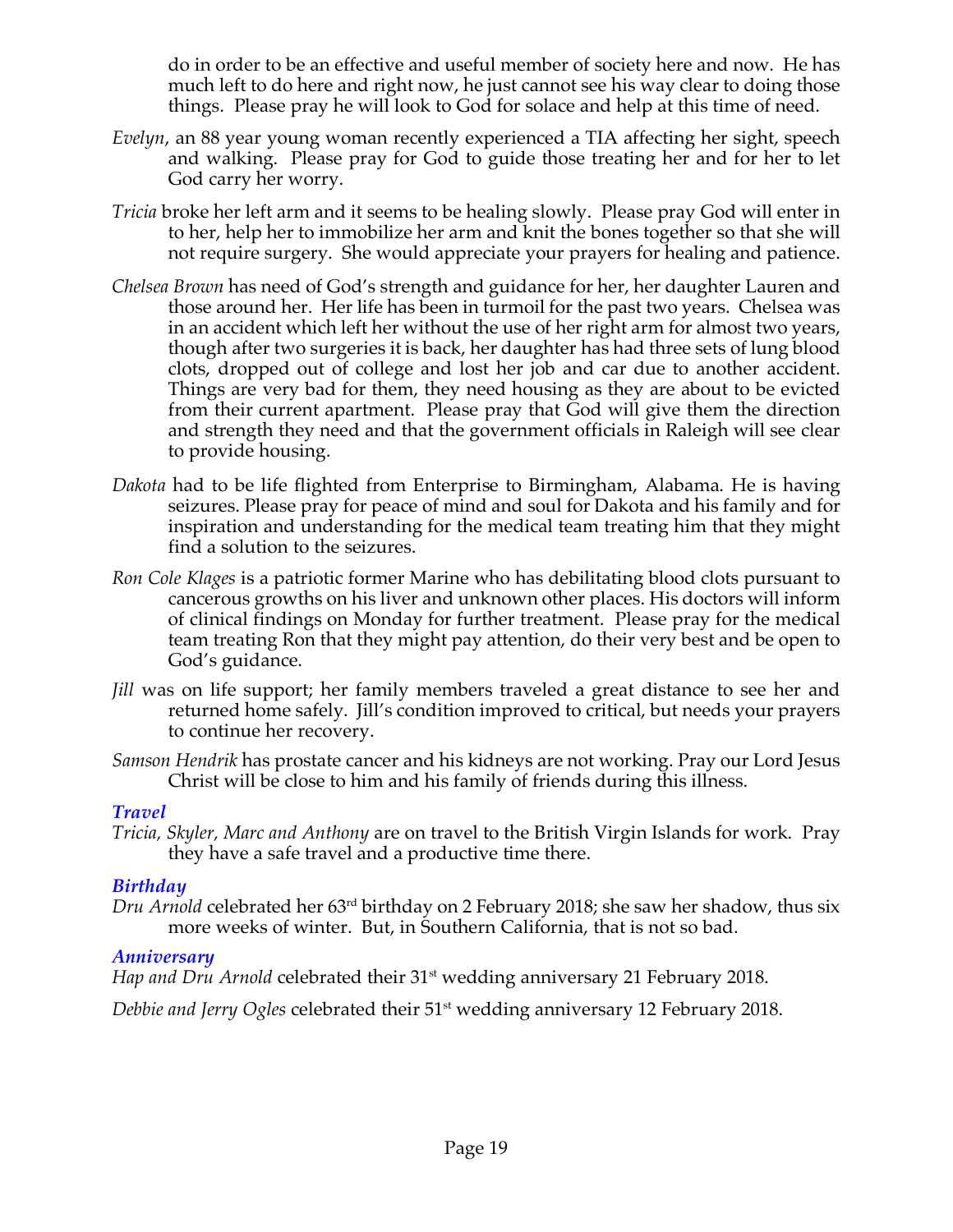#### *Remembrance of those who have gone before us*

*Kenneth Wayne Ogles* was killed in action on 16 February 1967, in the Ia Drang Valley, in

the Binh Dinh Province, South Vietnam, with the First Platoon of C Company, the First Battalion of the  $8<sup>th</sup>$ Cavalry, First Cavalry Division at the age of 19. Kenneth joined the National Guard at age 17 and immediately transferred to the active Army's First Cavalry Division. He wanted to make a difference, to do his duty to God and Country and protect the innocent people of South Vietnam. He gave all that we might be free. Please join us in remembering his service and sacrifice, as well as the hurt that it cost the entire Ogles family, the sacrifice and pain is no less 51 years later. Remember Kenneth the next time



someone wants you to give a little freedom for the promise of safety or comfort.

#### *Departed*

*Herb McCormick (86)* left earth for home on 12 February 2018. His faith was great, his will strong. Please give thanks for his time here on earth and pray for comfort and strength for his family, in particular his stepdaughters Jieun and Sungeun, and his friends, in particular Jerry.

### *Move*

*The Thomas Family* are now in Virginia on what was to be a headquarters tour. Pray for peace of mind for Kurt and for Mary and the kids.

## *In need of a miracle or understanding of God's Plan*

- *Doug Lambert* has been battling sepsis of unknown origin. For twelve weeks they have not been able to find the source of the problem. He is very weak and concerned that no one can find the reason for the infection. He asks that you pray for the medical team treating him to do their best, to be open to God's guidance and for him to keep his trust in the Lord and not worry.
- *Neal* has heart problems and is very weak, he also has COPD, kidney problems, his potassium is too high, he came back from the point of death. He is now home and permanently on oxygen. He is doing well, for that he and his family are grateful and ask your thanksgiving prayers. More importantly, please pray Neal will accept salvation through our Lord and Savior.
- *Paul* is in hospice and ready to meet His Lord. Please pray for Paul as he prepares to go home to be with his family who have gone before him. Pray for the faith of his family to build and the transition to be good.
- *Dot* is an elderly woman with liver cancer. Please pray for Dot as she prepares to go home to be with her family who have gone before her. Pray for the faith of her family to build and the transition to be good.
- *Mrs. Tiffany (90)* has chosen to refuse extraordinary care as it will not gain much earthly time. The Tiffanys have been together for a long, long, long time. Pray for Mrs. Tiffany and her husband as together they begin this Journey to be with their Lord.
- *Saundra* is in ICU with congestive heart failure after a heart operation. She is aged and frail. Saundra is near the end of her time here on earth. Please pray for comfort, understanding, strength and guidance for Saundra and her family who will of necessity remain behind. Pray for the love of God to stay foremost in their hearts.
- *Polly* is in hospice care with dementia and spinal stenosis. Please pray for her as she prepares to go home to be with her family who have gone before her. Pray for the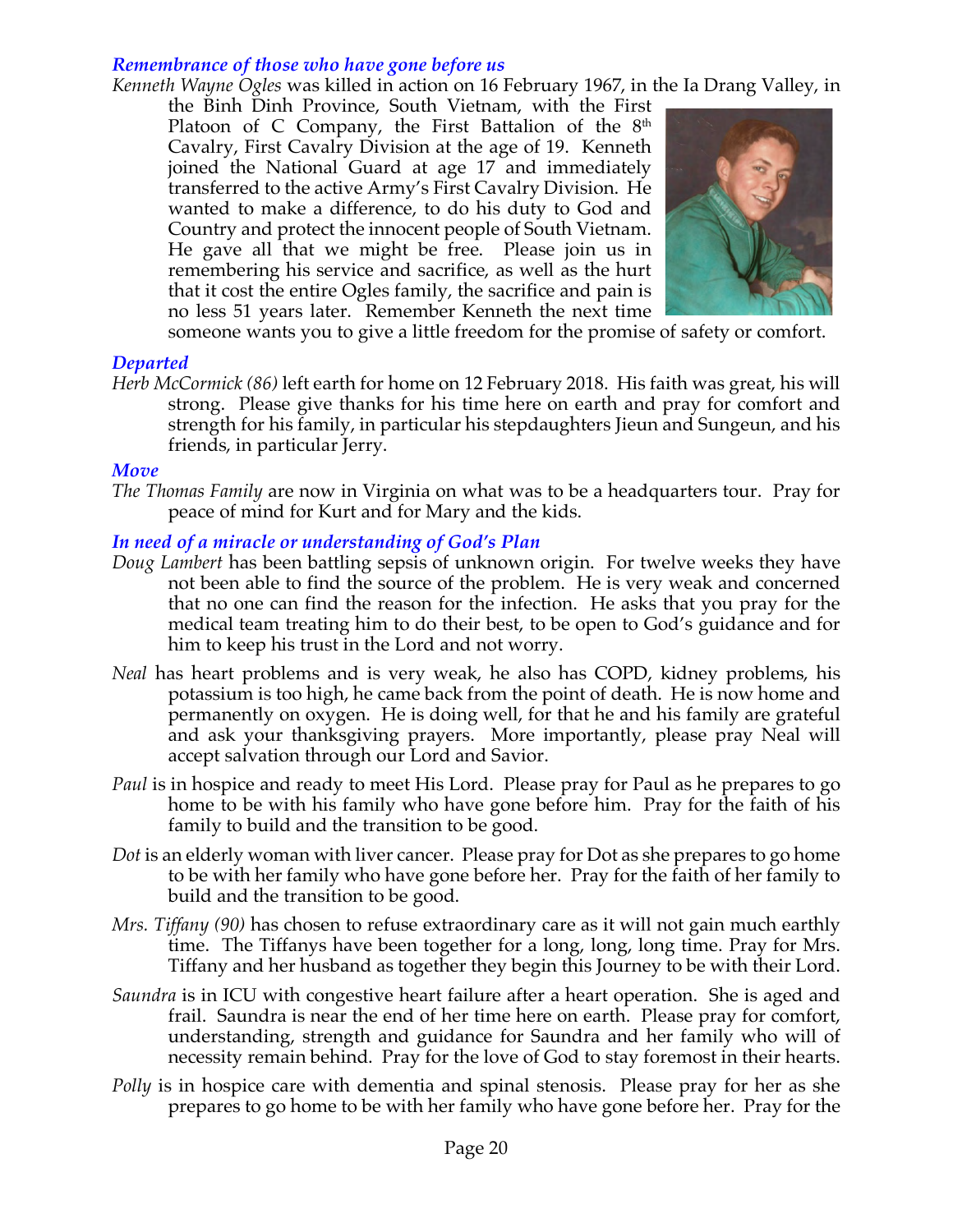faith of her family to build and the transition to be good.

- *Ron* had a Heart Attack, at the hospital he found out he also has Kidney Cancer. He is a man of faith and is in need of prayer for his health and that the Lord will provide strength for his family.
- *Kathy Cox Merritt* has been receiving Chemo and 12 November 2016, had bowel resection surgery and was given a very bad prognosis. Kathy just retired as an RN in Orthopedics at a local hospital; sometimes a little medical knowledge can be dangerous to the patient but she remains positive. Please pray for Kathy's healing and peace and comfort for her and her family, both spiritually and physical
- *Krysti* is off life support and able to talk, please give thanks for the good news. She is still unable to feel her legs. When that comes back she will go to a rehabilitation facility. Krysti has used drugs, has high blood pressure, is diabetic and has organ failure. Her families are with her and will appreciate your prayers.
- *Pat* has metastatic osteosarcoma; there is little that can be done. Please pray for a miraculous remission; that Pat's remaining time here on earth might be good. Help Pat and family put their trust in the Lord and let Him carry their sadness, fear, worry and terror.
- *Amy* has been diagnosed with metastatic melanoma and has cancer all over her body, and in one of her kidneys which are no longer functioning. Amy and her family have asked for prayer to stop the growth and to aid the family financially with the medical bills. At present she has to have surgery every two months to place stents. Pray Jesus will be close to all.
- *Gemma Dillinger* has been treating for breast cancer for over a year now, after surgeries, radiation and chemotherapy, she is reaching the limit of her tolerance with no end in sight. Please pray for her to gain strength and ground on the cancer. Help her to continue with her faith in our Lord, she is not afraid to go home, but wants to make sure it is time. Pray she will be encouraged to not give up until it is her time to go and that her time here on earth with her family will be good.
- *Janet* has had a blood borne cancer for several years. Her faith in the Lord is great and she is ready to be with Him. Pray she will be encouraged to not give up until it is her time to go.
- *Holly* has had Colon Cancer, Breast Cancer and now it is in her spine. Please pray for guidance for the medical personnel treating Holly, for a miraculous remission; that Holly's remaining time here on earth might be good. Help Holly and her family put their trust in the Lord and let Him carry their sadness, fear, worry and terror. Pray for strength and courage for Holly.
- *Tim* was on a kidney transplant list and started dialysis and was taken off the transplant list for a heart problem that required stents, while putting in stents a leaking valve was found. A port was put in and something happened and it has to be redone. In several days he will have a valve replaced, after heart surgery and recover he will go back on the transplant list. Please remember him in prayer in the days and weeks ahead. Pray he will put his worry on God's shoulders so he might be at peace and rest. Pray for those treating him that they might pay attention and do their best.
- *Marilyn* has been diagnosed with non-operable pancreatic cancer. Please pray for a miraculous remission; that Marilyn's remaining time here on earth might be good. Help Marilyn and her family put their trust in the Lord and let Him carry their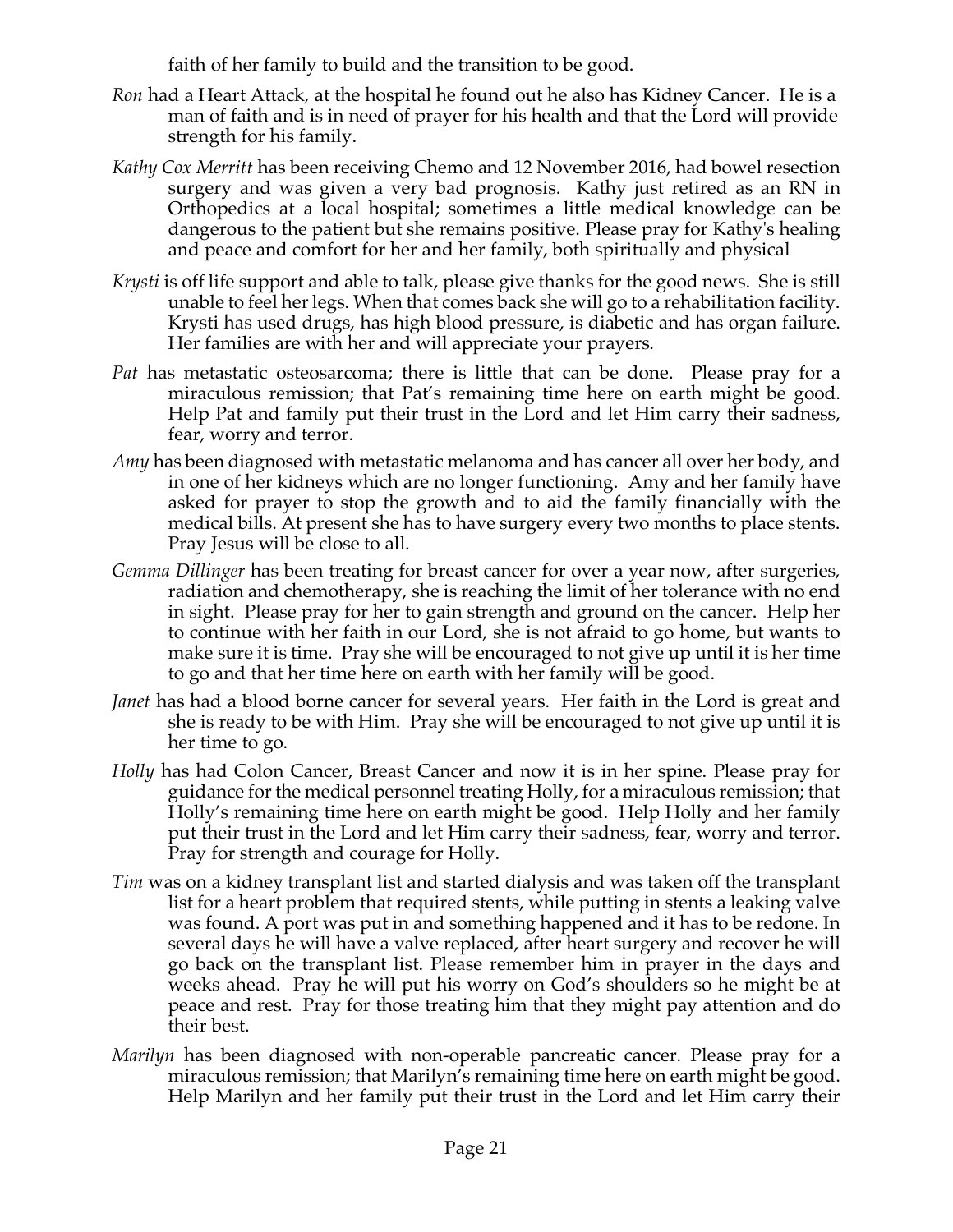sadness, fear, worry and terror.

- *June* found she has a recurrence of colon cancer, which is now Stage Four, that is it has spread. Please pray for a miraculous remission; that June's remaining time here hon earth might be good. Help June and her family put their trust in the Lord and let Him carry their sadness, fear, worry and terror.
- *Leon McKay* suffered a stroke a few weeks back that has left him unable to speak and while undergoing evaluation the doctors also found he has a very aggressive cancer. Please pray for a miraculous remission; that Leon's remaining time here on earth might be good. Help Leon and his family put their trust in the Lord and let Him carry their worry.
- *Rev. Thomas Brooks* is not improving and being kept alive by artificial machines. Please pray for a miraculous recovery and if that not be God's Will, a rapid passing to home. Help Thomas' family put their trust in the Lord and let Him carry their worry.
- *Ronnie* has kidney cancer that has spread and the surgeons are very concerned. Please pray the medical team to formulate a successful treatment plan and for a miraculous remission; that Ronnie's remaining time here on earth might be good. Help Ronnie and family put their trust in the Lord and let Him carry their worry.
- Levi was cancer free for 4 years and just discovered he has kidney cancer. Levi has a great deal of faith and said whether he is healed or God takes him home he will be fine. Please pray for the medical team to pay attention and to their best and for a good outcome. Pray also that Levi and family will be able to put their worry on God's shoulders. In particular, please pray for pain relief; Levi is 22 years old.
- *Ray Daley* is a member of the Royal Canadian Legion and served his country during the Korean War era. Ray is taking chemotherapy treatments for cancer. Meanwhile his son Trevor is in the hospital in a coma and seems to have lost the will to live.
- *Pat* has been under treatment for colon cancer for some time. He has had major complications the last few days and your prayers will be appreciated by family and friends.
- *Dorothy* had pneumonia, on checking her lungs they found tumors which permeated the lung area. Further investigation found a primary site in the colon, with the lung being secondary. It would appear there is no viable treatment at this time. Please pray for a miraculous remission; that her remaining time here on earth might be good. Help Dorothy and her family put their trust in the Lord and let Him carry their worry.
- *Becky* has fourth stage metastasized lung cancer and is not doing well with chemotherapy treatments. Please pray for Becky and her husband as they are together during this difficult time in their lives.
- *Jane* has fourth stage cancer and is not doing well. Please pray for Jane and her family as they are together during this difficult time in their lives.
- *Colleen* has been battling pancreatic cancer over the last year and it has now spread to one of her lungs. Please keep her and her family in your prayers.
- *Christine* has cancer of the colon, which spread to her liver; she is receiving chemotherapy and is having difficulty eating. Please pray for the medical team treating her to pay attention and do their very best; pray also for confidence in our Lord for Christine and her family.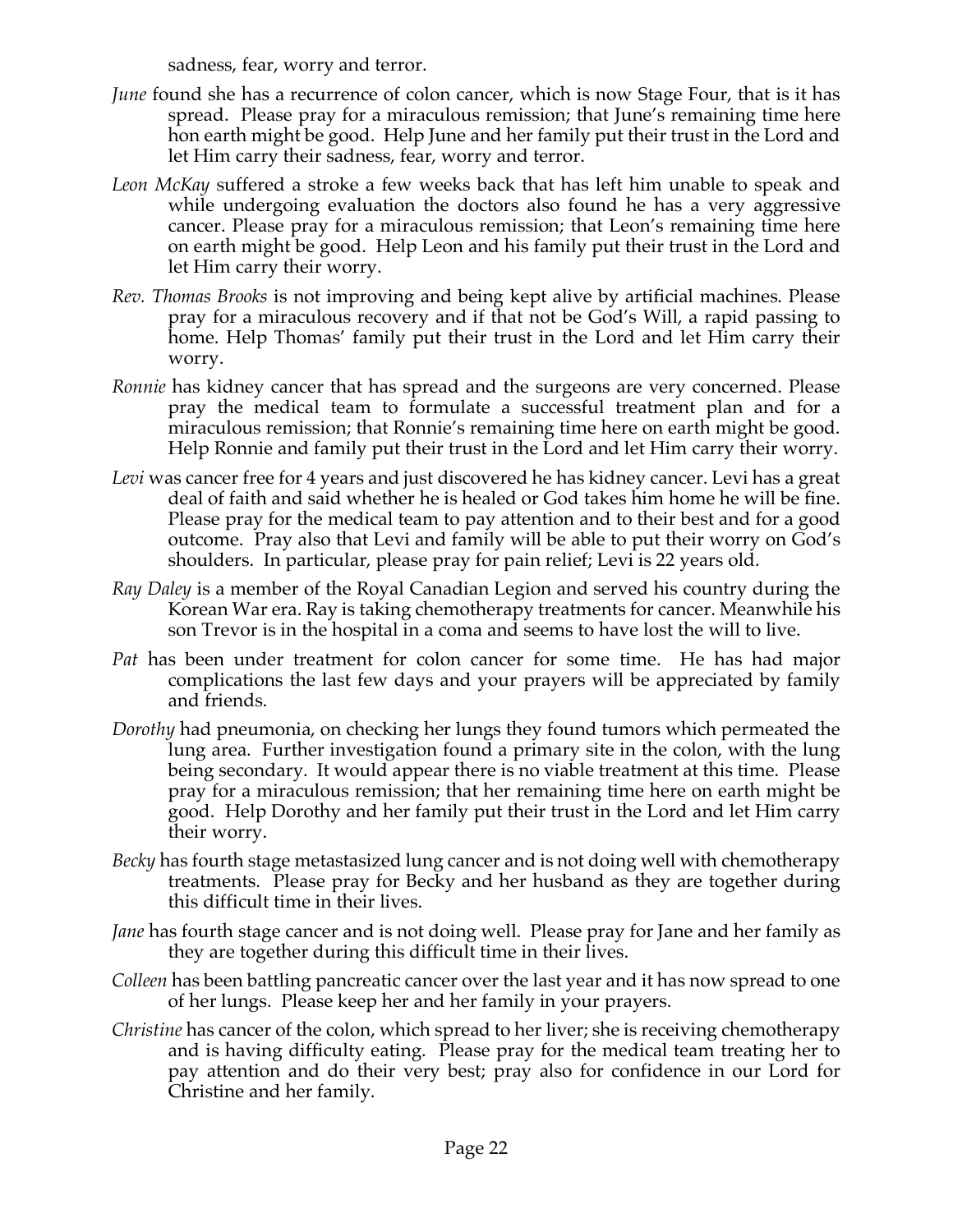## *Homebound or Infirm*

- *Sarah* had to move to an Assisted Living Home and has found the adjustment very difficult. Please pray she will come to terms with the situation and that her Lord Jesus will be close to her. She recently lost 30 pounds and her eyesight is deteriorating. Pray her appetite will improve and her eyesight will return to normal. Most of all, please pray our Lord Jesus Christ will be close to her at this difficult time.
- *Larry H* has general weakness as the result of extreme fatigue. Larry is now up and about, walking without assistance. The depression is still a part of his life. Due to several chronic illnesses, he will never be able to live on his own. On the other hand, he has been transferred to a facility near his former home so he will be nearer his friends. Larry has difficulty with the lack of what he considers fairness in the Word. Please pray for help for Larry to put his trust in the Lord, relax and build strength and give Pastor Roy guidance on helping him.
- *Laurel Bessessen* (95) has begun to lose her mental abilities to recall people, places and things around her. Her family is no longer able to care for her at home and she is in a skilled care facility. She is the last of that family's generation. Please pray for the mental degradation to stop or for her to leave for home. Pray for her family who do their best to care for her, visiting every day; for her children Cookie, John and Bill, as well as the other members of the family.
- *Judith Clingwall* is afflicted with Multiple Sclerosis (MS). She is currently in Laurel Place, an extended care facility in Surrey, British Columbia. Please pray for remission of the disease so she might return home to her family. Pray also for strength for her husband Martin as he deals with all the problems and stress of Judith's situation.
- *John* has Alzheimer's pray he will call on God to help him as he deals with this.
- *Steve,* brother in law of Paul Martin, appears to have early onset dementia. Steve had teenage children and is very concerned for them. Please pray for the disease to stall or abate and for peace of mind for Steve and his family.
- *James* is on oxygen all the time, this is bothersome to him and terrifying as well. Please pray for James to put his worry, his bother and his terror on the Lord. Pray for strength and guidance for James and his family. They suggest this verse, I am thine, save me, for I have sought thy precepts.
- *Joan* has had serious medical problems that have kept her confined. Please pray her health will remain stable.
- *Norma, Sara's* mother is in a state of deteriorating health, both physically and mentally, with both dementia and Alzheimer's She is slowly drifting away, though she still recognizes Sara and prayer gives her a sense of peace. Please pray for both Sara and her mother to put their cares and worries on God's shoulders so they can deal with the many problems involved.

### *Surgery*

- *Maria Carla* is going to the hospital for corrective surgery. Pray our Lord Jesus Christ will be close to her as she has this operation. Pray for her father who will be taking her a long distance for the operation.
- *Marcia* has had a biopsy of a mass in her breast which indicated a tumor that must be removed. Pray the surgical team will be open to guidance, pay close attention and do their very be Pray for peace of mind and trust in God for Marcia and her family.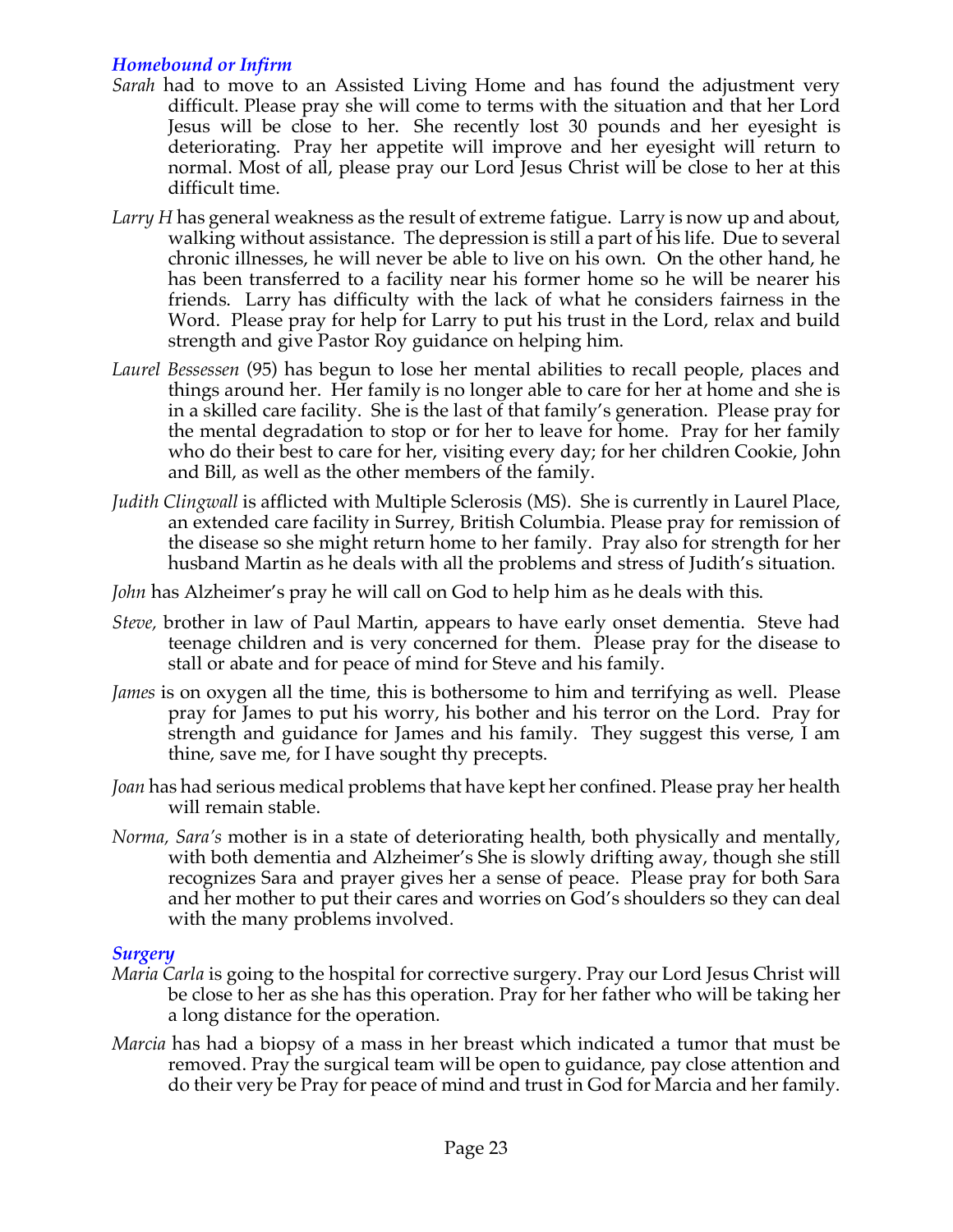- *Edware* is having his fourth back surgery (in the last four years) Please pray for the medical team to pay attention and to their best and for a good outcome. Pray also that Edware and his family will be able to put their worry on God's shoulders.
- *Jeff* has been undergoing surgery, chemo and radiation since October for pancreatitis and Pancreatic cancer. Please pray for the medical team to pay attention and to their best and for a good outcome. Pray also that Jeff, his wife and family will be able to put their worry on God's shoulders.
- *Albert* had a pacemaker installed recently. He will require surgery soon for a leaking heart valve and has just been told he has esophageal cancer. Pray he will turn to God and come to know Him on a more personal basis as the days go by.
- *Mario* has early-diagnosed prostate cancer and had surgery. Pray for complete remission and that Mario and his family will be able to put their worry on God's shoulders.
- *Eddie* has upcoming bladder surgery. Please pray for the surgical team to pay attention and to their best and for a good outcome. Pray also that Eddie and family will be able to put their worry on God's shoulders.

## *Testing and Treatment*

- *Dru Arnold* has a ruptured tendon in her left ankle. She asks that she be guided to the right treatment and the medical team treating her will be open to God's guidance, pay attention and do their very best.
- *April and her husband* ask you prayers for the Lord to guide them and lead them both to the correct medical care; and that the family may receive comfort in the process.
- *Michael Moriarty* has been diagnosed with upper duodenal cancer which is the upper section of the small intestine. It is fairly rare and they have not decided how to treat him. Pray with Michael, his family and friends that the medical insurance people will fulfill their obligations and the physicians treating him will be guided in their assessment and treatment plan, for a full and speedy recovery to good health and for continued trust in the Lord for Michael, his family and friends in this worrisome time.
- *Chloe Mayo*, granddaughter of Justice Roy and Kayla Moore, good friends of Bishop Jerry, suffered a serious kidney attack possibly resulting from strep. Pray her family and friends the physicians treating her will be guided in their assessment and treatment plan, for a full and speedy recovery to good health and for continued trust in the Lord for Chloe, her family and friends in this worrisome time.
- *Josh* has two little children and just discovered he has a rare form of Cancer. Please keep him and his family in your prayers in the days ahead.
- *Ross* an elderly gentleman has been diagnosed with Leukemia. Ross has had good health until now, your prayers at this time will be appreciated by his family and friends.
- *Carman* was just diagnosed with breast cancer. Pray for her family as they continue to help her get the proper care. Pray with Carman, her family and friends that the physicians treating her will be guided in their assessment and treatment plan, for a full and speedy recovery to good health and for continued trust in the Lord for Carman, her family and friends in this worrisome time.
- *Kathie Lynn Holter* sister of Rev Phil Ternahan, was just diagnosed with Stage Four lung cancer (never smoked) which spread to the brain. She was operated on 26 June 2016. Please pray with Kathie, her family and friends that the physicians treating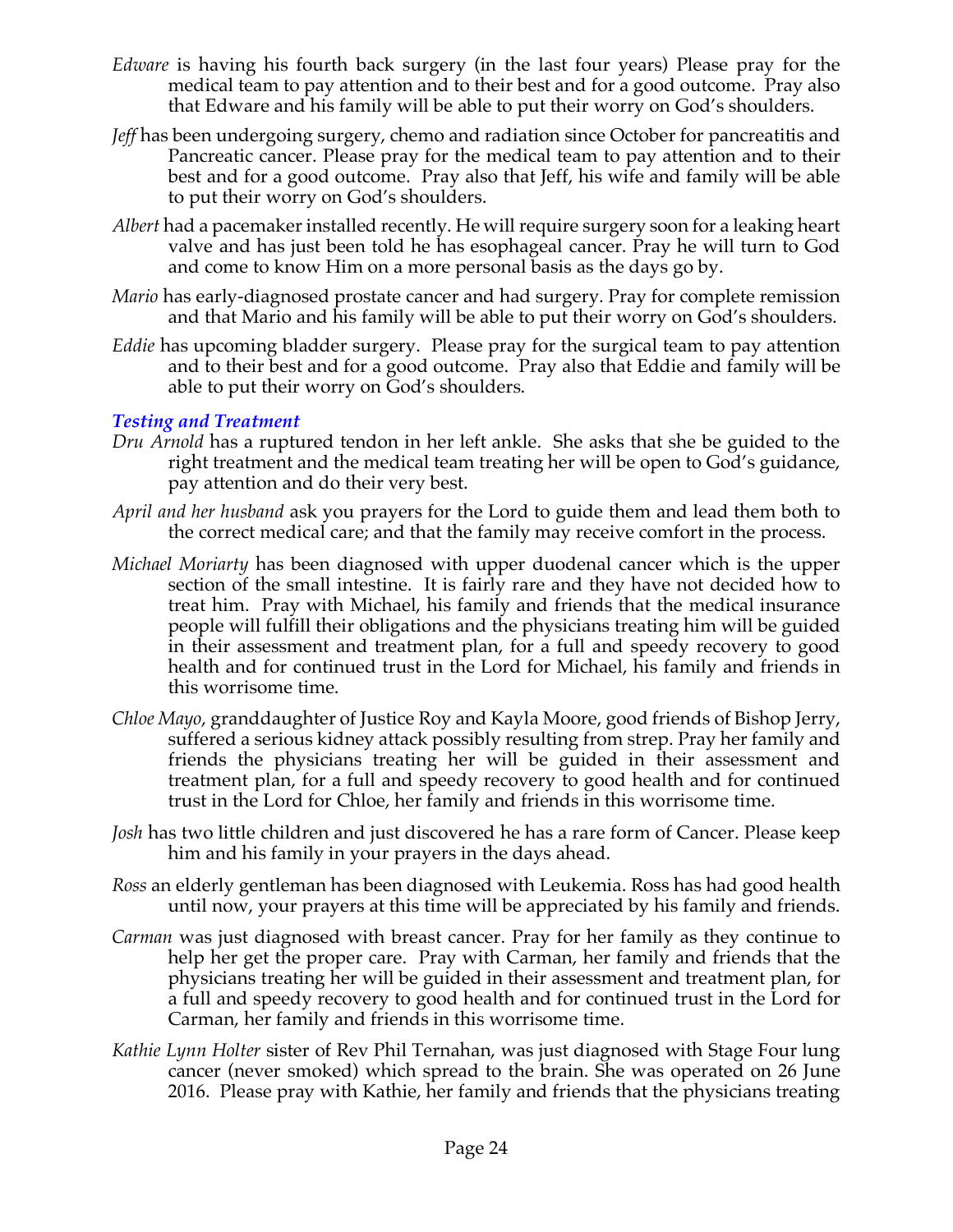her will be guided in their assessment and treatment plan, for a full and speedy recovery to good health and for continued trust in the Lord for Kathie, her family and friends in this worrisome time.

- *Tina* just found out she has cancer on her left kidney. Please pray for guidance for the people treating her and for trust in our Lord for Tina and her family.
- *Martha* is now home after testing and she does not have cancer, but she does have bad kidneys and is adjusting and getting ideas to work with that. Please pray for guidance for the people treating her and for trust in our Lord for her.
- *Spencer* has been diagnosed with Autism. Please pray for guidance for the people treating him and for trust in our Lord for him and his mother Lorna.
- *Michael* has cancer of the blood and is starting chemotherapy. Please pray for the physicians treating him to be guided in their assessment and treatment plan, for a full and speedy recovery to good health and for trust in the Lord for Michael.
- *Clay* has a large gallstone; he is in poor health and not currently a surgical candidate. Please pray for the physicians treating him to be guided in their assessment and treatment plan, for a full and speedy recovery to good health and for trust in the Lord for Clay.
- *Jim Sevier* has been in the hospital for heart related troubles. Please pray with Jim and his family the physicians treating him will be guided in their assessment and treatment plan, for a full and speedy recovery to good health and for trust in the Lord for Jim and his family in this worrisome time.
- *Claude* has been falling and he does not know why. Pray doctors will discover what the problem is and he can continue without any more difficulties.
- *Gretchen* has been diagnosed with severe osteoporosis and is now being treated with exercise, nutrition and vitamins. Please pray with Gretchen and her family the physicians treating her will be guided in their assessment and treatment plan, for a full and speedy recovery to good health and for trust in the Lord for Gretchen and her family in this worrisome time.
- *Pete* has not been well and is back in the hospital with another stroke. Please pray for the physicians treating him to be guided in their assessment and treatment plan, for a full and speedy recovery to good health and for trust in the Lord for Pete and his family in this worrisome time.
- *Mary Lee* has bleeding into her stomach and they cannot find the sources. Mary Lee is in CCU and her husband *Maurice* is not eating until she returns home for is so upset. Please pray for the physicians treating her to be guided in their assessment and treatment plan, for a full and speedy recovery to good health and for trust in the Lord for her, Maurice, as well as the rest of the family in this worrisome time.
- *Glenn Porter, MAJ USMC Retired,* has Interstitial Pulmonary Fibrosis, which causes him to be unable to get enough oxygen into his system without supplemental oxygen all the time. The only real treatment is a lung transplant, without a transplant he has between two to five years here on earth. Please pray for him to continue in his faith and for a set of lungs to become available.
- *Pat* has an aneurism of the brain, pray she will make the right decision on how to treat this problem and it will be healed.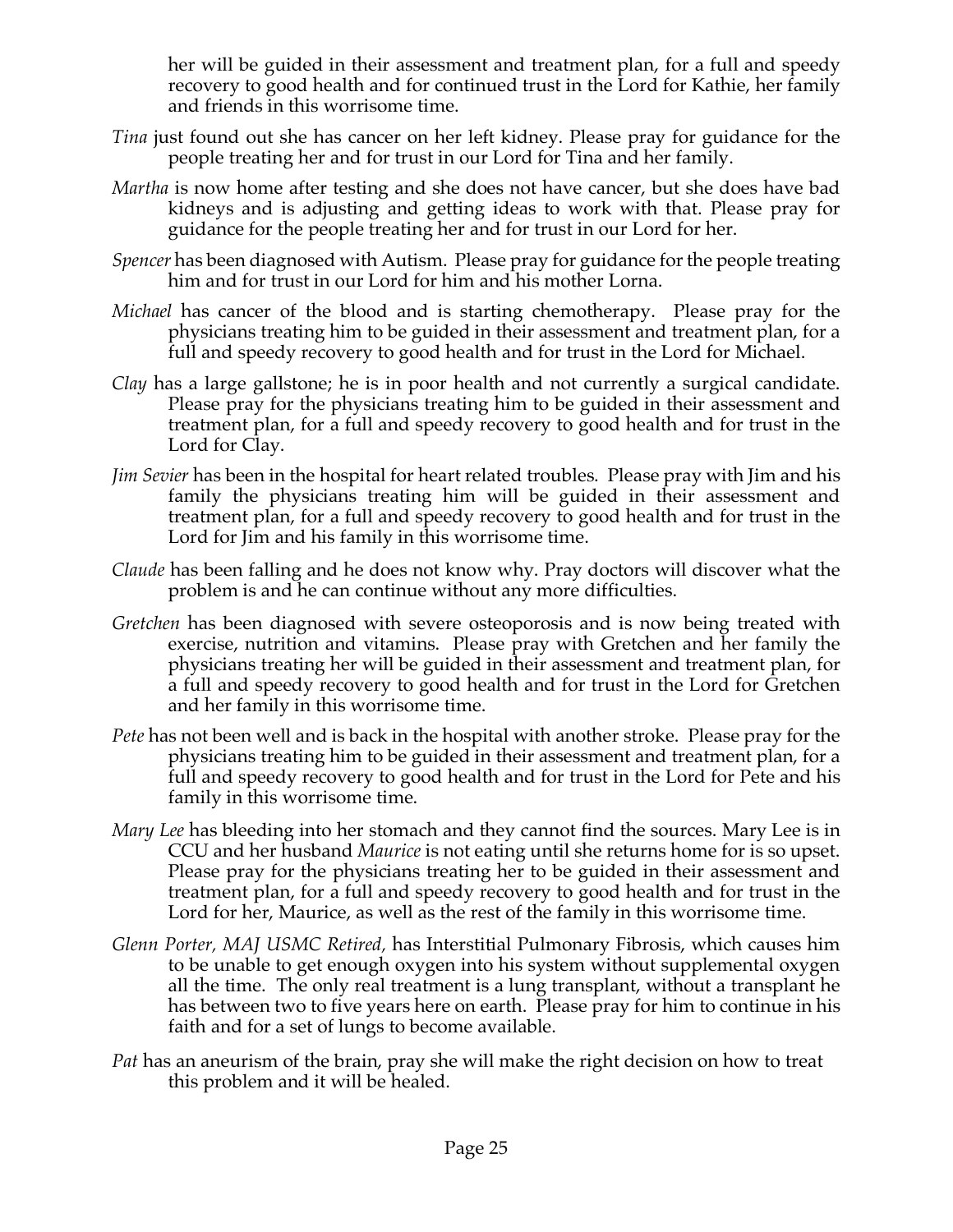- *Dan* is very sick with cancer and is starting an experimental treatment. This treatment will take Dan away from their family business and put even more stress on him and his family. Please pray for Dan's wife who is meeting with Steve who plans to keep the family business going while Dan is ill. Pray for Steve as he has many new responsibilities.
- *Timothy* has brain cancer. He had surgery and is waiting for the pathology report to find out what kind of chemo he will need. Please pray for continued guidance for the medical team treating Timothy and patience and trust in God for Timothy and his family. Pray also for a full recovery for Timothy.
- *Helen* was admitted from her doctor's office 15 July 2015, as the result of a blood test, to the University of Pennsylvania Hospital with an extremely high white blood count. She and her husband are very active in the ministry of their church and are asking for believers to pray for them and their family, as they are facing very serious problems in the days to come. Please pray for guidance for the medical team and patience and trust in God for Helen and her family. Pray also for a full recovery for her.
- *Elma* has been suffering with headaches for a long time. Doctors have not been able to discover the reason for them. Pray for strength, courage and understanding for Elma and her family; as well as for God's guidance for the medical people caring for her that they might find the best treatment method to banish the headaches completely.
- *Barbara Apple* is bedridden after a fall which left her with two paralyzed limbs. She continues to experience pain in the effected limbs and will be totally bed bound for the remainder of her life. Your continuing prayers for her are appreciated and are great comfort to her. Please pray for Barbara to put her trust in the Lord, look to Him for strength and for her to gain energy so she does not lose the mobility she has; pray for a miraculous full and rapid recovery. Also, please continue to pray for her husband Bob who is her sole caregiver that he will be comforted and strengthened in his time of need.
- *Deborah* has had a stroke, she is doing much better and out of the hospital. She has a problem with anemia and is taking supplements for that. Pray our Lord will be close to her and her family. Pray for strength, courage and understanding for Deborah and her family; as well as for God's guidance for the medical people caring for her that they might find the best treatment method to allow her to heal completely.
- *Rev. Steve Boardman* has been diagnosed with stage 3 cancer. Pray that Jesus will be close and comfort his family and members of his congregation*.*
- *Hang So Ryu* has cancer. Please pray for medical team contemplating and evaluating the treatment that they might be guided to the correct choice and do their very best. Pray also for peace of mind and trust in God for him and his family, as well as physical strength.
- *Olivia,* age 7, has been diagnosed with Stage 3 Lymphoma. The prognosis is good at this time, please pray for medical team contemplating and evaluating the treatment that they might be guided to the correct choice and do their very best. Pray also for peace of mind and trust in God for Olivia and her family, as well as physical strength.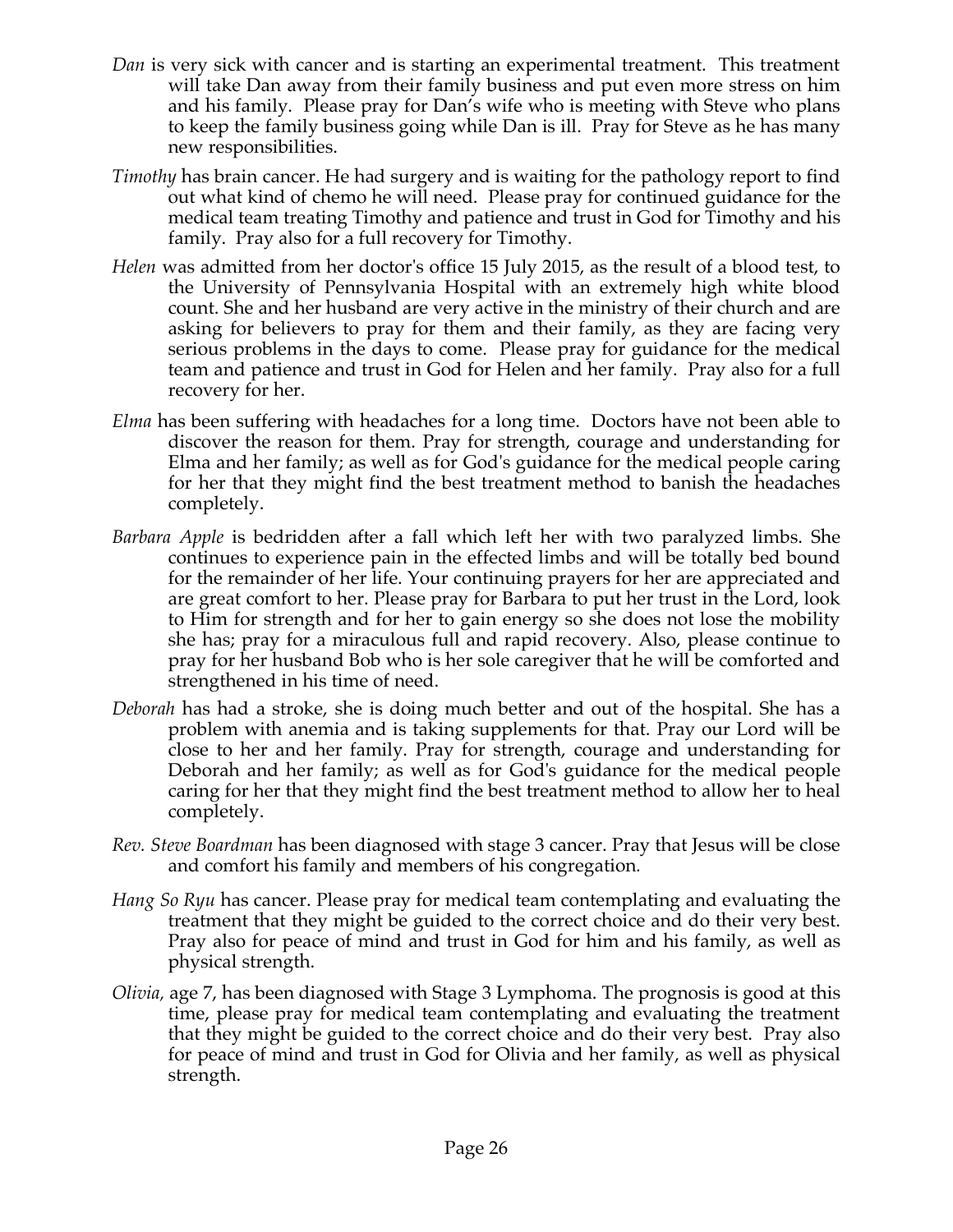- *Paul* has been hospitalized recently several times because of persistent high fevers. He is being tested and checked by physicians and seems to have a slight scoliosis, a node and Schuermann's disease. Please pray it will be discovered how to treat these problems and healing will begin so he will be inspired to continue his education.
- *Rick* has heart problems. Please pray for guidance for the medical people treating him that they might pay attention, do their very best and make the right recommendations regarding treatment. Pray for help for Rick and his wife Wanda to keep their trust in the Lord and let Him carry their worry.
- *Stacy* has Multiple Sclerosis and was hospitalized for what turned out to be food poisoning. Pray for trust in God for Stacy and Chris as they deal with Stacy's illness.
- *Faye* is in the hospital because she is weak has been receiving blood transfusions. Pray for strength, courage and understanding for Faye and her family; as well as for God's guidance for the medical people treating her that they might find the best course of treatment and allow Faye to heal completely.
- *Tom* has heart and kidney problems. Pray for strength, courage and understanding for Tom and his family; as well as for God's guidance for the medical people treating him that they might find the best course of treatment and allow Tom to heal completely.
- *Harold* is having surgery on 30 September 2016 to repair a hole in his aorta bleeding into the abdomen which caused stroke like symptoms.
- *Joe* has had a preliminary ALS diagnosis. Pray the final diagnosis will something that will allow him to continue taking care of his devoted young family. Pray for strength, courage and understanding for Joe and his family; as well as for God's guidance for the medical people treating him that they might find the best course of treatment.
- *Preston* is reacting poorly to recent neck surgery and now has problems with his liver count; Physicians feel that dialysis will help. There may be a blockage in the bowel and an operation might be necessary. Please pray for the medical team to pay attention and to their best to determine how to help Preston and for a good outcome. Pray also that Preston and family will be able to put their worry on God's shoulders while Preston does his best to facilitate a return to good health.
- *Brenda* is in the hospital because of bleeding on her brain. Please pray for peace of mind and trust in the Lord for Brenda, as well as for her family, and for God's guidance for the medical people treating her that they might find the best course of treatment.
- *Mackenzie* is a young girl with leukemia. Please pray for peace of mind and trust in the Lord for Mackenzie, as well as for her family, and for God's guidance for the medical people treating her that they might find the best course of treatment.
- *Mack* has had diabetes most of his adult life. Circulation in his legs is very bad and doctors are considering amputation. Please pray his medication will help and he will not face amputation. Please pray for peace of mind and trust in the Lord for Mack and for God's guidance for the medical people treating him that they might find the best course of treatment.
- *Michael* has been diagnosed with lung cancer recently after making it through gastro intestinal cancer last year. Please pray for peace of mind and trust in the Lord for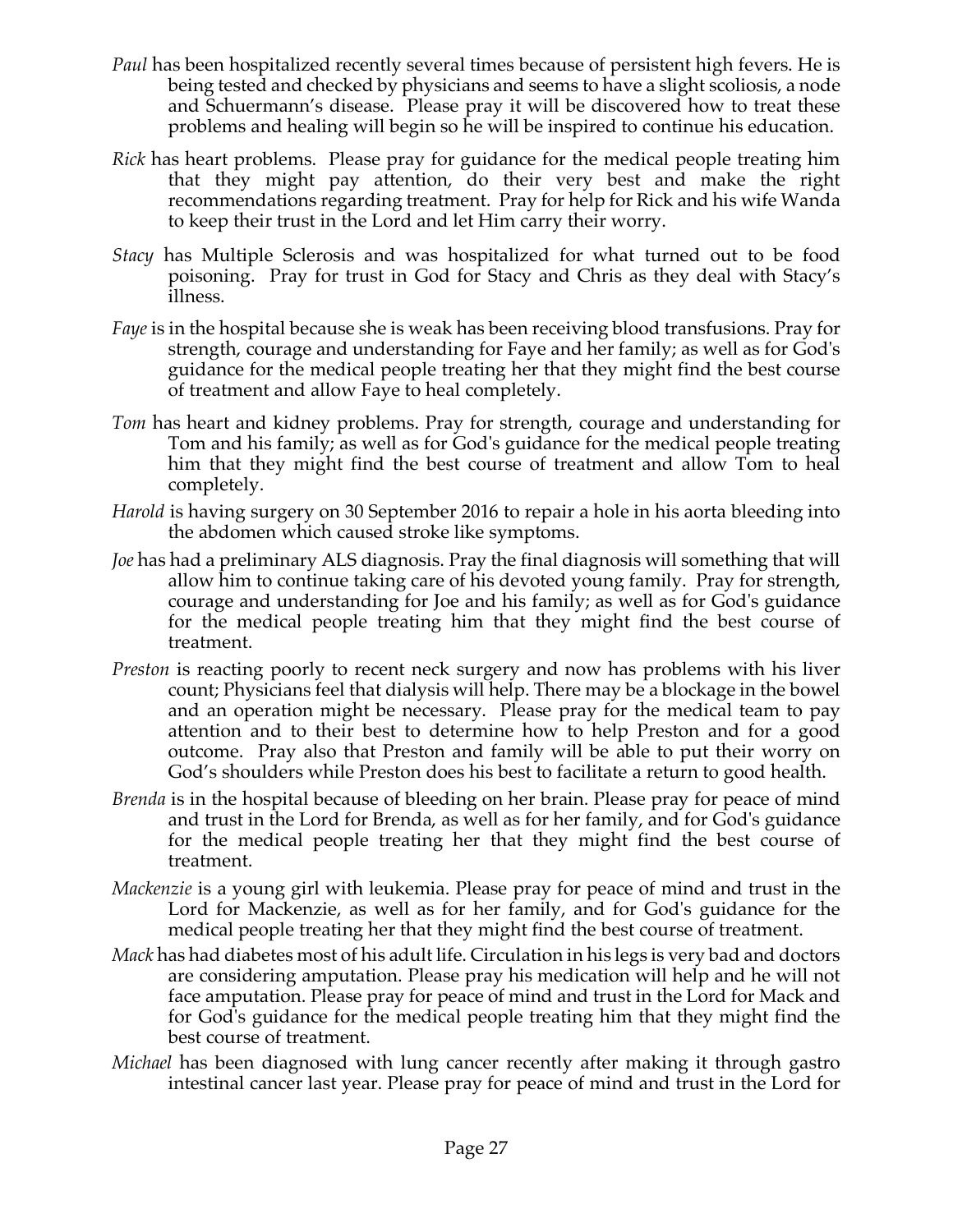Michael and his wife Gayle; as well as for God's guidance for the medical people treating him that they might find the best course of treatment.

- *Adriano* is in the hospital due to high sugar and high blood pressure. He is very weak and will appreciate your prayers.
- *Heather* recently found out she has cancer. Please pray for peace of mind for her and for the medical team treating her will be guided to the right solution.

*Jim* has had an aneurism and blood clots. Pray that healing will come.

- *Georgia* has liver and pancreatic cancer. The doctors are evaluating whether to do surgery and how to tackle the disease. Georgia is a faithful Christian and appreciates your prayers. Pray for God's guidance for the medical people treating her that they might find out the source of the problem and best course of treatment. Pray also for peace of mind and trust in God for Georgia and her family.
- *Lana's* doctor found something on her lymph nodes and ovaries. Pray for God's guidance for the medical people treating her that they might find out the source of the problem and best course of treatment. Pray also for peace of mind and trust in God for Lana and her family.

## *Healing*

- *Kurt Thomas* asks for your continued prayer that his body not reject his transplanted heart parts Pray also for Kurt to accept what he cannot do at present and concentrate on what he can do. This is a very foreign situation for this Christian warrior. He needs God's help to adapt and prosper.
- *Vladia* had a right knee replacement which went well, but since the operation she is experiencing very painful side effects from medicine, very low hemoglobin and also back problems. She has been transferred back to the hospital to help correct these problems. Please pray the doctors will seek God's Wisdom and come up with a plan to help her get back on her feet and have some normalcy in her life.
- *Madisun Hanks* (14) has Tourette's Syndrome and suffers from horrible migraine headaches. There are various very high risk treatments which provide some relief. None of them are close and none are easy. Madisun is truly one of the most inspiring young ladies we have ever come across, her attitude and actions are almost unbelievable. No one should have to go through what she does, but she makes it through and performs incredibly when others just get by. Please pray for Madisun, her mom Hilda who guides her through all this and those treating her.
- *Linda* has a melanoma just forming and she needs to have it removed. She has had severe medical problems the last 15 years and needs help coping. Pray for all of her family at this time as new problems have come to light.
- *Chris Hill* (close friend of Jon Weston) suffered a brain aneurysm and needs your prayers. He came out of a coma he had been in since the week before Christmas 2016. He is now in a stepdown facility. Every day is a new day to him; his memory seems to have been damaged to a point where it is not recovering so far. Pray for the doctors, nurses and technicians treating him to pay attention, to be open to God's guidance and do their very best. Pray for trust in our Lord and peace of mind for Chris and his family.
- *Rev Bill* had a stroke. Pray he will stay comfortable and Jesus will be close by, please pray for a full and rapid recovery.
- *Dennis* will begin chemotherapy for an active cancer spot on his spine on 17 September 2015. Please pray for a good result and tolerance of the treatment for him.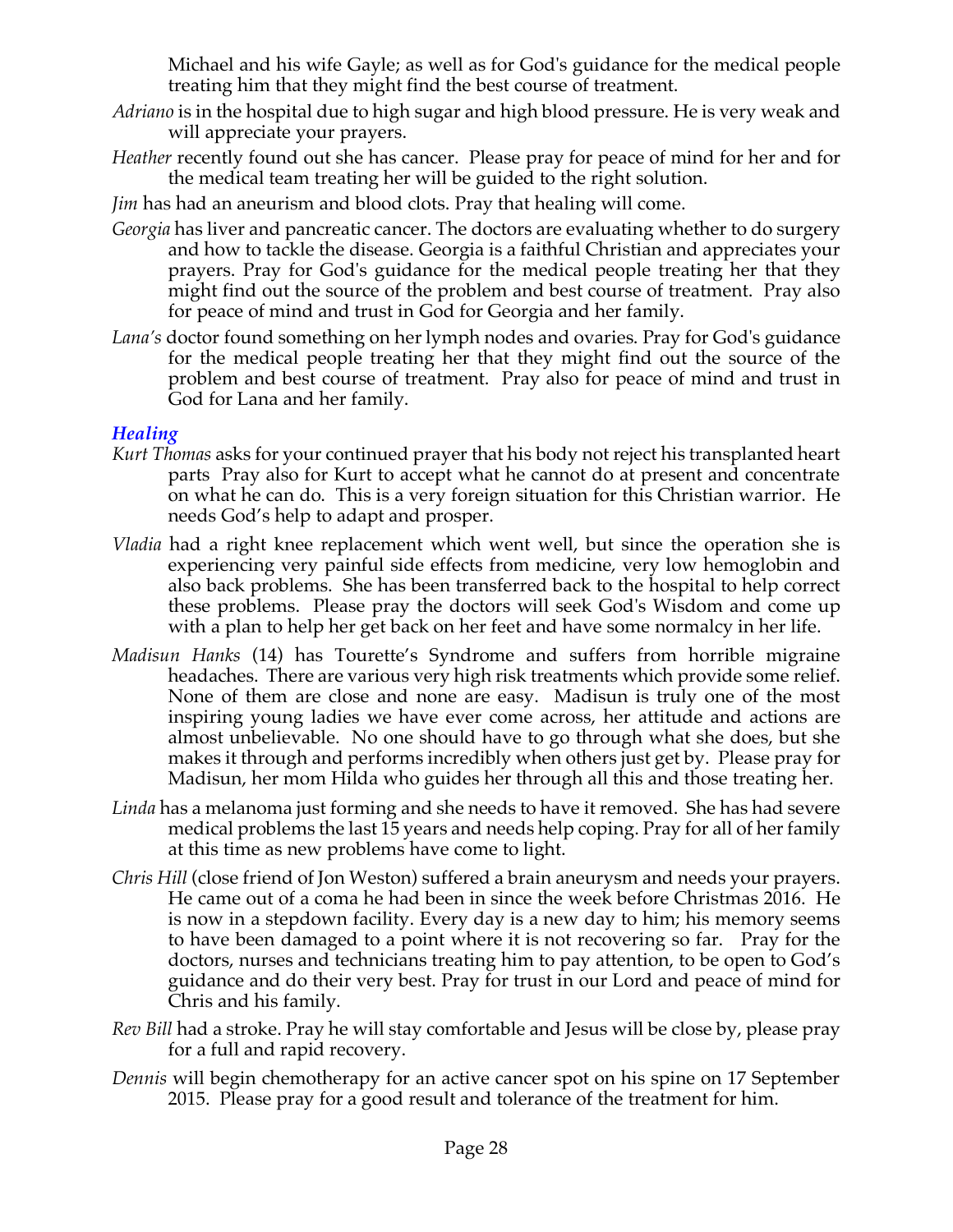- *Vickie* has been bothered with Migraines and all that go with the headaches. Please pray for relief from the pain for Vickie.
- *Jon* has Stage 4 mantle cell lymphoma. There is good news in that he is in remission; however the chemotherapy is producing neuropathy in his legs so it is a challenge for him to get around. Please pray that he will be as comfortable as possible; he has been a Marathoner runner so this is especially difficult.
- *Amy* has melanoma in her lungs, liver and kidneys; they have found a treatment for her that has a high success rate however the side effects are debilitating. Please pray she will be able to tolerate the side effects and the treatment is successful. Amy has full trust in the Lord, but would still appreciate your prayers.
- *Liz* had a massive stroke at age thirty-seven. The prognosis is good but she has a long road ahead. Please pray for guidance for those treating her, for trust in our Lord for Liz and her family, for healing.
- *Ebick* is suffering from a severe ulcer but the Doctors cannot give her the proper dosage of the medicine due to her six month pregnancy. Please pray doctors will find an alternative avenue for treatment or that God will provide.
- *Stan* is going through chemotherapy and radiation treatments for cancer. He is elderly and the treatments are tiring him. Please pray for his wife *Marvelene* as they do this together.
- *Donald* is in the hospital and had his leg amputated on 14 April 2014. Pray he will adjust and healing will begin.
- *David* has many concussions and unable to go to school, read books, watch TV and has headaches and migraines. He has trouble sleeping and his family will appreciate your prayers for this 10 year old young man.
- *Gladys* has breast cancer and has had a lumpectomy. She needs to take a year off of her work to have chemo treatments.
- *Alwin Jack* has had a stroke and recently has had a relapse. Please pray for those who treat Alwin that they might choose the best possible treatment and pray for peace of mind for Alwin during the recovery phase.
- *Carolyn* has Multiple Sclerosis with complications. Pray Carolyn and her children will be close to our Lord Jesus Christ as they and family members help to ease the problems.
- *Bill* had malignant growth removed from a lip last month and seems to be experiencing a re-growth of the cancer. He asks your prayer for the medical team treating him and for peace of mind for himself.
- *Hank* has osteoporosis, which has caused him a great deal of pain and inconvenience in the past few years. Pray for his healing and that his medical bills will be met.
- *Evelyn is* an elderly woman who has had problems with her eyes and is now blind. It appears some sight will return shortly, pray for that to happen!
- *Joanne* has begun kidney dialysis as a result of kidney failure due to extensive chemotherapy. Additionally she cares for an adopted drug addicted baby who is now nine years old. Please pray for her to keep her faith, to let the Lord carry her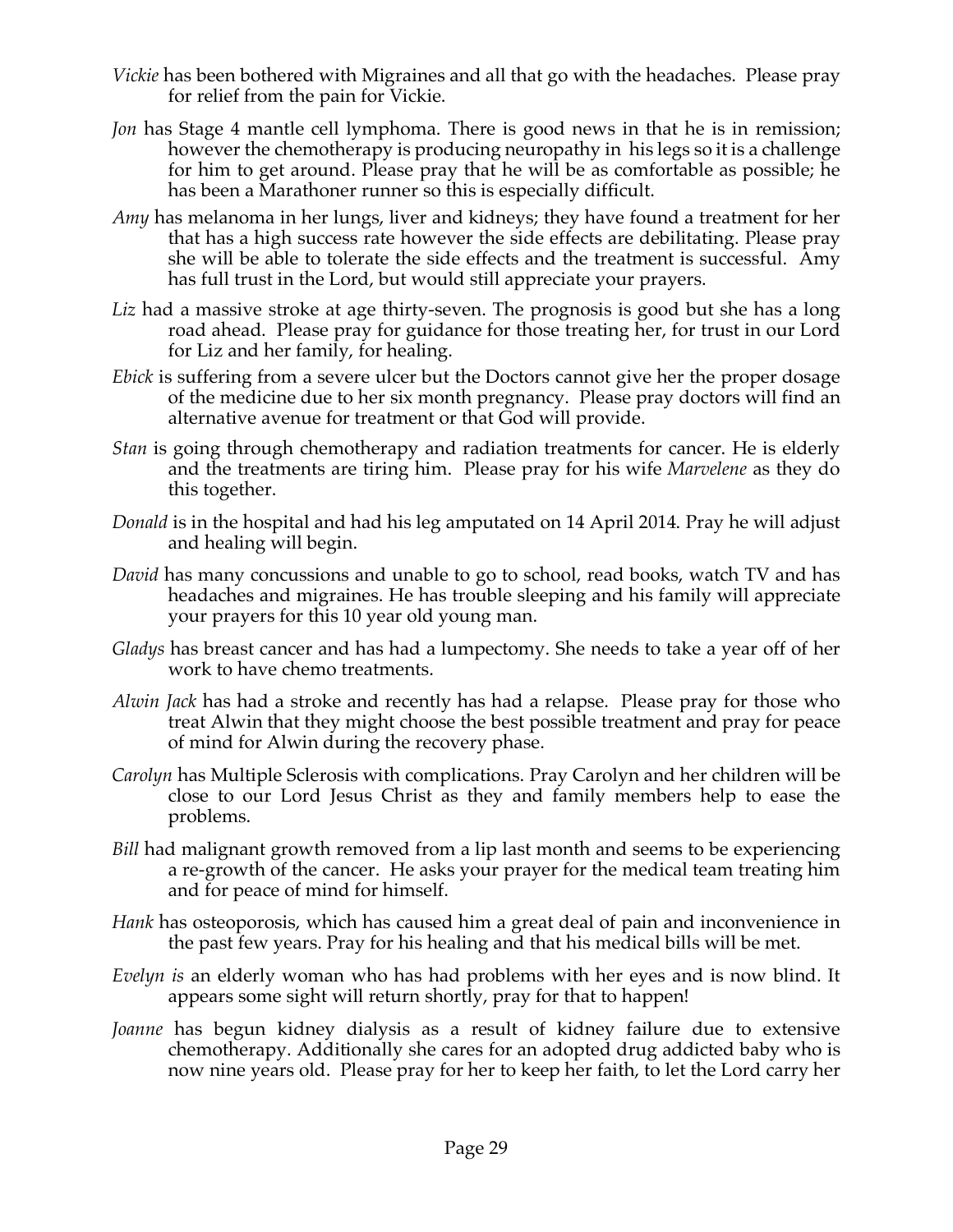worry and concern and to give her strength. Pray also for those treating her that they might pay attention and do their best.

- *Bud and his wife* for their continued welfare and enthusiasm. Bud has been advised of an aneurism in his heart of a size not mandating immediate surgery. This comes at a time when he has sole care of his wife who recently broke two vertebrae and thereafter sustained pneumonia.
- *Dester* is suffering from unknown skin and diseases. Please guide the medical team treating him to find out what the problem is and cure it. Pray also for Dester to trust in the Lord.
- *Lee* has Arterial Fibrillation, she is doing much better and she and her family thank you for your prayers. Her pain level is high and some medications have bad side effects. Please continue her in Prayer in the weeks ahead as she heals.
- *Nell* recently adopted two children and has just been diagnosed with multiple myeloma.
- *Mary Lou* has been suffering with seizures. She was in the hospital with a 24 hour monitor and is being sent home from the hospital with two medications and orders to return in 2 months for another MRI to review whatever is going on in her brain. Please pray for guidance for the medical people treating her, as well as peace of mind and trust in God for her and her family.
- *Kathleen* has spent the last two weeks in the hospital. She has been diagnosed with colitis, shingles and possibly colon cancer. Pray she will be comfortable and begin to heal.
- *Rachel* has Mitochondrial Myopathy. This is a hereditary disease of the muscles and they do not have a cure for it. Part of her pain is her family does not believe she is indeed ill, as she appears to be just fine. Please pray her family will learn the truth and be supportive of her; pray also the medical people treating her will find the right measures to minimize the disease. Most particularly pray for Rachel's trust in God.
- *Nicolas* is in the hospital with serious symptoms of a heart disorder. Please pray for peace of mind for him and guidance for the medical team looking for the cause and cure.
- *Juanita* is a young girl who was in a coma because of a blood disease. She has not come out and is gaining strength. They are awaiting results from blood samples. Her family thanks you for your prayers and asks that you continue.
- *Lauralee Meade* underwent a lumpectomy on Friday after Thanksgiving. A further anomaly has been discovered and she had additional preventative radiation treatment. Please pray for a complete remission of the cancer. Pray also Lauralee will maintain her great attitude and trust in God.
- *Kay Denton* (Mrs. Kay) was able to get a hip replacement in spite of her heart and kidney problems and is recovering remarkably! Please give thanks for this great event and result! Please pray for continued peace of mind for Mrs. Kay and her family. Give thanks for her trust in the Lord and her positive attitude.

### *Healing and Patience*

*Kym* (43) has various hip problems which seems to be related to osteoarthritis. And, her mother *Ruth* is in the early stages of dementia. Pray for guidance for those treating both of them, as well as patience and trust in the Lord for both of them.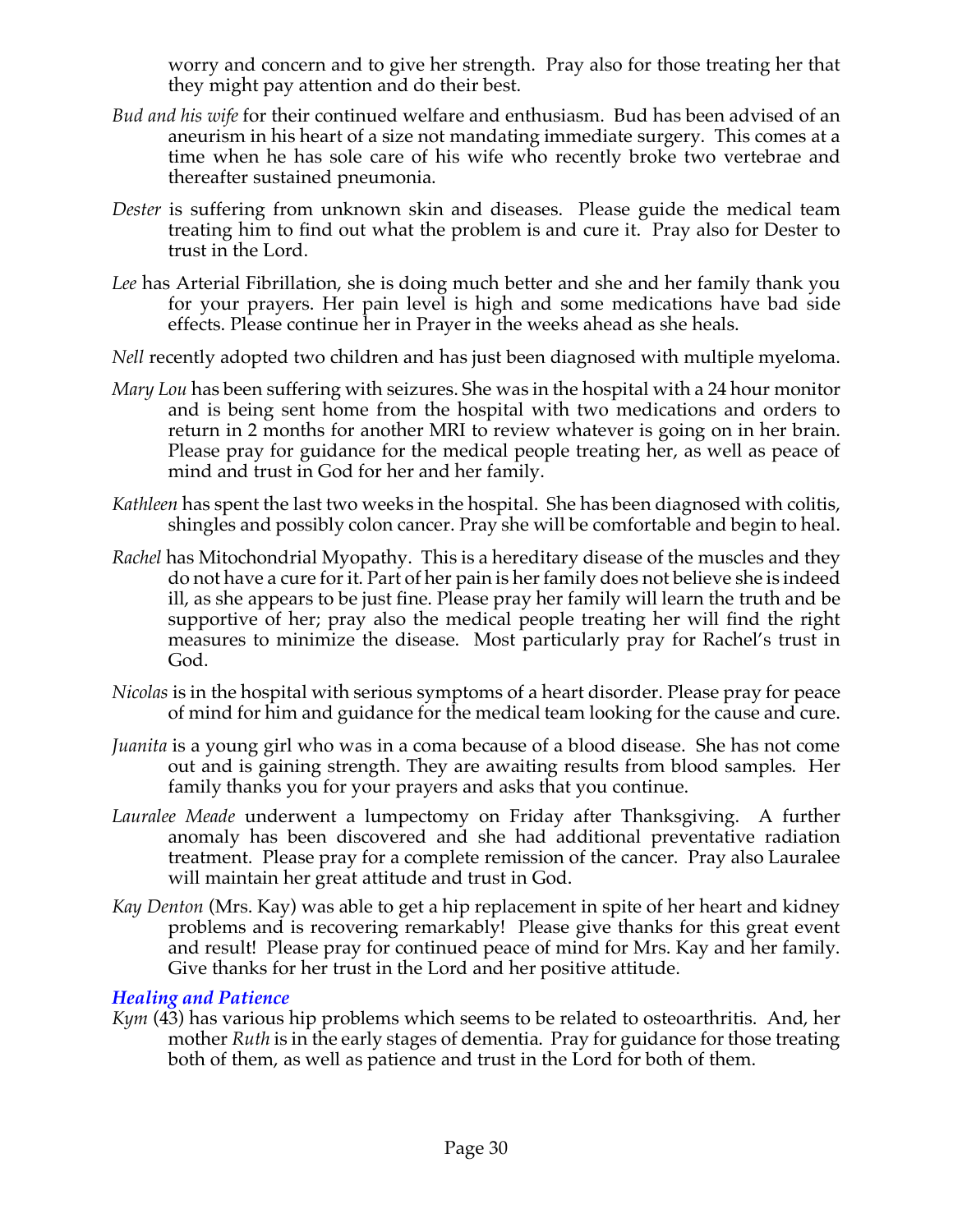- *Christopher* has had problems with his leg for some time. Now he has to have it casted and it will stay that way for what to him seems an interminable time. Pray for patience and peace of mind for this young man who has much he wants to do.
- *James* for the Lord's healing of health issues and give a remedy for many personal challenges at the moment.

## *Thanksgiving and Continued Healing*

- *Shamu* underwent exploratory surgery at John Hopkins hospital 19 February 2018, where they found a stricture in her lower intestine and relieved it. Please pray this will be effectual in relieving her suffering.
- *Chief Mike Wysocki* finally had heart valve surgery June 2017. He was back in the hospital with a bleeding ulcer, but made it home. Please give thanks for that and pray for the medical team treating Mike that they might pay attention, do their very best and be open to God's guidance. Pray a complete recovery and peace of mind and trust in God for Mike, his lovely wife Wendy and his family.
- *John Young* had three way heart bypass surgery on Thursday, 23 March 2017, in Alabama, which was apparently successful, then had a stroke in October while undergoing testing for his FAA medical. He has lost his right side peripheral vision. Please for a recovery of John's vision.
- *Bill* had surgery November 2016 for a kidney tumor; he is one kidney short, but recovering very well for the present. It appears the cancer has spread to another spot. Please pray for Bill as he undergoes chemotherapy and perhaps other treatment. Pray Bill and his family will stay strong in their faith and draw the strength they need from our Lord.
- *Anita* had surgery on 4 November 2016 to remove what they thought were five tumors in her right lung, but turned out to be eight. They removed all eight. In addition, her lung was folded from her previous coil embolization. They removed the coils, unfolding her lower right lobe and oversewed the area. In reality she may come away with increased lung capacity. Anita, her husband Michael and family express for the power of your continued prayers and expressions of love. Please join them in giving thanks for God's Grace and pray for her continued healing.
- *Bob Reisor* had surgery on 19 September 2016 for a kidney tumor; he is one kidney short, but recovering very well for the present. The cancer has spread to his lung and another spot. Five years ago there was no treatment, but now it appears there is an oral medication that has shown great effectiveness on this particular cancer. As of 12 January 2017, the main spot shrank from 3.3 cm  $(11/3 \text{ inch})$  to 2.2 cm  $(7/8 \text{ ft})$ inch) and the spots on his lungs have receded even more. And as of 22 June 2017, they have shrunk further. Please give thanks to the Lord for such wonderful progress. Please pray for Bob as he undergoes chemotherapy and perhaps other treatment. Pray he and his family will be drawn closer to our Lord.
- *Shamu* had surgery on 12 May 2017, her seventeenth, to reconstruct the damage done her by Walter Reed Medical Center. She now has a bacterial infection which is laying her low. Please pray for strength; physical, mental and spiritual for her. Pray for guidance for the new medical team treating her and for her to know how to proceed with regard to the damage done her by Walter Reed Medical Center. Pray also for her to continue her trust in our Lord as she goes through this difficult time.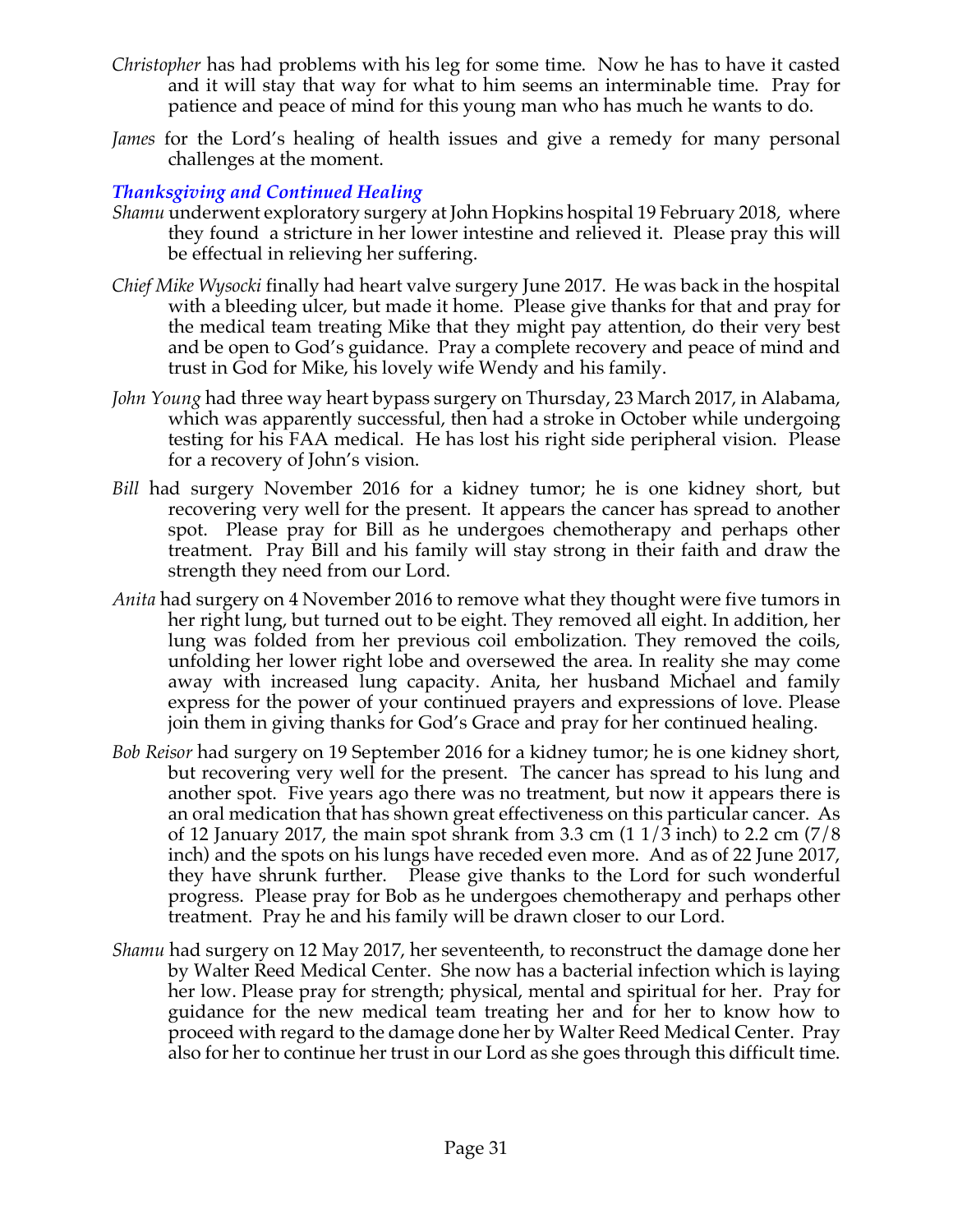- *Atina* has skin cancer, which is now in remission. Please give thanks for the remission, pray for continued remission of the cancer; pray also for continued faith for Atina and her family.
- *Clay* has melanoma which is now in remission. Please give thanks for the remission, pray for continued remission of the cancer; pray also for continued faith for Clay and his family.
- *Cindy (81)* had an operation to remove a cancerous growth in her stomach which was successful. She is now home, but in a bit of pain. Please give thanks for the good result, pray for full and complete healing and remission of the cancer, as well as cessation of the pain; pray also for continued faith for Cindy and her husband Les (91).
- *Linda* had successful dental surgery on 15 December 2015, she is also on a course of chemotherapy and this type of surgery was not recommended for people while they are taking chemotherapy. But, it was an emergency and had to be done. Please give thanks all went well and pray for continued healing and for peace of mind and trust in God for Linda and her family.
- *Ruby* broke her hip on 10 December 2015, surgery was successful. Please give thanks for the successful surgery and pray for her full and rapid recovery.
- *Terry* was undergoing radiation treatment for cancer, which he had to stop to amputate his leg below the knee due to diabetes. The surgery was successful, he has been fitted with a prosthetic leg and foot. He is in good spirits and positive about the remainder of his treatment. Please join Terry and his family in giving thanks for the successful surgery and continue to pray for his return to radiation treatment and then to chemotherapy, ask God to give Terry, his wife and seven year old son trust in him for peace of mind and heart, as well.
- *Janet Jessup* had a stroke and heart problems were causing huge issues for her. They seem to have gotten her stabilized and she is home. Please pray for those treating her to find the appropriate treatment and for trust in God and peace of mind for Janet and her family, in particular her husband of 45 years, Rev Roger Jessup, retired minister of Saint Joseph of Arimathea Anglican Orthodox Church.
- *Sam* had surgery on his entire large intestine that had become infected. At the time of the operation he was just hours away from a complete organ shutdown. He had had turmoil in his life over the years. Sam is now in the ICU and his Minister visited him and explained to him God had given him another chance for him to make things right with his Lord. Pray for his good health and his spiritual life with Jesus.
- *Ian* had surgery to remove excess skin rendered a nuisance by controlled lost of 200 pounds. Please give thanks for the successful result and for those treating him to have paid attention and done their very best on the lengthy surgery, taking the best possible care of him. Please pray for his continued recovery and strength for his Mother who will be in charge of his after care.
- *Jenniffer* had surgery for breast cancer on 15 October 2014, which seemingly went well; please give thanks for that. She has had other complications which preclude her from making a full recovery in particular, the reconstructive surgery seems to have gravely affected her back muscles and nerves, resulting in both very limited mobility and extreme pain, the drugs are making her terribly sick; please pray those will be overcome. Pray for help for Jenniffer to keep her trust in the Lord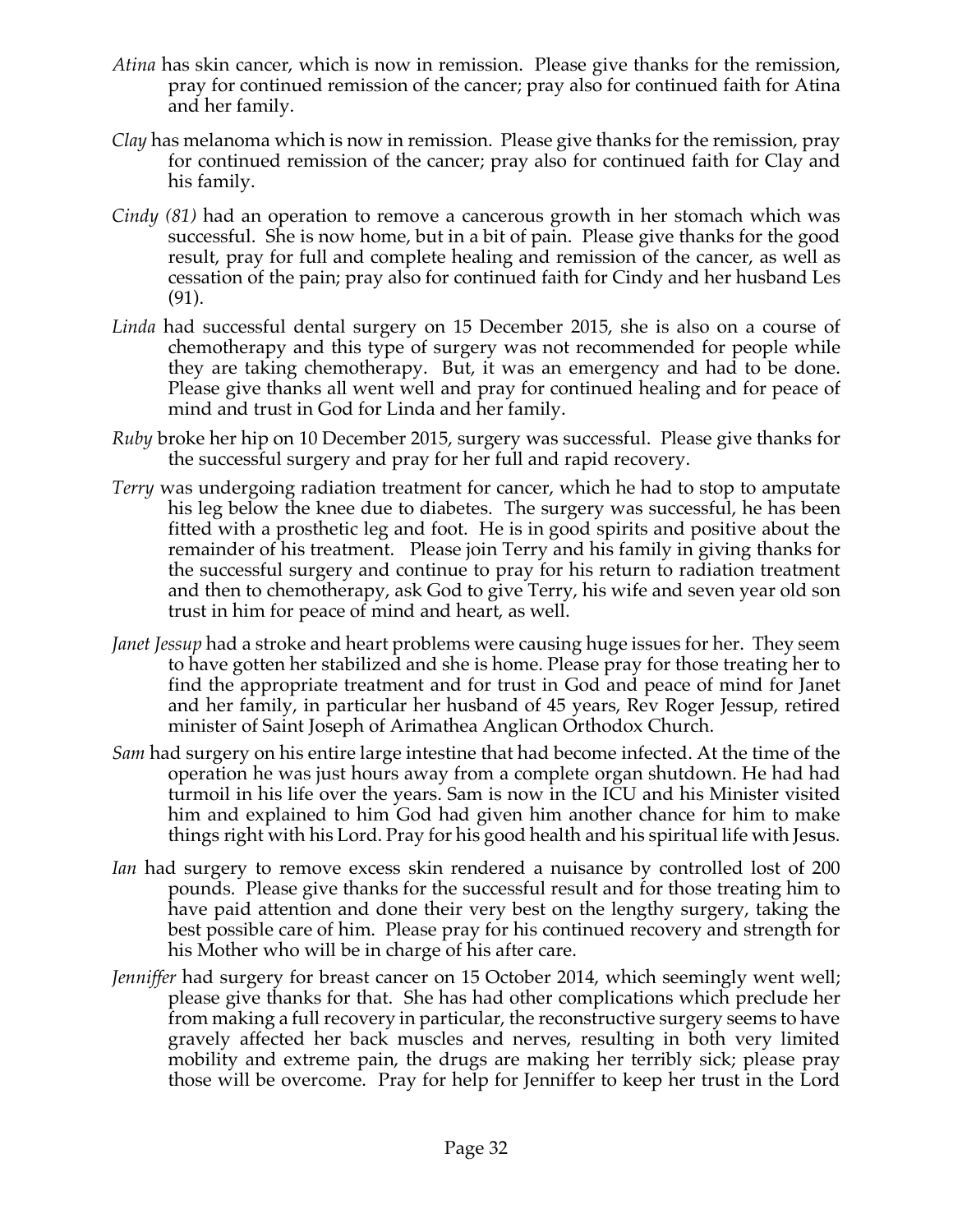and let Him carry her worry and concern as she recovers. Please pray also for strength and courage for her family as they try their best to help her.

- *Mary Thornell* has been battling colon cancer for three years now, she is currently treating at the City of Hope. Things seem to be going well, the numbers seem headed in the right direction. Please pray for guidance for those treating her, as well as strength, guidance and peace of mind for Mary and her husband Jim, as well as daughter Janice and son Jimmy, as she undergoes treatment.
- *Elma* is suffering from cancer. She was taken home from the hospital on the advice of her Doctor. We were asked to pray Elma's remaining time here on earth might be good and Elma and family might put their trust in the Lord and let Him carry their worry. Since then, Elma's Bishop told us a great Miracle of the Lord is working over Elma. Doctors sent her home to die, but now she seems to be doing all right. On behalf of her, thank you for all of your prayers. Please continue praying for her complete healing.
- *Dennis* has heart problems; now the medical people treating him discovered a large mass on his liver which turned out to be a cyst! Please give thanks for this great development and pray for peace of mind and trust in the Lord for Dennis and for God's guidance for the medical people treating him that the contemplated surgery might go well.
- *Dwight* had major oral surgery, for which he gives thanks. He is recovering slowly and asks your prayers to speed the process.
- *Mike* is a veteran who has served his country when she called. Please pray he will open his heart to God so He can make Mike's crooked road straight and pull him towards the summit rather than to the pit.

### *Business*

*James* and *Sarah* who have recently moved to a new area and have new positions in employment. They are finding much stress in the new surroundings and will appreciate your prayers as they adjust.

### *Financial Guidance and Employment*

- *Kona* is applying for a job in the hospital. Pray our Lord will find the right position for her and she will glorify Him in the work.
- *Doug* recently became unemployed from his job of 18 years. He has been applying for jobs, but unable to get one at this time. His wife is working; this is not enough for the family. Please pray he will find employment with a firm that will be able to use his considerable skill and hard work to benefit both the firm and the family.
- *Catherine and Lewis* are at a low ebb due to a struggle for employment. Your fervent prayers will be appreciated.
- Lori is considering a potential change in her employment. Please pray for God's gidan ce in considering all aspects of her potential work.

## *Financial Guidance and Healing*

*Clark* is in need of salvation; for God's Will to be done in his life. Pray his family will be blessed with the financial miracles that come from doing His Will.

## *God's Strength and Peace of Soul*

*Roger* is the caretaker for his ailing father who has been in the hospital for a week and his wife who had been declining emotionally, cognitively and in bodily health. He asks you pray for strength and peace for him and help for those he cares for.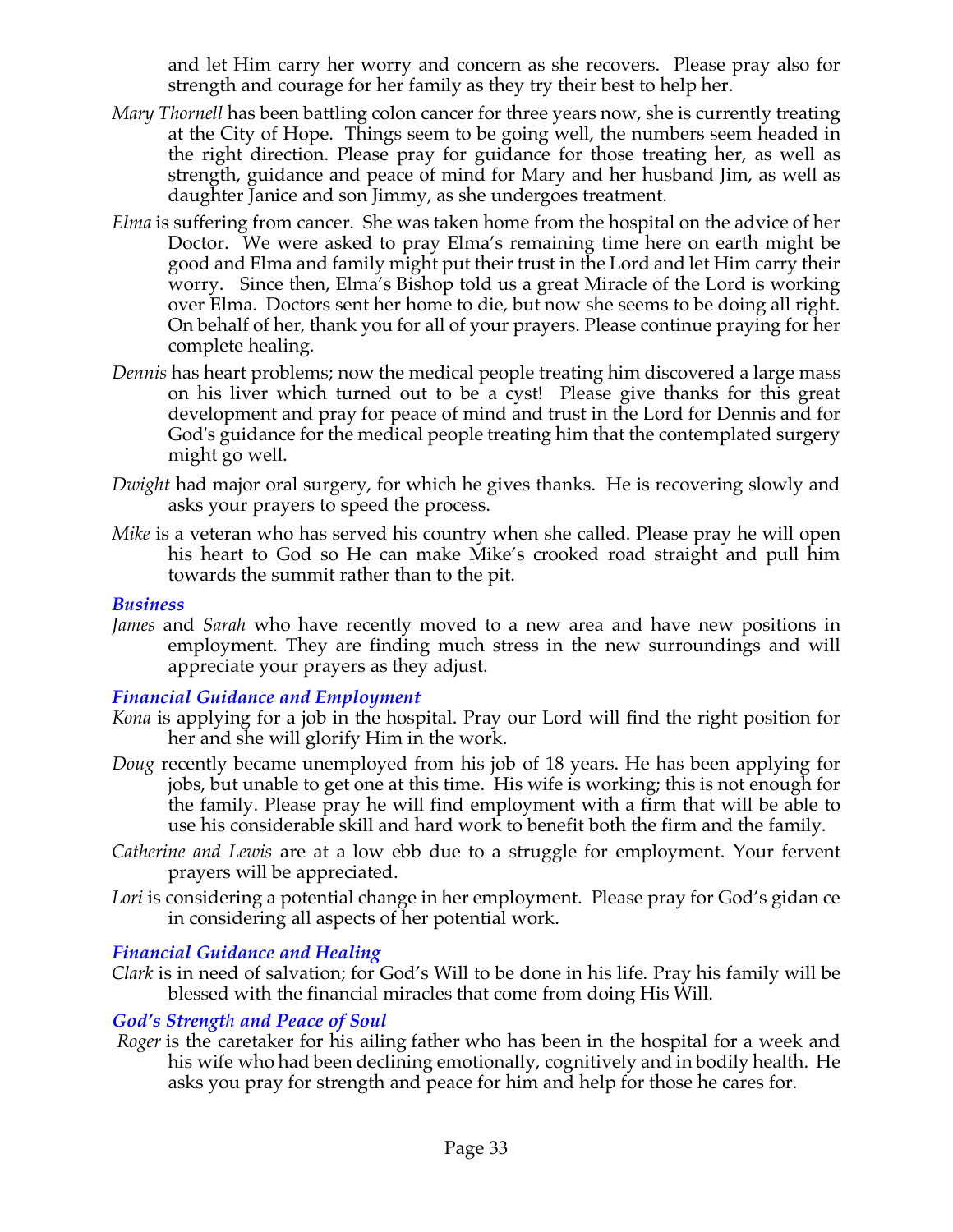*Charlie McCormack* asks your prayer the Holy Ghost might fill his heart with light and drive the darkness far away.

# *Guidance*

- *Zachary* is having huge problems growing up. He has let the wrong people guide his life and thinks he is the smartest person in the world. He cannot or will not see the destructive power of drugs and lies in his life. Pray his parents Lee and Shamu will come to see what course of action that they can take to help Zachary and safeguard his brother and sister. Please pray for God's guidance for all of them and in particular for Zachary to open his heart to God and his parents help.
- *Judy* seemingly does not want to allow the Holy Ghost into her heart so she might come to know our Lord and Savior, despite the efforts of her family. Please pray for her to open her heat and for her family to be at peace with their efforts.
- *Barbara* has been recovering from cancer for the last three years. Pray for her husband Bill who has come down with a mental illness that may have been caused by much stress the last few years. Barbara and Bill will appreciate your prayers.
- *Larry* is very weak and has periods of confusion and depression. Larry has been in the hospital and recently moved to a rehab. Please keep him in prayer as he begins to gain strength in the days ahead.
- *Thomas* recently learned as the result of a parole violation he will not be allowed to return to society for the remainder of his life. He is despairing and fearful of his inability to cope with this new news and God's plan for his life. Please pray he will be able to work with God to live with the choices he has made and go forward.
- *Cam* has gotten into some of the issues being with the wrong crowds, too much dinking and making the wrong decisions. Pray he will ask God to send the Holy Ghost in to straighten things out and he will listen when He speaks to him.
- *Paul* recently had his large toe amputated due to diabetes and is having a difficult recovery filled with fear about dying. He recently accepted Jesus as his savior and his family Rosie and Brenda are very grateful. Pray for strength for both Rosie and Brenda who are staying by his side through it all encouraging him on.
- *Steve* is addicted to alcohol, pain pills and gambling. Pray for wisdom, courage and strength to stick with treatment and follow God's plan for his life.
- *Eli* has some mental issues and has lost his way. He has yet to come to grips with the demons chasing him. Pray he will return to the Lord and his family. Pray they will ask God to send the Holy Ghost in to straighten things out and they will listen when He speaks to them. The family has been open to the Prince of Darkness and needs help.
- *Michael and his Family* ask your prayers for wisdom as they are under trial and affliction to follow the law of the land and yet honor God in so doing.
- *Flora* is in remission with cancer, but has high blood pressure and fatigue. Flora's Mother recently died and this has caused added stress. Please pray she will be able to let God carry her worry and sorrow so she can do the things she must do.
- *Elizabeth* needs your prayers for her general well being. Pray she might see the Light of the Lord and let Him guide her life.
- *Gunner* need your prayers for his general well being. Pray he might see the Light of the Lord and let Him guide his life.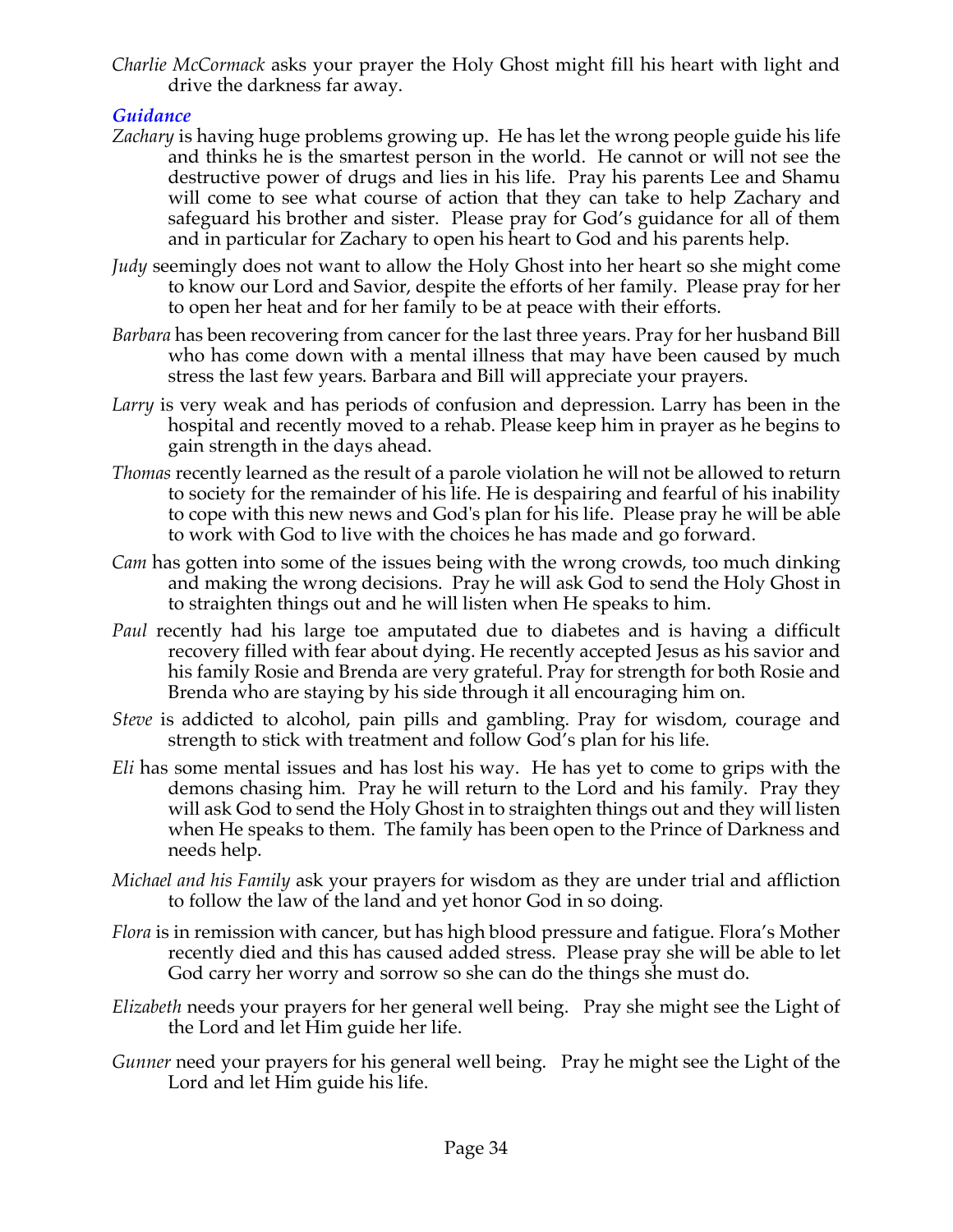- *Mitten* has a Christian talking to him about Christ. Mitten does not believe and does not seem to care. Please pray Mitten will see the light.
- *Kristen, Rickey and their two children* ask you to pray for grace, wisdom and understanding as they attempt to cope with infidelity, separation and possibly divorce as a result of backsliding from the Lord into the World.
- *Helene and her family* ask your prayers for them as they deal with the loss of Alan, husband and father.
- *Stephanie* seems to be very deeply into post partum depression after her baby was born prematurely. Please pray for her Mother in Law who is going a great distance to help Stephanie and her new Grandson. Pray that Stephanie will be able to direct her attention outward, rather than inward.
- *Caitlin* is in the grip of the Prince of Darkness; she thinks there is escape from reality in drugs. The saddest part is that reality is not as she sees it. Her family is despairing as they can do nothing to help her and ask that you pray for the Holy Ghost to enter into heart and show her the need for change before it is too late.
- *Nathaniel* is in spiritual turmoil. His family and friends will appreciate it if you will keep him in your prayers for him to find the root of his trouble and accept God's help.
- *Sam* and her *two children* have been living in a shelter and are to lose their place there. Please pray a place will be found they can stay in and recover.
- *Norrie* is facing daily exams in the weeks ahead. Pray for calmness and concentration and to do the best possible.
- *Jonathan* is addicted to drugs. He is now in jail awaiting trial. His parents and friends will appreciate it if you will keep him in your prayers for him to find the root of his trouble and accept God's help to heal addiction.
- *Beth* is suffering from ungodly treatment in her marriage. Please pray God will guide her in her behavior, actions and thoughts that she might be able to lead her husband to God so her marriage might prosper to the benefit of them.
- *Jeanette* has had many members of her family die from diabetes and several are near death now. Jeanette does not know the Lord and is despondent and perplexed about her family and herself. Please pray she can open her heart to allow the Holy Ghost in to bring her knowledge and understanding.
- *Sara* asks that you pray for guidance for her as she deals with the stresses of her family and life. Pray that she can separate those things which she can affect from those things which she cannot and give her grace to accept that she cannot do everything and can only change those things within her control. She asks for God's help for her business so that she might remain gainfully employed while keeping up with the needs of her mother and husband and healing her own problems.

*Jacquie* to open her heart to God and accept His Love and Grace.

# *School Challenges*

Destiny, Blake and Janet

# *Anglican Orthodox Church*

*Madagascar*

Please pray for the people in Madagascar, in particular for the members of the Anglican Orthodox Church there, who are being subjected to terrible flooding and unceasing rain.

## *Indonesia*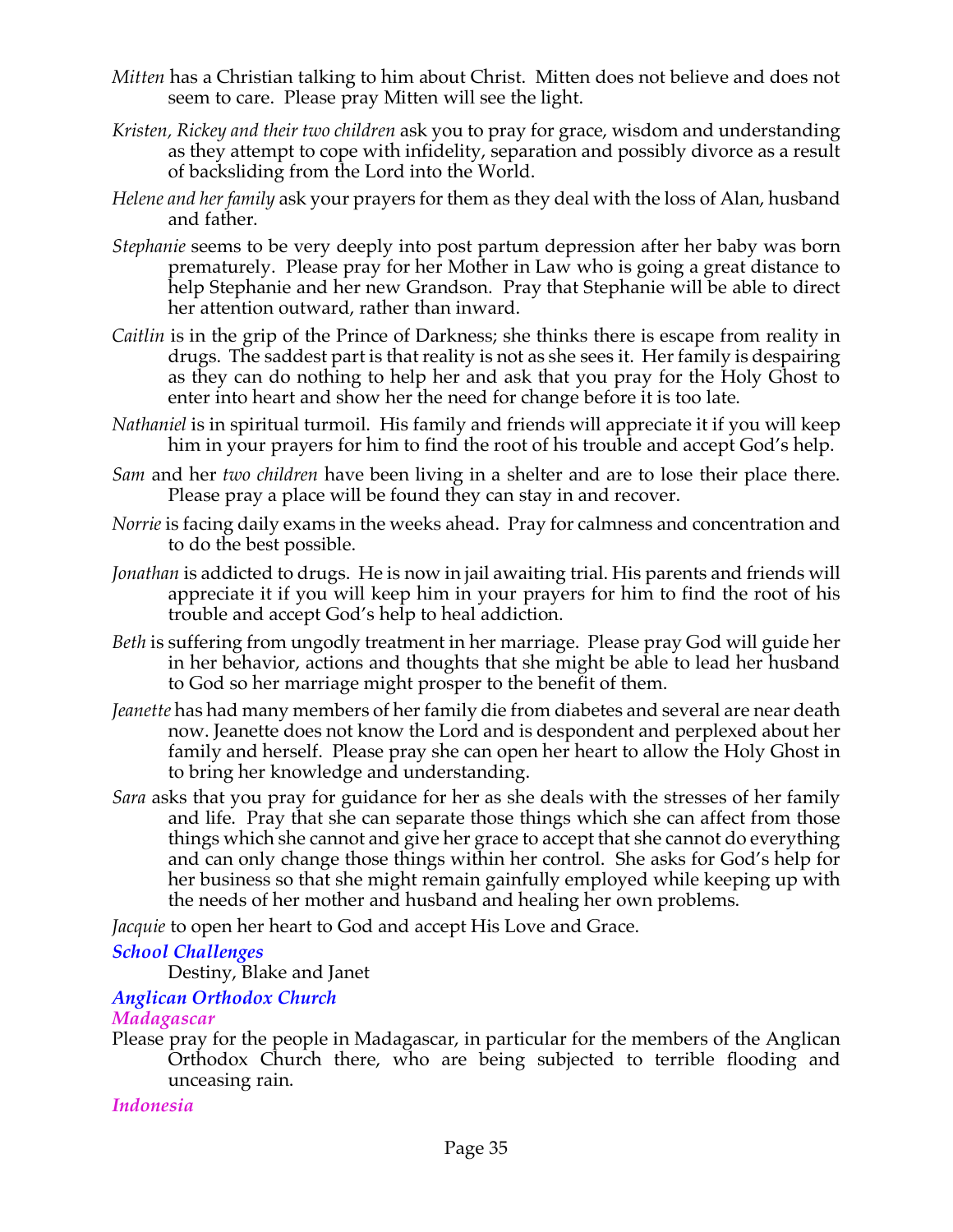Please pray for the Lord's will regarding the establishment of an AOC church in Indonesia.

## *Pakistan*

*General and Ongoing -* The forces of evil are strong in Pakistan. The force of God stronger. Pray for our Christian family there.

*Ernest Jacob* Presiding Bishop Pakistan

## *Congo*

Jimmy is a missionary in the Congo. There has been violent unrest in this country and also a water shortage. Please pray people will find water to drink and Jimmy will be a means of helping others to find the Lord.

## *Serbia*

Bishop Igor Djurcik asks us to pray for peace between Serbia and the country of Kosovo which broke away from them in 2008. Kosovo is a muslim country and seems to be willing to provoke conflict; Serbia is a primarily Christian country which seems to be ready to return the conflict. Pray Serbia will look for the long term best interests of its people.

## *Philippines*

Please pray a *Minister* will be found who would like to serve in Tabuk, in the Philippine Islands. The Anglican Orthodox Church has an established Church there and in the surrounding areas and need a Shepherd to lead the flock*.*

## *Diocese of the Epiphany*

*Saint Paul's Moberly, Missouri* would like your prayers that the Holy Ghost might enter more fully into their hearts so that they might be more effective in spreading the Word of God.

## *Diocese of Virginia*

*Saint Joseph of Arimathea Anglican Orthodox Church* is under a lot of stress. We all are, but they need even more prayer. Rev Roger Jessup, their wonderful minister, had to retire as he was so pressed by the duties of a primary care giver, in addition to all the worries of this world. Pray for trust in God for each member of the parish and for them to find economic relief.

### *Armed Forces & Contractors*

Dustin (USAF - Stateside), Kristyna and Luis Aviles (Army - Fort Lewis, Washington), Airman Donny Patton (USAF - Hulbert Field, Florida), Jordan Brown (USMC – Recruiter - Iowa City, Iowa), Trevor Jennings (USAF - KC-10 Boom Operator – McGuire AFB, NJ), Trevor Di Marco (USN - Whidbey Island, EF-18 Pilot), Kurt Thomas (USN – Virginia), Ethan (US Army Airborne – Southwest Asia)

### *For Our Country*

Our country has lost its way. Over half the people that vote, voted for a government that promises them things it cannot deliver in return for their souls which it can, will and does take. Our foreign policy backs the rise of Islam, we turn our backs on those who would follow God and arm those who murder them. Pray God will raise up a leader from among the people who can turn the country's course 180° and attempt to come back to God. Pray the people will recognize that they are headed down a smooth wide road into the pit, a road that will get smoother and smoother, steeper and steeper until the only possible way is down. Down, into the depths of the pit. Pray people will recognize there is: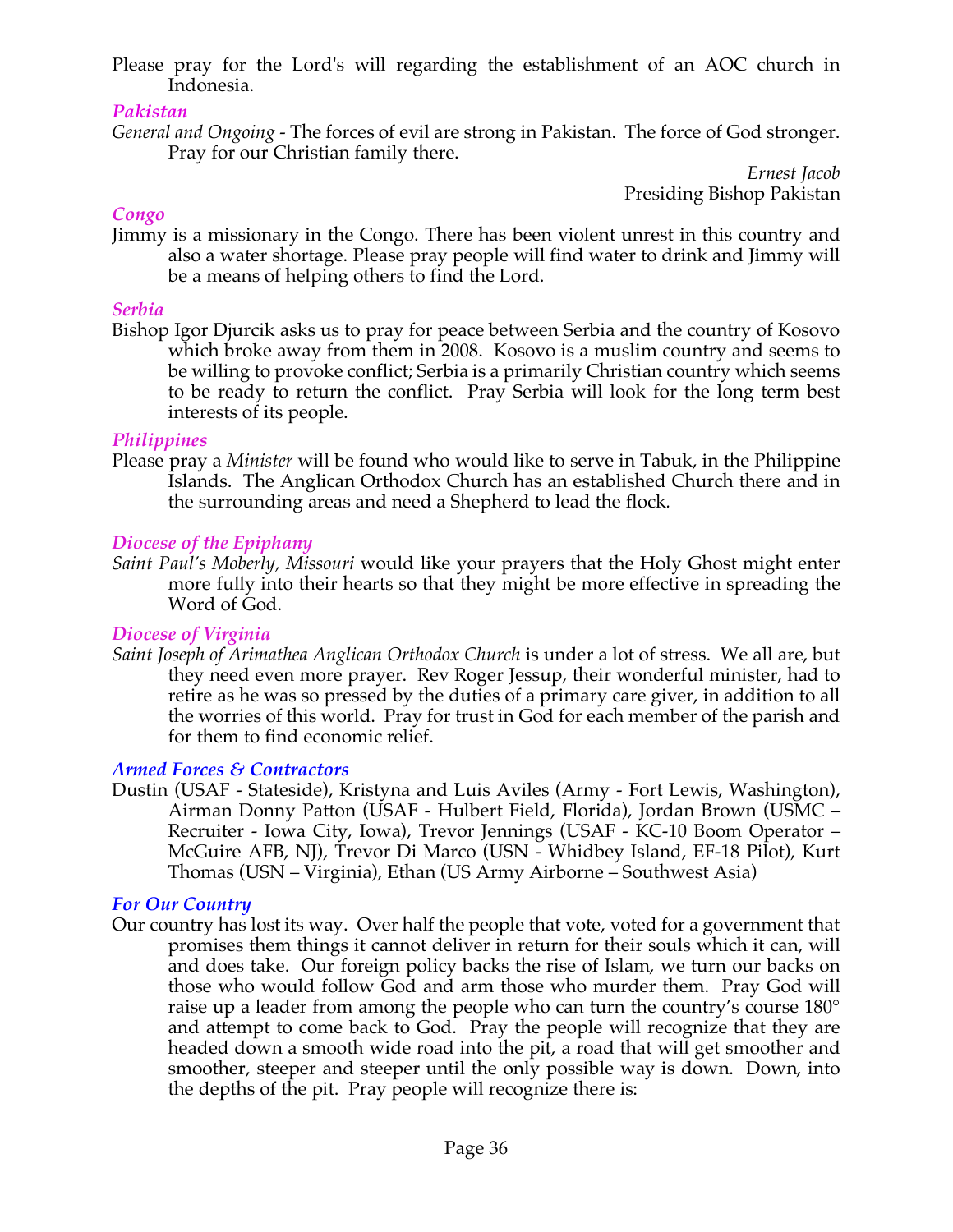- One True and Triune God who is goodness in and of Himself;
- All religions are not equal;
- All ways of life are not equal;
- The Bible holds the Key to Life;
- All rights come from God, not the State;
- Good;
- Bad;
- Evil;
- Right;
- Wrong;
- Allah is the Devil;
- Abortion is no more than sacrifice of children to Baal.

Pray this recognition will not come too late. Pray we will, each of us, do our duty to God, Country and Family, putting His Honor above all.

## *Persecuted*

Around the world, Christians are under attack, not only in the Muslim world, but from Hindus and others in India. Also, they are under continual attack in the name of Separation of Church and State in the western world, as it becomes actively atheist or pro-devil buddy. Please pray for God's guidance and protection for all persecuted Christians and those around them.

# *Education*

- *Aaron* is in need of God's guidance to see what he needs to do to fulfill his potential and live his life in a manner which will bring true happiness to him.
- *Thomas Dabney* is attending Delta State University in Cleveland, Mississippi, to finish his Bachelor's Degree. Please pray for Thomas to focus on education and do his very best at school.
- Jim and Mary Lou's grandson *Pearce*, who is entering college this 22 August 2107.
- A good, happy and productive year for our Jim and Mary Lou's grandson *Colin* who is entering his Junior Year in High School.
- Jim and Mary Lou's granddaughter *Lucy*, who will be entering second grade for gifted children. Pray it will be the challenge she needs and she will also mature socially.

# *Thanksgiving*

*Tricia* gives thanks for safe travel to British Virgin Islands for work.

# *The near future, as well as Next Sunday*

18 March 2018 – Passion Sunday – Fifth Sunday in Lent – Morning Prayer - Service start time 1000 (10:00 am); welcome or gathering songs before the service at 0945 (9:45 am); **Time 1000 (10:00 am); Location – 10603 Burrell Way, Descanso, CA**

25 March 2018 – Palm Sunday – Morning Prayer - Service start time 1000 (10:00 am); welcome or gathering songs before the service at 0945 (9:45 am); **Time 1000 (10:00 am); Location – 10603 Burrell Way, Descanso, CA**

29 March 2018 – Maunday Thursday - Evening Prayer - Service start time 1800 (6:00 pm); **Location – 10603 Burrell Way, Descanso, CA**